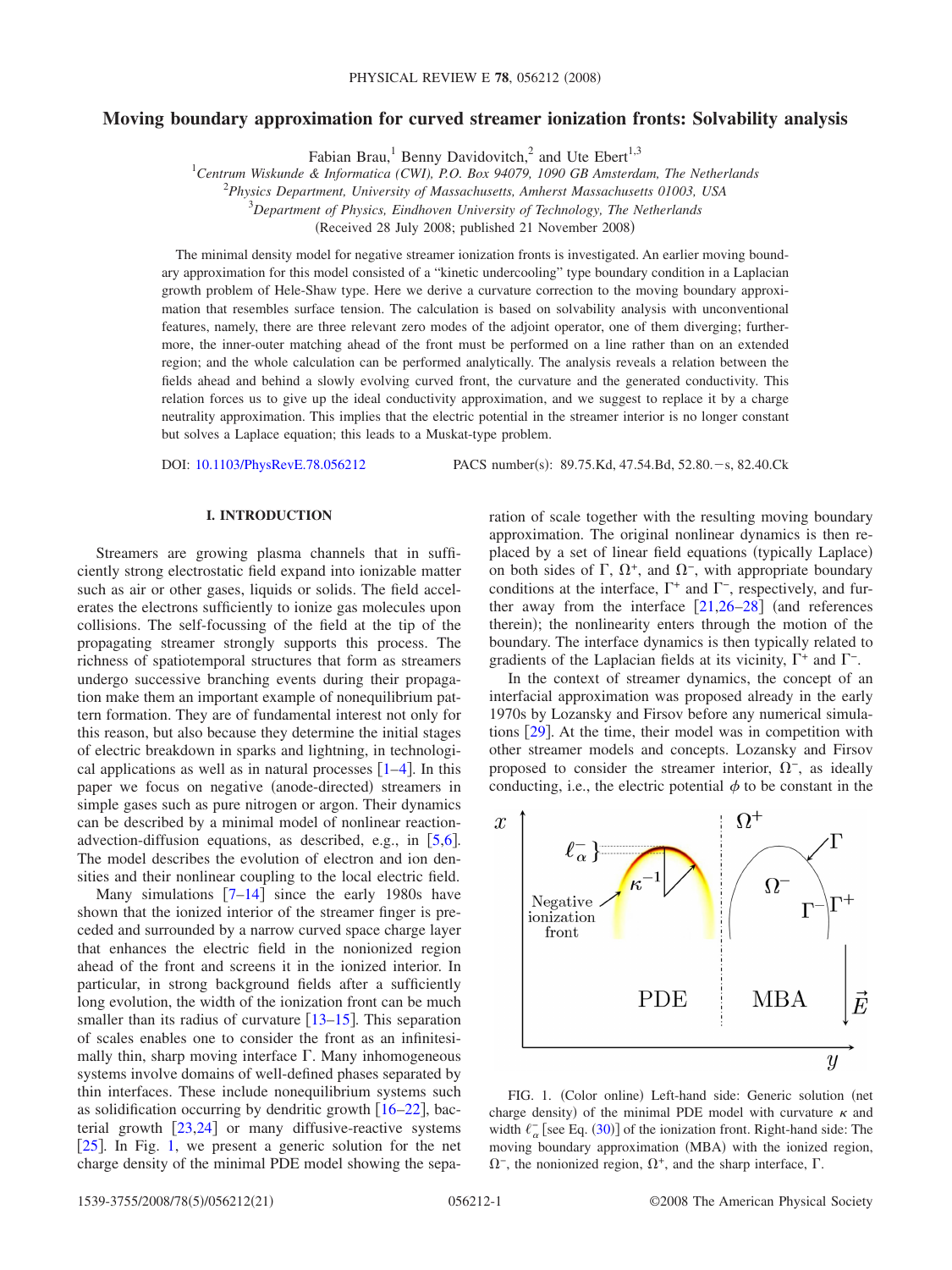interior. The exterior,  $\Omega^+$ , is nonionized and therefore does not contain space charges, solving in electrostatic approximation (that is justified in  $[6]$  $[6]$  $[6]$ )

$$
\nabla^2 \phi = 0 \quad \text{in } \Omega^+.
$$
 (1)

<span id="page-1-1"></span>The interface was assumed to move with the local electron drift velocity

$$
\vec{v} = \nabla \phi^+.
$$
 (2)

From here, superscripts  $\pm$  attached to fields, potential, and densities indicate their limit value as they approach the interface from  $\Omega^+$  and  $\Omega^-$ , respectively. In particular, we denote  $\phi^+ \equiv \phi|_{\Gamma^+}$  and  $\phi^- \equiv \phi|_{\Gamma^-}$ . However, the solutions of this interfacial model were hardly explored. Only 30 years later, the interfacial model was taken up again in the streamer con-text [[30](#page-20-17)], and Meulenbroek *et al.* showed that the model actually allowed for spontaneous streamer branching. However, the model was also found to be mathematically ill posed; in the context of fluid dynamics, this is explained, for example, in Ref.  $\lceil 31 \rceil$  $\lceil 31 \rceil$  $\lceil 31 \rceil$  and references therein. To resolve this problem, the boundary condition  $\phi^+$  – $\phi^-$  =0 was replaced by the regularizing boundary condition

$$
\phi^+ - \phi^- = Q_0(\hat{\mathbf{n}} \cdot \nabla \phi^+) \xrightarrow{|\hat{\mathbf{n}} \cdot \nabla \phi^*| \gg 1} \hat{\mathbf{n}} \cdot \nabla \phi^+ \tag{3}
$$

<span id="page-1-0"></span>which was proposed in  $\lceil 32 \rceil$  $\lceil 32 \rceil$  $\lceil 32 \rceil$  and derived in planar front approximation in  $\left[33\right]$  $\left[33\right]$  $\left[33\right]$ . The boundary condition accounts for the finite width of the charged layer (the ionization front) that leads to a finite variation of the electric potential across the front. The boundary condition in the limit of large electric fields actually turns out to be identical to the "kinetic undercooling" boundary condition that was applied to crystal growth under certain conditions  $\left[34,35\right]$  $\left[34,35\right]$  $\left[34,35\right]$  $\left[34,35\right]$ .

The solutions of the interfacial model with this boundary condition  $(3)$  $(3)$  $(3)$  implemented were studied in  $[32,33,36,37]$  $[32,33,36,37]$  $[32,33,36,37]$  $[32,33,36,37]$  $[32,33,36,37]$  $[32,33,36,37]$ , and the results of these papers show that the interfacial model employed there is the simplest one that regularizes the motion—therefore we call this model the minimal regularized model. However, it also was shown recently that this analysis applies only to boundaries that at time *t*=0 are sufficiently many times differentiable  $[38]$  $[38]$  $[38]$ .

In this paper we compute curvature corrections to the boundary condition ([3](#page-1-0)). A systematic expansion of slightly curved fronts about planar fronts for streamers was first suggested in  $\overline{[5]}$  $\overline{[5]}$  $\overline{[5]}$ , and  $\overline{[6]}$  $\overline{[6]}$  $\overline{[6]}$  contains the analysis of planar fronts as a first step in this research program. In analogy with other weakly curved fronts, a perturbative expansion of the curved front about the planar front with subsequent solvability analysis was the method at hand. Solvability analysis means that the inner front structure is integrated out and replaced by conditions for interfacial motion that are matched to the dynamics on the outer scale.

However, such an analysis could not be performed on the streamer model of  $\left[5,6\right]$  $\left[5,6\right]$  $\left[5,6\right]$  $\left[5,6\right]$  as the fronts are pulled; for pulled fronts, we refer to  $[39,40]$  $[39,40]$  $[39,40]$  $[39,40]$ , and for the impossibility of a solvability analysis for pulled fronts to  $[41]$  $[41]$  $[41]$ . The formal reason for the nonapplicability of the method are diverging integrals in the leading edge of the ionization front; the physical reason is the algebraically slow front relaxation of the leading edge that actually stretches out through the whole nonionized region and does not make part of the inner front region that is to be integrated out. The pulled nature of the front also requires special care with grid refinement in numerical solutions  $[14]$  $[14]$  $[14]$ .

However, the leading edge that pulls the front, is diffusive, and it is a physically and mathematically meaningful approximation to neglect electron diffusion in strong fields, where electron motion due to drift dominates over the diffusive motion  $[42,43]$  $[42,43]$  $[42,43]$  $[42,43]$ . We have employed this approximation in the interfacial model and we have checked that its results approximate simulations with electron diffusion well  $\left[33,44\right]$  $\left[33,44\right]$  $\left[33,44\right]$  $\left[33,44\right]$ . We here employ the same approximation which now makes it possible to perform a solvability analysis.

In fact, neglecting electron diffusion and assuming that the state ahead of the front is completely nonionized, converts the inner outer matching problem from one nontypical situation to the other. With electron diffusion, the inner front region was not separated from the outer one. Without electron diffusion, however, the inner region finishes precisely where the electron density discontinuously jumps to 0, and the matching between inner front region and the nonionized outer region takes place precisely on this line rather than on an extended spatial region.

The "moving boundary condition" (MBC) for a slightly curved front dynamics now can be systematically derived from the original nonlinear field equations: A perturbation of a planar front is assumed whose curvature in the direction transverse to the front motion is much smaller than the front width, and solvability analysis is used to connect the perturbed values of the fields ahead and behind the curved front. Recently, such approach has been successfully applied to derive MBC equations for the dynamics of discontinuity curves which appear in nonlinear diffusion problems  $\lceil 24 \rceil$  $\lceil 24 \rceil$  $\lceil 24 \rceil$ .

The solvability analysis poses technical challenges. We will show that the electrostatic field behind a slowly evolving curved front does not vanish but is rather constant and proportional to the front curvature. Consequently, the electric potential diverges linearly behind the front. Another divergence appears in one of the zero modes of the solvability analysis. This divergence is however necessary to cancel that of the electric potential behind the front in order to get a meaningful boundary condition for the jump in the electric potential across the interface  $\Gamma$ . This is a nontrivial computational aspect. We are not aware of similar types of solvability analysis in implementations of sharp interface approach to front dynamics in other physical systems.

Furthermore, since the potential is no longer constant behind the front, the ideal conductivity approximation  $(\phi=0$  in  $\Omega$ <sup>-</sup>) must be relaxed and is here replaced by a charge neutrality approximation for the ionized streamer interior  $(\nabla^2 \phi)$  $=0$  in  $\Omega$ <sup>-</sup>).

Explicitly, our front dynamics consists of the following equations:

$$
\Delta \phi = 0 \quad \text{in } \Omega^+, \tag{4}
$$

$$
\Delta \phi = 0 \quad \text{in } \Omega^- \tag{5}
$$

<span id="page-1-3"></span><span id="page-1-2"></span>with the MBC,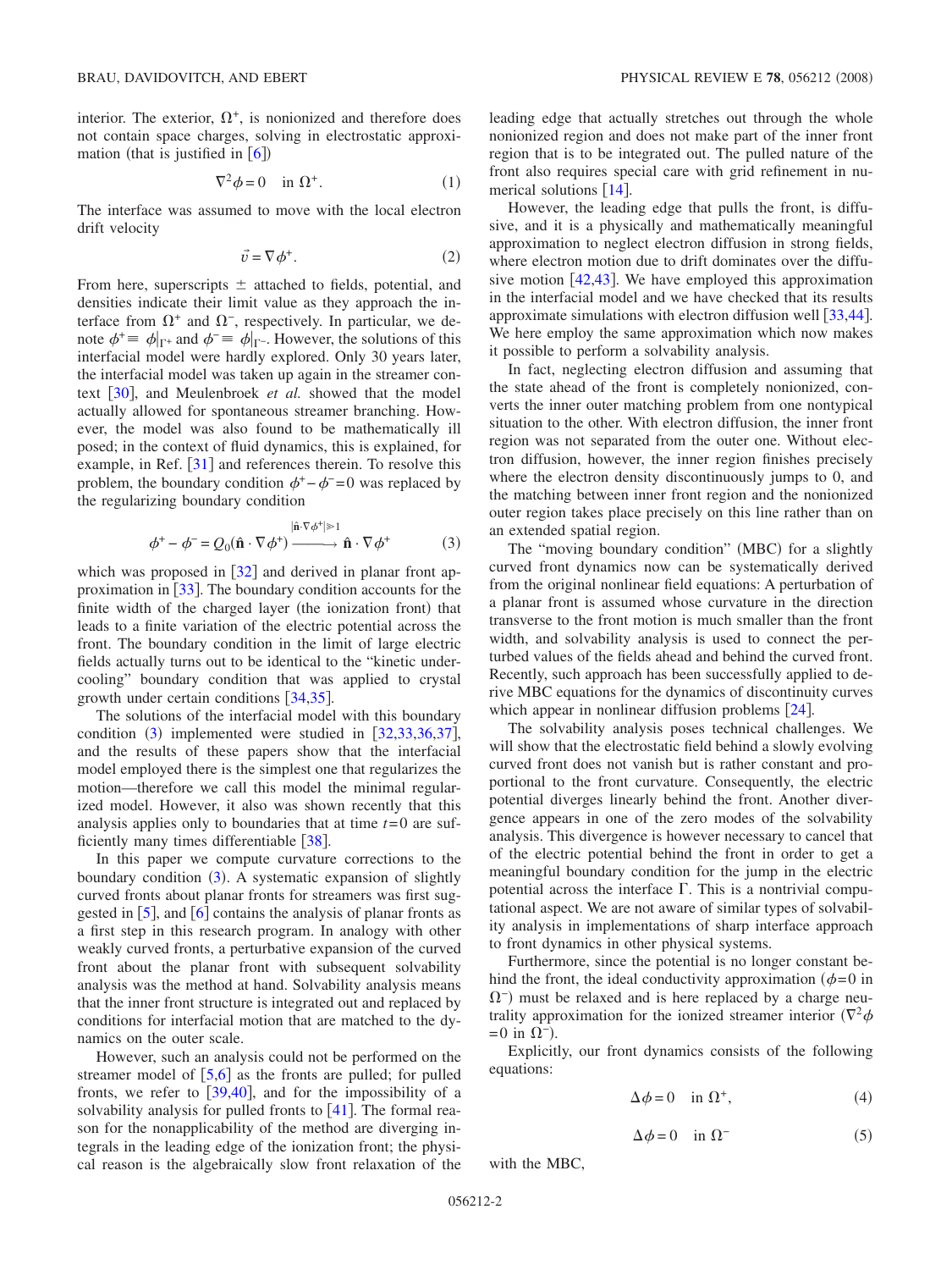$$
\hat{\mathbf{n}} \cdot \nabla \phi^- = Q_2(\hat{\mathbf{n}} \cdot \nabla \phi^+) \kappa \tag{6}
$$

$$
\phi^+ - \phi^- = Q_0(\hat{\mathbf{n}} \cdot \nabla \phi^+) + Q_1(\hat{\mathbf{n}} \cdot \nabla \phi^+) \kappa \tag{7}
$$

$$
v_n = \hat{\mathbf{n}} \cdot \nabla \phi^+.
$$
 (8)

<span id="page-2-4"></span>where the coefficients  $Q_i$  depend on the electrostatic field ahead of the front, and are given by analytic formulas derived from the planar front solution, see Eqs.  $(122)$  $(122)$  $(122)$ – $(124)$  $(124)$  $(124)$ .

The paper is organized as follows: In Sec. II we summarize previous results on the minimal model and its planar front solutions essential for our analysis. In Sec. III A, we start our formal derivation by assuming a slightly curved front with  $\epsilon = \kappa \ell_{\alpha}^{-} \ll 1$ , where  $\ell_{\alpha}^{-}$  and  $\kappa$  are the width and the curvature of the front, respectively. We construct a perturbative expansion of the solution to the minimal model dynamics in powers of  $\epsilon$  around the zeroth-order planar front solution. We focus on the leading order behavior in  $\epsilon$  and describe it as a solution to a set of four inhomogeneous linear ordinary differential equations (ODEs). In Sec. III B, we explain and develop the solvability analysis formalism: Using zero modes of the adjoint linear differential operator we derive relations between deviations of the electrostatic field and ion-electron densities ahead and behind the curved front,  $\Gamma^+$ and  $\Gamma$ <sup>-</sup>, from their values at the planar front solution. These relations turn out to be the required MBC equations for the curved fronts dynamics. The required zero modes are calculated analytically in Sec. III C. In Sec. III D we conclude our inner analysis and derive the MBC equations. The final form of the MBC equations  $(117)–(121)$  $(117)–(121)$  $(117)–(121)$  $(117)–(121)$  $(117)–(121)$ , obtained by matching inner and outer regions, is derived in Sec. IV where we give also the large field limit of the interfacial model together with an elementary algorithm to solve it. In Sec. V, we discuss the charge neutrality approximation for the ionized region. In Sec. VI we conclude by highlighting the major results of this paper and point to future directions.

### **II. COLLECTION OF SOME PREVIOUS RESULTS**

In this section we summarize previous results required for the present analysis. We briefly describe the minimal model, we discuss the front velocity and the coupling between the front and the nonionized exterior region, and we cite several properties of planar uniformly translating fronts required for our further analysis.

### **A. Minimal streamer model**

The model for negative streamers in simple nonattaching gases such as nitrogen and argon as used, e.g., in [[5](#page-20-2)[,9](#page-20-31)[–14,](#page-20-5)[33](#page-20-20)], consists of a set of three coupled partial differential equations for the electron density  $\sigma$ , the ion density  $\rho$ , and the electric field **E**. In dimensionless units the model reads as

<span id="page-2-0"></span>
$$
\partial_t \sigma - \nabla \cdot (\sigma \mathbf{E}) = \sigma |\mathbf{E}| \alpha (|\mathbf{E}|), \tag{9}
$$

$$
\partial_t \rho = \sigma | \mathbf{E} | \alpha (|\mathbf{E}|), \tag{10}
$$

$$
\nabla \cdot \mathbf{E} = \rho - \sigma, \quad \mathbf{E} = -\nabla \phi. \tag{11}
$$

<span id="page-2-1"></span>A general discussion about dimensions for this model can be found, e.g., in  $\left[4-6,15\right]$  $\left[4-6,15\right]$  $\left[4-6,15\right]$  $\left[4-6,15\right]$  $\left[4-6,15\right]$ . The first two equations are the continuity equations for the electrons and the ions while the last is the Coulomb equation for the electric field generated by the space charge  $\rho - \sigma$  of electrons and ions. Here the electrostatic approximation for the electric potential  $\phi$  was introduced  $\lceil 6 \rceil$  $\lceil 6 \rceil$  $\lceil 6 \rceil$ . Notice that the electron particle current is here taken as the drift current only  $-\sigma E$ , neglecting electron diffusion. For the effect of a diffusive contribution, see the discussion in the introduction as well as  $[43]$  $[43]$  $[43]$ . The ion particle current is neglected because due to their larger mass the ions are much less mobile.

The term  $\sigma$   $\mathbb{E}|\alpha(\mathbb{E}|)$  is the generation rate of additional electron ion pairs; it is the product of the absolute value of the drift current times the effective cross section  $\alpha$  taken as field dependent; a commonly used form is the Townsend approximation

$$
\alpha(|\mathbf{E}|) = e^{-1/|\mathbf{E}|}.\tag{12}
$$

<span id="page-2-3"></span>However, our analysis holds for the more general case of

$$
\alpha(0) = 0, \quad \frac{d\alpha(x)}{dx} \ge 0,
$$
  

$$
\alpha(x) = 1 - O\left(\frac{1}{x}\right).
$$
 (13)

#### **B. Ionization fronts and their velocity**

We consider planar ionization fronts propagating in the positive *x* direction into a medium that is completely nonionized beyond a certain point  $x_f(t)$ ,

$$
\sigma = 0 = \rho \quad \text{for } x > x_f(t),
$$
  
\n
$$
\sigma > 0 \quad \text{for } x < x_f(t), \tag{14}
$$

and we work in the comoving coordinate

$$
\xi = x - x_f(t). \tag{15}
$$

<span id="page-2-2"></span>As is easily verified by rewriting Eq.  $(9)$  $(9)$  $(9)$  in the comoving coordinate  $\xi$  with the help of ([11](#page-2-1)) as

$$
\partial_t |_{\xi} \sigma - \left( \frac{\partial x_f}{\partial t} \hat{\mathbf{x}} + \mathbf{E} \right) \cdot \nabla \sigma = \sigma [\rho - \sigma + |\mathbf{E}| \alpha (|\mathbf{E}|)], \quad (16)
$$

where  $\hat{x}$  is the unit vector in the *x* direction, the velocity of the front is determined purely by the value of the field  $E^+$  on the discontinuity of the electron density

$$
v_f(t) = \frac{\partial x_f(t)}{\partial t} = -E[x_f(t), t] \equiv E^+.
$$
 (17)

Notice that, in order to simplify notations later, *E*<sup>+</sup> is a positive quantity. Obviously, this relation between front velocity and local field is not restricted to planar fronts only, but holds generally,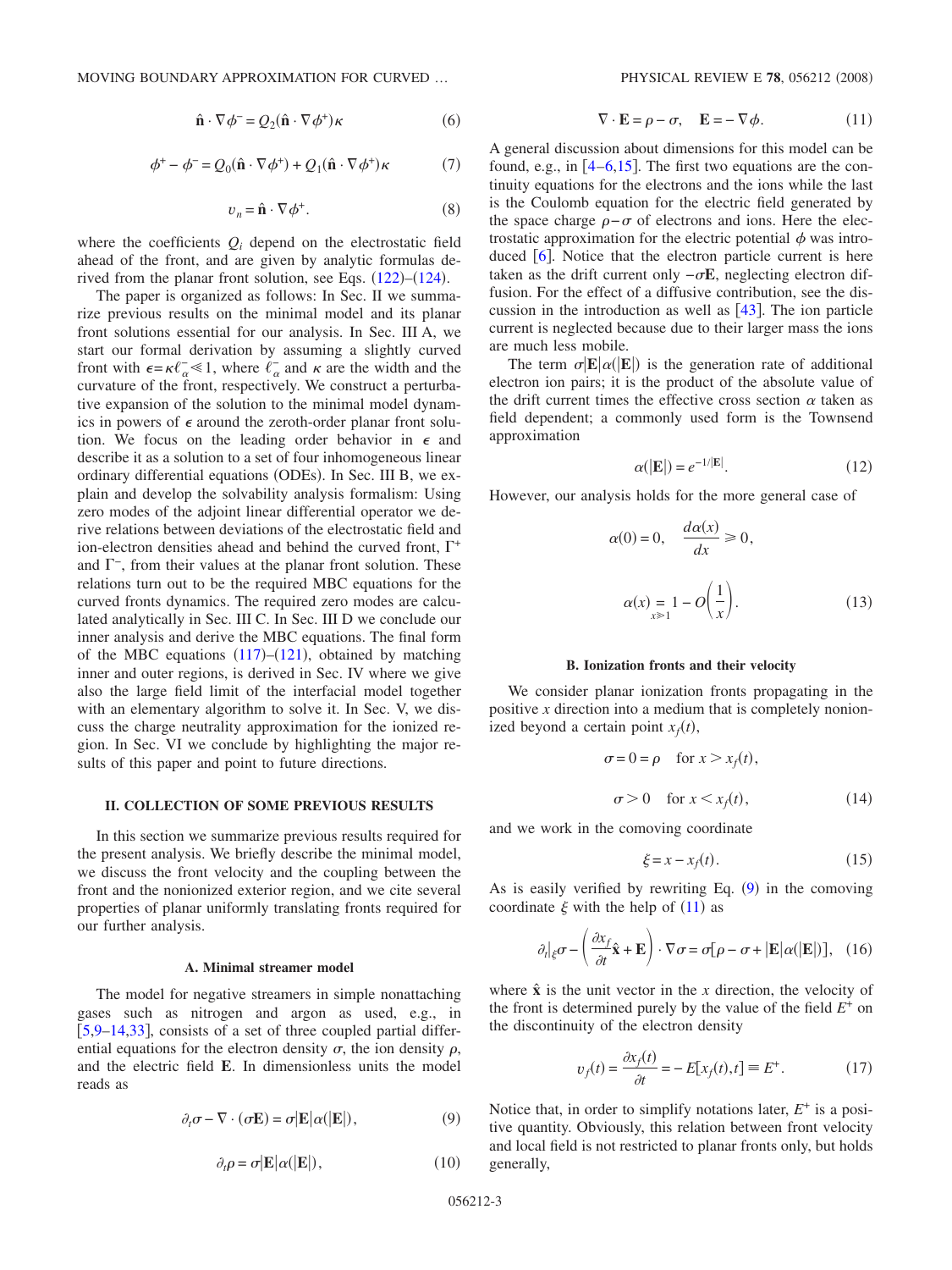$$
\mathbf{v}_f(t) = \frac{\partial \mathbf{r}_f(t)}{\partial t} = -\mathbf{E}[\mathbf{r}_f(t), t].
$$
 (18)

<span id="page-3-8"></span>As the space charge  $\rho - \sigma$  never diverges, the field **E** is continuous across **r***f*.

### **C. Coupling the front to the outer nonionized region**

In the purely one-dimensional planar setting, the field does not vary ahead of the front,  $\partial_x E = 0$  for  $x > x_f(t)$ . On the other hand, the curved ionization front around the tip of a streamer finger creates the characteristic field enhancement ahead of the streamer tip. However, the region  $x > x_f(t)$  can be left purely to the outer scale analysis of the Laplace equation

$$
\nabla^2 \phi = 0, \quad \mathbf{E} = -\nabla \phi \quad \text{for } \xi > 0 \tag{19}
$$

<span id="page-3-7"></span>and has no further influence on the front solution except for determining the field  $\mathbf{E}^+$  at  $\mathbf{r}_f(t)$ . The matching between inner and outer region here is completely concentrated on the line  $\mathbf{r}_f(t)$ . As also remarked already in the introduction, these two spatial regions only decouple if the electron diffusion *D* (that is included in numerical streamer models) is neglected. Setting *D*=0 eliminates the leading edge and the pulled dynamics of the front  $\lceil 6, 42 \rceil$  $\lceil 6, 42 \rceil$  $\lceil 6, 42 \rceil$  $\lceil 6, 42 \rceil$  $\lceil 6, 42 \rceil$ .

#### **D. Uniformly translating planar ionization fronts**

If  $E^+$  is time independent,  $\partial_t E^+ = 0$ , the front propagates uniformly with velocity  $v = E^+$ . Uniformly translating front solutions of the minimal model  $(9)$  $(9)$  $(9)$ – $(11)$  $(11)$  $(11)$  in a field  $E^+$  depend only on the comoving coordinate  $\xi = x - vt$ . They have been discussed in many previous papers  $\lceil 5.6, 42 \rceil$  $\lceil 5.6, 42 \rceil$  $\lceil 5.6, 42 \rceil$  $\lceil 5.6, 42 \rceil$  $\lceil 5.6, 42 \rceil$ , for a recent thorough discussion, we refer, in particular, to Sec. II of  $\lceil 33 \rceil$  $\lceil 33 \rceil$  $\lceil 33 \rceil$  and for the comparison of fronts with or without electron diffusion *D* to Sec. II of  $\lceil 43 \rceil$  $\lceil 43 \rceil$  $\lceil 43 \rceil$ .

<span id="page-3-6"></span>Analytically the front solution in the ionized region  $\xi$  $0$  is given implicitly by the equations

$$
\sigma(E) = \frac{E^+}{E^+ - |E|} \rho(E),\tag{20}
$$

$$
\rho(E) = \int_{|E|}^{E^+} d\mu \alpha(\mu), \qquad (21)
$$

$$
-\xi = \int_{E(\xi)}^{-E^+} \frac{d\mu}{\mu} \frac{E^+ + \mu}{\rho(\mu)}.
$$
 (22)

<span id="page-3-5"></span><span id="page-3-3"></span>Figure [2](#page-3-1) shows the shape of the solution for  $E^+=1$ . At the shock front, the electron density jumps from zero to

$$
\sigma^+ \equiv \lim_{\xi \uparrow 0} \sigma(\xi) = E^+ \alpha(E^+), \tag{23}
$$

while ion density and electric field are continuous across the interface

$$
(\xi) = O(\xi), \quad E(\xi) = -E^+ + O(\xi) \quad \text{for } \xi < 0. \tag{24}
$$

For  $\xi \rightarrow -\infty$  the densities approach the value

 $\overline{\rho}$ 

<span id="page-3-1"></span>

FIG. 2. (Color online) Densities and field for a uniformly translating planar ionization front in a far field  $|E_{\infty}| = E^+ = 1$  as a function of the comoving coordinate  $\xi$  ([15](#page-2-2)). The front moves to the right with velocity  $v = E^+$ . Upper panel: Electron density  $\sigma$  (solid line) and ion density  $\rho$  (dashed line). Lower panel: Electric field (solid line, axis on the left-hand side) and space charge density  $\rho-\sigma$ (dashed-dotted line, axis on the right-hand side). For  $\alpha(|E|)$  the Townsend approximation  $(12)$  $(12)$  $(12)$  was used.

$$
\sigma^- \equiv \sigma(-\infty) = \int_0^{E^+} d\mu \alpha(\mu), \qquad (25)
$$

$$
\rho^- \equiv \rho(-\infty) = \sigma^-, \tag{26}
$$

<span id="page-3-11"></span><span id="page-3-10"></span>which means that the space charge density  $\rho - \sigma$  vanishes, and the electric field vanishes as well,

$$
E^- \equiv E(-\infty) = 0. \tag{27}
$$

<span id="page-3-4"></span>Far behind the front, where **E** is so small that  $\alpha(|\mathbf{E}|) \approx 0$ , the profiles of  $E$  and  $\sigma$  decay exponentially

$$
\begin{pmatrix} \sigma \\ \rho \\ E \end{pmatrix} (\zeta) = \begin{pmatrix} \sigma^- \\ \sigma^- \\ 0 \end{pmatrix} + A \begin{pmatrix} \lambda \\ 0 \\ 1 \end{pmatrix} e^{\lambda \zeta} + O(e^{2\lambda \zeta}), \quad (28)
$$

<span id="page-3-2"></span>where

$$
\lambda = \frac{\sigma^-}{v} = \frac{1}{E^+} \int_0^{E^+} d\mu \alpha(\mu) \xrightarrow{E^+ \to \infty} 1.
$$
 (29)

<span id="page-3-9"></span>For more details on the asymptotic behavior at  $\xi=0$  and  $\xi$  $\rightarrow$  – $\infty$ , we refer to Sec. II of [[42](#page-20-28)].

The exponential decay in  $(28)$  $(28)$  $(28)$  suggests a natural definition of the front width as

$$
\ell_{\alpha}^- = \frac{1}{\lambda} = \frac{v}{\sigma}.\tag{30}
$$

<span id="page-3-0"></span>The length scales within the front are further elaborated in Sec. 6.3.2 of [[43](#page-20-29)] where next to  $\ell_{\alpha}^-$  also another scale  $\ell_{\alpha}^+$  $=1/\alpha(E^+)$  was defined that characterizes the inner front region close to  $\xi = 0$  for  $D=0$ . (Nonvanishing electron diffusion *D* introduces another scale  $\ell_D$ .) The length scale  $\ell_{\alpha}^+$  is obvi-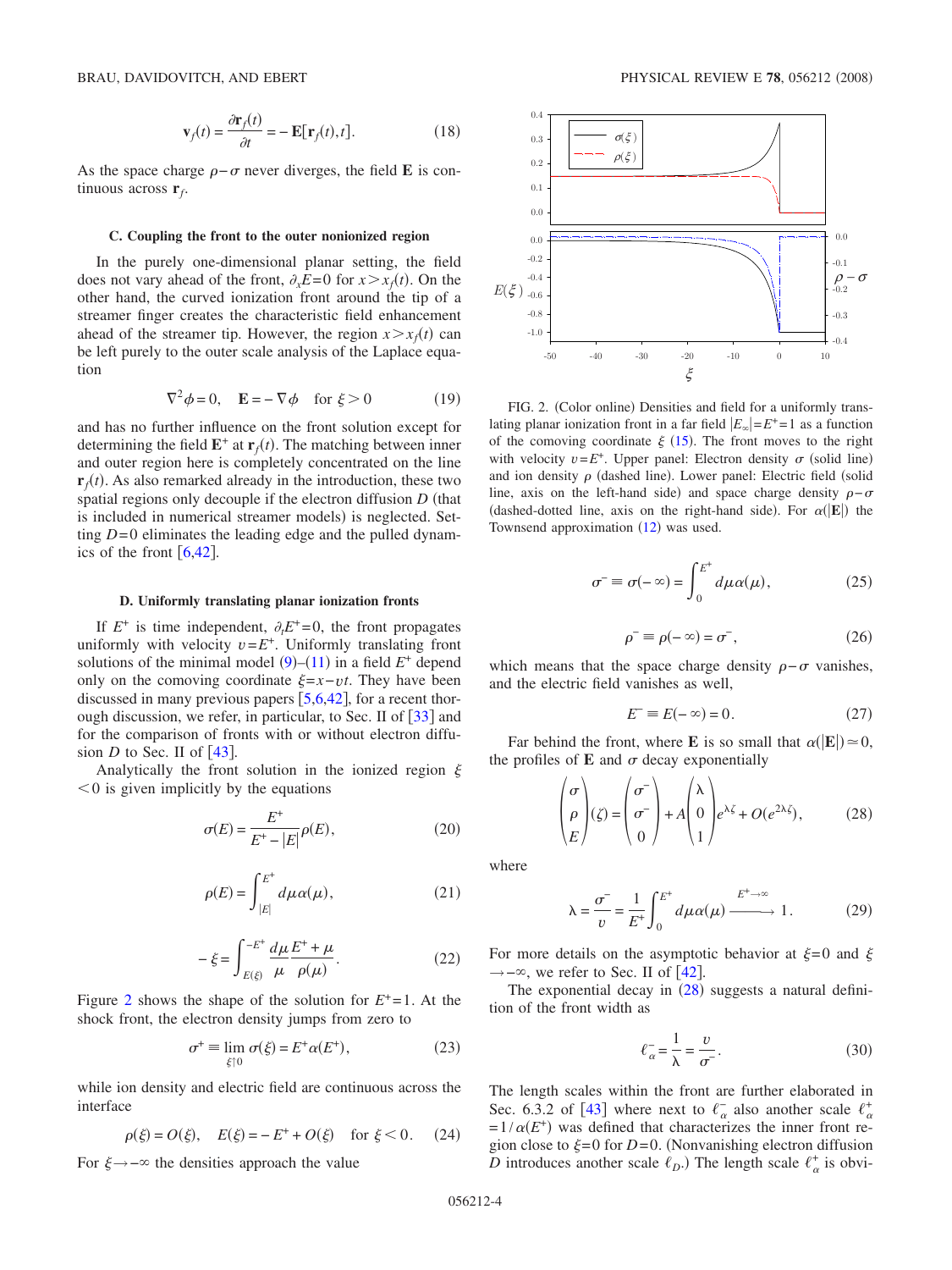ously of no relevance for matching of the outer scale, but  $\ell_{\alpha}^$ is the appropriate quantity.

From the uniformly translating planar front solution, the boundary condition  $(3)$  $(3)$  $(3)$  was derived in [[33](#page-20-20)] as follows. Integration of the electric potential,  $\partial_{\zeta} \phi(\zeta) = -E(\zeta)$ , from  $-\infty$  to 0 leads to

$$
\phi(0) - \phi(-\infty) \equiv \phi^+ - \phi^- = -\int_{-\infty}^0 d\zeta E(\zeta). \tag{31}
$$

Substituting the variable  $E(\zeta) = -x$  with the help of ([22](#page-3-3)), and using the limit  $(27)$  $(27)$  $(27)$  for the lower limit of integration, we obtain

$$
\phi^+ - \phi^- = Q_0(E^+), \quad Q_0(E^+) = \int_0^{E^+} dx \frac{E^+ - x}{\rho(x)}, \quad (32)
$$

<span id="page-4-6"></span>where the function  $\rho(x)$  is defined in ([21](#page-3-5)). As discussed in detail in [[33](#page-20-20)], the function  $Q_0$  depends nonlinearly on  $E^+$  (see Fig. [5](#page-10-0)), but asymptotically

$$
\phi^+ - \phi^- \to E^+ \quad \text{for } E^+ \ge 1. \tag{33}
$$

<span id="page-4-0"></span>Finally, let us also recall an important property of the planar front solution which is a useful relation used later in the paper

$$
v\frac{dE(\xi)}{d\xi} - \sigma(\xi)E(\xi) = 0.
$$
 (34)

<span id="page-4-7"></span>This relation is obtained by taking the derivative of Eq.  $(22)$  $(22)$  $(22)$ and using Eq.  $(20)$  $(20)$  $(20)$ .

#### **E. Minimal regularized boundary model**

The moving boundary model derived and evaluated in  $[32,33,36,37]$  $[32,33,36,37]$  $[32,33,36,37]$  $[32,33,36,37]$  $[32,33,36,37]$  $[32,33,36,37]$  is given by Eqs.  $(1)$  $(1)$  $(1)$ – $(3)$  $(3)$  $(3)$  together with the ideal conductivity approximation  $\phi$ =const in  $\Omega$ <sup>-</sup> that will further be discussed in Sec. V. This model can be considered as a minimal regularized boundary model. While the model with the boundary condition  $\phi^+$  –  $\phi^-$  =0 treated in [[30](#page-20-17)] lacks regularization and for generic initial conditions breaks down within infinitesimal time, the model of  $\left[32,33,36,37\right]$  $\left[32,33,36,37\right]$  $\left[32,33,36,37\right]$  $\left[32,33,36,37\right]$  $\left[32,33,36,37\right]$  $\left[32,33,36,37\right]$  according to our analysis does stay regularized as long as the initial contour is infinitely many times differentiable. It consists of the exact description of the nonionized region ([19](#page-3-7)), of the exact relation between velocity and local field  $(18)$  $(18)$  $(18)$  and furthermore of two approximations for the full dynamics of the PDE's  $(9)$  $(9)$  $(9)$ - $(11)$  $(11)$  $(11)$ . First, the jump of the electric potential across the front is modeled using the approximation  $(33)$  $(33)$  $(33)$  of a planar uniformly translating front in the limit of large field **E**<sup>+</sup>; corrections to this behavior will be studied through the solvability analysis from Sec. III on. Second, the streamer interior is modeled as ideally conducting,  $\phi$ =const in  $\Omega^-$ . This approximation will be discussed and improved in Sec. V.

## **III. BOUNDARY APPROXIMATION FOR WEAKLY CURVED FRONTS**

To derive curvature corrections to the minimal regularized boundary model (Sec. II E) from the underlying PDE's described in Sec. II A, we follow the general approach as described, e.g., in  $\left[21,24,26-28,41,45\right]$  $\left[21,24,26-28,41,45\right]$  $\left[21,24,26-28,41,45\right]$  $\left[21,24,26-28,41,45\right]$  $\left[21,24,26-28,41,45\right]$  $\left[21,24,26-28,41,45\right]$  $\left[21,24,26-28,41,45\right]$  $\left[21,24,26-28,41,45\right]$  for solidification fronts in supercooled melts, nonlinear diffusion fronts or interface between two immiscible fluids, and adapt it to our problem as necessary.

### **A. Perturbative expansion about planar fronts**

In a first step, we expand slightly curved fronts about the uniformly translating planar fronts that were recalled in Sec. II D. Weak curvature means that the width of the front  $\ell_{\alpha}^-$ ([30](#page-3-0)) is much smaller than the mean radius of curvature *R*  $=1/\kappa$  of the front. The quantity

$$
\epsilon = \kappa \ell_{\alpha}^{-} \tag{35}
$$

<span id="page-4-1"></span>is then a small parameter. The inner region of the curved front can be expanded about the planar front by introducing a curvilinear orthogonal coordinate system, with coordinates  $(\eta, \zeta)$  locally tangential and normal to the moving front. We expand the inner region as

<span id="page-4-2"></span>
$$
\phi(\eta, \zeta, t) = \phi_0(\zeta) + \epsilon \phi_1 + \cdots,
$$
  
\n
$$
\sigma(\eta, \zeta, t) = \sigma_0(\zeta) + \epsilon \sigma_1 + \cdots,
$$
  
\n
$$
\rho(\eta, \zeta, t) = \rho_0(\zeta) + \epsilon \rho_1 + \cdots,
$$
  
\n
$$
v(\eta, t) = v_0 + \epsilon v_1 + \cdots,
$$
\n(36)

where  $[\phi_0(\zeta), \sigma_0(\zeta), \rho_0(\zeta)]$  and  $v_0 = E^+$  are the planar uniformly translating front solutions  $(20)$  $(20)$  $(20)$ – $(22)$  $(22)$  $(22)$  within a fixed field  $E^+$ .

Assuming that the variations in the transversal direction  $\eta$ are of the order of the radius of curvature *R*, it is useful to rescale the transversal coordinate as  $\tilde{\eta} = \epsilon \eta$ . A divergence  $\nabla \cdot \mathbf{J}$  then can be expanded in  $\epsilon$  as

$$
\nabla \cdot \mathbf{J} = \frac{\partial}{\partial \zeta} J_{\zeta} + \epsilon \frac{\partial}{\partial \tilde{\eta}} J_{\tilde{\eta}},
$$
(37)

and the Laplacian  $\nabla^2 \phi$  as well,

$$
\nabla^2 = \frac{\partial^2}{\partial \zeta^2} + \kappa \frac{\partial}{\partial \zeta} + \epsilon^2 \frac{\partial^2}{\partial \widetilde{\eta}^2} = \frac{\partial^2}{\partial \zeta^2} + \epsilon \lambda \frac{\partial}{\partial \zeta} + O(\epsilon^2), \quad (38)
$$

<span id="page-4-4"></span>where we used Eqs. ([35](#page-4-1)) and ([30](#page-3-0)) and  $\lambda$  is defined by Eq. ([29](#page-3-9)). Therefore, the equations for  $[\phi_1, \sigma_1, \rho_1]$  and  $v_1$  depend only on  $\zeta$  as common.

Substituting the expansion  $(36)$  $(36)$  $(36)$  in the minimal model equations ([9](#page-2-0))–([11](#page-2-1)) we find to  $O(\epsilon^0)$  the planar front Eqs.  $(20)$  $(20)$  $(20)$ – $(22)$  $(22)$  $(22)$ . We obtain to  $O(\epsilon)$  the equations

<span id="page-4-3"></span>
$$
(\rho_0 - 2\sigma_0 + f_0)\sigma_1 + \sigma_0\rho_1 + (\partial_{\zeta}\sigma_0 - \sigma_0f_0')E_1 + (\upsilon_0 + E_0)\partial_{\zeta}\sigma_1
$$
  
= 
$$
-\upsilon_1\partial_{\zeta}\sigma_0,
$$
 (39)

$$
f_0 \sigma_1 - \sigma_0 f'_0 E_1 + v_0 \partial_\zeta \rho_1 = -v_1 \partial_\zeta \rho_0, \qquad (40)
$$

$$
-\sigma_1 + \rho_1 - \partial_{\zeta} E_1 = \lambda E_0, \qquad (41)
$$

$$
E_1 = -\partial_{\zeta} \phi_1,\tag{42}
$$

<span id="page-4-5"></span>where we used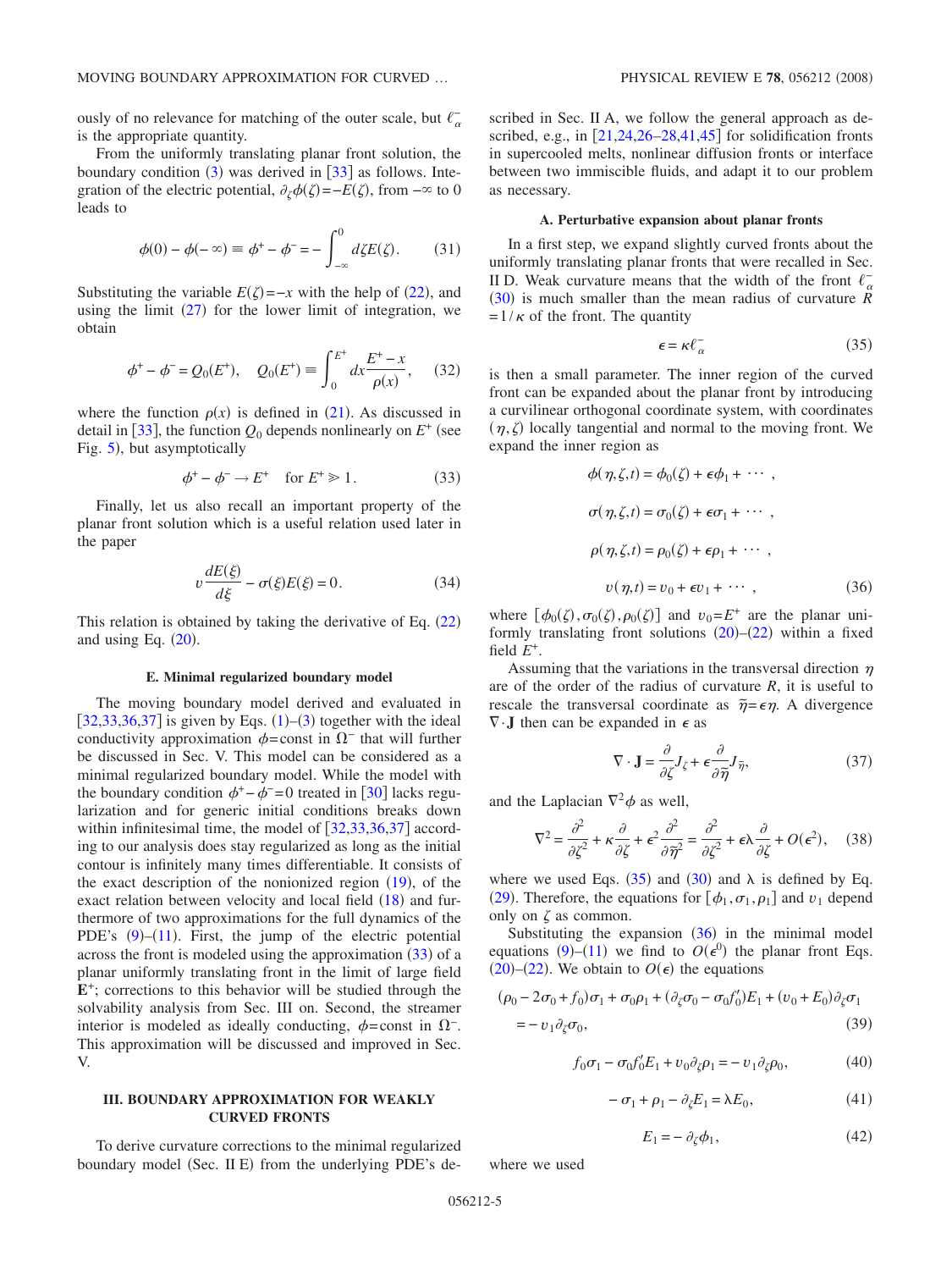$f(|E_0 + \epsilon E_1|) = f_0 - \epsilon E_1 f'_0$  $(43)$ 

and where

$$
f_0 = f(|E_0|) = |E_0|\alpha_0 = |E_0|\alpha(|E_0|), \tag{44}
$$

$$
f_0' = d_x f(x)|_{x=|E_0|} = \alpha_0 (1 - 1/E_0).
$$
 (45)

<span id="page-5-10"></span><span id="page-5-9"></span>These equations are linear for  $(\sigma_1, \rho_1, E_1, \phi_1)$  with inhomogeneous terms  $v_1 \partial_\zeta \sigma_0$ ,  $v_1 \partial_\zeta \rho_0$  and  $E_0$ . The structure of this system of ODEs reads as

$$
\mathcal{L} \cdot \mathbf{U}_1 = \mathcal{N}, \quad \mathcal{L} = \mathbf{M} - \mathbf{D} \partial_{\zeta}, \tag{46}
$$

$$
\mathbf{U}_1 = \begin{pmatrix} \sigma_1 \\ \rho_1 \\ E_1 \\ \phi_1 \end{pmatrix}, \quad \mathcal{N} = \begin{pmatrix} -v_1 \partial_{\zeta} \sigma_0 \\ -v_1 \partial_{\zeta} \rho_0 \\ \lambda E_0 \\ 0 \end{pmatrix}, \tag{47}
$$

$$
\mathbf{M}(\zeta) = \begin{pmatrix} \rho_0 - 2\sigma_0 + f_0 & \sigma_0 & \partial_{\zeta}\sigma_0 - \sigma_0 f'_0 & 0 \\ f_0 & 0 & -\sigma f'_0 & 0 \\ -1 & 1 & 0 & 0 \\ 0 & 0 & -1 & 0 \end{pmatrix}, \quad (48)
$$

$$
\mathbf{D}(\zeta) = \begin{pmatrix} -(v_0 + E_0) & 0 & 0 & 0 \\ 0 & -v_0 & 0 & 0 \\ 0 & 0 & 1 & 0 \\ 0 & 0 & 0 & 1 \end{pmatrix}.
$$
 (49)

### **B. Structure of the solvability analysis for streamer fronts**

In this section, using the zero modes of the adjoint operator  $\mathcal{L}^*$  of  $\mathcal{L}$ , we formally derive corrections to the boundary relations derived from the planar front solution. The explicit expressions of the coefficients in these relations are calculated in later sections.

## *1. Formal procedure of solvability analysis*

The boundary conditions are evaluated through a solvability analysis. We first introduce its general formalism. Consider a system of inhomogeneous linear ODEs,

$$
\mathcal{L} \cdot \mathbf{U}_1 = \mathcal{N},\tag{50}
$$

<span id="page-5-0"></span>where  $\mathcal L$  is a linear differential operator that can be written as

$$
\mathcal{L} = \mathbf{M} - \mathbf{D}\partial_{\zeta},\tag{51}
$$

and where  $M$  and  $D$  are matrices whose entries depend on  $\zeta$ . The adjoint operator of  $\mathcal L$  is given by

$$
\mathcal{L}^* = \mathbf{M}^t + \partial_{\zeta}(\mathbf{D}^t) + \mathbf{D}^t \partial_{\zeta},
$$
 (52)

<span id="page-5-5"></span>where superscript *t* stands for the transpose of the matrix. Assume that a zero mode,  $U^*$ , of  $\mathcal{L}^*$  is known

$$
\mathcal{L}^* \cdot \mathbf{U}^* = 0 \quad \text{on } a \le \zeta \le b. \tag{53}
$$

<span id="page-5-6"></span>Multiplying Eq. ([50](#page-5-0)) with  $(\mathbf{U}^*)^t$ , integrating over  $[a, b]$  and integrating by part, one easily verifies that

$$
\int_{a}^{b} d\zeta(\mathbf{U}^*)^t \mathcal{N} = -\left[ (\mathbf{U}^*)^t \mathbf{D} \mathbf{U}_1 \right]_{a}^{b}.
$$
 (54)

<span id="page-5-1"></span>Here the arbitrary integration boundaries *a* and *b* were introduced to control possible divergences of the integral and the boundary term. The relation  $(54)$  $(54)$  $(54)$  is the basis of the solvability analysis performed in this work. As we will show in the next sections, taking the limits  $a \rightarrow -\infty$  and  $b \rightarrow 0$ , relation ([54](#page-5-1)) yields linear relations between the perturbed electrostatic field and potential on both ends of the inner region, thus providing boundary conditions for the Laplace equations  $(4)$  $(4)$  $(4)$  and  $(5)$  $(5)$  $(5)$  in the outer regions.

It should be remarked that the different coupling to the outer regions on both sides of the front is reflected by the asymmetric integration boundaries. At  $\zeta = 0$ , there is an abrupt transition from the inner front region to the outer nonionized region as described in Sec. II C; here the matching region shrinks to a line. For  $\zeta \rightarrow -\infty$ , there is an exponential decay to charge neutrality and the outer ionized region as discussed later in Sec. V.

## *2. Zero modes of L***\*** *and MBC equations*

Denoting the components of the zero modes as

$$
\mathbf{U}^* = \begin{pmatrix} \psi_{\sigma} \\ \psi_{\rho} \\ \psi_E \\ \psi_{\phi} \end{pmatrix}, \tag{55}
$$

relation ([54](#page-5-1)), with  $a = \zeta_c$  and  $b = 0$ , leads to the relation

<span id="page-5-2"></span>
$$
[(v_0 + E_0)\sigma_1\psi_{\sigma} + v_0\rho_1\psi_{\rho} - \psi_E E_1 - \psi_{\phi}\phi_1]_{\zeta_c}^0 = -Av_1 + B\lambda,
$$
\n(56)

<span id="page-5-3"></span>where

$$
A = \int_{\zeta_{\rm c}}^0 d\zeta (\psi_{\sigma} \partial_{\zeta} \sigma_0 + \psi_{\rho} \partial_{\zeta} \rho_0), \tag{57}
$$

$$
B = \int_{\zeta_{\rm c}}^0 d\zeta E_0 \psi_E. \tag{58}
$$

<span id="page-5-4"></span>In order to obtain the MBC equations we must consider the limit  $\zeta$ <sup>-→</sup>−∞. This limit must be analyzed with caution due to the mutual cancellation of diverging terms. In order to extract from Eq. ([56](#page-5-2)) appropriate MBC equations, we use some properties of the perturbed field and densities. First, from Eq.  $(18)$  $(18)$  $(18)$  and the expansion  $(36)$  $(36)$  $(36)$  we have

$$
v_1 = -E_1(0). \t\t(59)
$$

<span id="page-5-8"></span>Second, asymptotic analysis of Eq. ([39](#page-4-3)) for  $\zeta \rightarrow -\infty$  leads to

$$
\sigma_1(-\infty) = \rho_1(-\infty),\tag{60}
$$

<span id="page-5-7"></span>which ensures charge neutrality at  $\zeta = -\infty$  to order  $\epsilon$ . Third, we show below that  $\psi_{\sigma}(0)$  does not diverge. Since from Eq.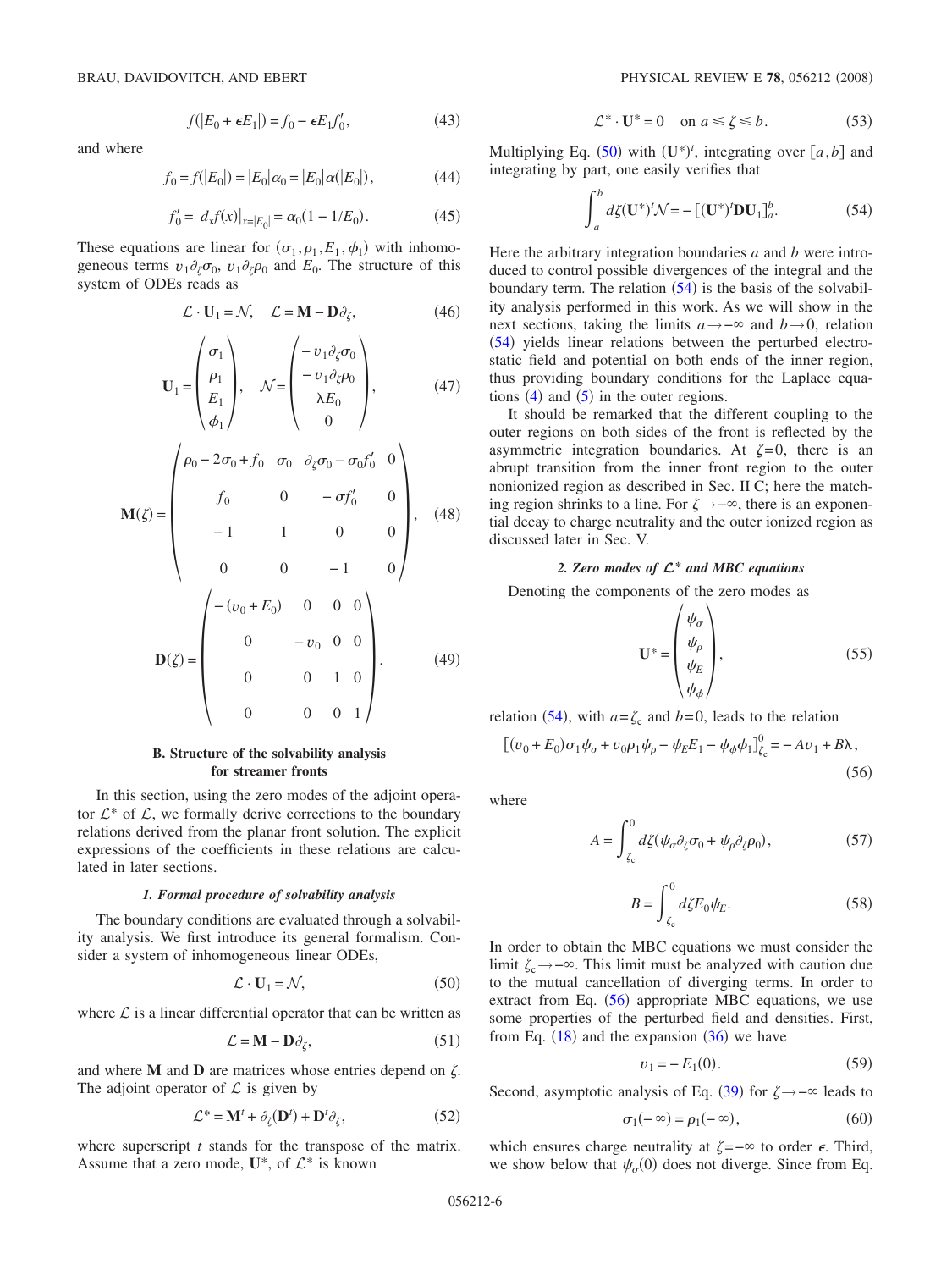$(18)$  $(18)$  $(18)$ ,  $v_0 + E_0$  vanishes at  $\zeta = 0$ , the finite value of  $\sigma_1(0)$  does not enter the MBC equations. Finally, since  $\rho$  is a continuous function and  $\rho_0$  vanishes for  $\zeta > 0$  ([26](#page-3-10)),  $\rho_1(0)$  must vanish as well,

$$
\rho_1(0) = 0. \tag{61}
$$

With these relations, Eq.  $(56)$  $(56)$  $(56)$  takes a simpler form

<span id="page-6-0"></span>
$$
-[A + \psi_E(0)]v_1 + B\lambda
$$
  
=  $E_1(\zeta_c)\psi_E(\zeta_c) + \psi_{\phi}(\zeta_c)\phi_1(\zeta_c) - \psi_{\phi}(0)\phi_1(0) - v_0\sigma_1(\zeta_c)$   

$$
\times [\psi_{\sigma}(\zeta_c) + \psi_{\rho}(\zeta_c)], \qquad (62)
$$

where we assumed  $|\zeta_c| \ge \ell_\alpha^-,$  such that  $E_0(\zeta_c)$ ,  $\sigma_0(\zeta_c)$ , and  $\rho_0(\zeta_c)$  reach their plateau values ([28](#page-3-2)).

In order to extract the actual MBC from Eq.  $(62)$  $(62)$  $(62)$ , we must find the zero modes of  $\mathcal{L}^*$ . The number of independent MBC equations is related to the number of zero modes that give rise to converging integrals in the expressions for the coefficients  $A, B$  [see Eqs.  $(57)$  $(57)$  $(57)$  and  $(58)$  $(58)$  $(58)$ ]. The calculation of these zero modes and the consequent evaluation of the required integrals are the subject of this section and the next.

### *3. Asymptotic behavior of zero modes at* **\−**-

The construction of the adjoint operator  $\mathcal{L}^*$  from Eq. ([52](#page-5-5)) is straightforward. The system of equations for the zero modes, Eq.  $(53)$  $(53)$  $(53)$ , is

<span id="page-6-2"></span>
$$
(f_0 - \sigma_0)\psi_\sigma + f_0\psi_\rho - \psi_E - (v_0 + E_0)\partial_\zeta\psi_\sigma = 0, \qquad (63)
$$

$$
\sigma_0 \psi_\sigma + \psi_E - \upsilon_0 \partial_\zeta \psi_\rho = 0, \tag{64}
$$

$$
(\partial_{\zeta}\sigma_0 - \sigma_0 f_0')\psi_{\sigma} - \sigma_0 f_0'\psi_{\rho} - \psi_{\phi} + \partial_{\zeta}\psi_E = 0, \qquad (65)
$$

$$
\partial_{\zeta}\psi_{\phi}=0.\tag{66}
$$

<span id="page-6-1"></span>Equation  $(66)$  $(66)$  $(66)$  immediately gives

$$
\psi_{\phi} = c_{\phi} = \text{const.}\tag{67}
$$

<span id="page-6-9"></span>As we explained above, the zero modes which are relevant for the derivation of MBC equations are those that give rise to converging integrals in Eqs.  $(57)$  $(57)$  $(57)$  and  $(58)$  $(58)$  $(58)$ . It is thus essential to analyze first their asymptotic behavior in the limit  $\zeta \rightarrow -\infty$ . In this limit,  $\sigma_0 = \rho_0 = \sigma^-$  and  $E_0 = f_0 = f'_0 = 0$ , and the system of Eqs.  $(63)$  $(63)$  $(63)$ – $(66)$  $(66)$  $(66)$  reduces to

$$
-\sigma^{-}\psi_{\sigma} - \psi_{E} - \upsilon_{0}\partial_{\zeta}\psi_{\sigma} = 0, \qquad (68)
$$

$$
\sigma^- \psi_\sigma + \psi_E - v_0 \partial_\zeta \psi_\rho = 0, \qquad (69)
$$

$$
\partial_{\zeta}\psi_E = c_{\phi}.\tag{70}
$$

<span id="page-6-7"></span><span id="page-6-5"></span><span id="page-6-3"></span>Equation  $(70)$  $(70)$  $(70)$  immediately gives

$$
\psi_E = c_\phi \zeta + c_E,\tag{71}
$$

<span id="page-6-4"></span>where  $c_E$  is another constant. Substituting Eq. ([71](#page-6-4)) in ([68](#page-6-5)) and integrating we obtain

$$
\psi_{\sigma} = c_{\sigma} e^{-(\sigma^{-}/v_0)\zeta} - \frac{c_E}{\sigma^{-}} + \frac{c_{\phi} v_0}{(\sigma^{-})2} - \frac{c_{\phi}}{\sigma^{-}} \zeta,
$$
\n(72)

<span id="page-6-6"></span>where  $c_{\sigma}$  is a third constant of integration. Finally, the asymptotic expression for  $\psi$ <sub>o</sub> is obtained by substituting Eqs.  $(71)$  $(71)$  $(71)$  and  $(72)$  $(72)$  $(72)$  into  $(69)$  $(69)$  $(69)$  and integrating,

$$
\psi_{\rho} = -c_{\sigma}e^{-(\sigma^{-}/v_0)\zeta} + \frac{c_{\phi}}{\sigma^{-}}\zeta + c_{\rho},\tag{73}
$$

<span id="page-6-8"></span>where the fourth constant of integration  $c_{\rho}$  was introduced. The set of four independent constants  $c_{\sigma}, c_{\rho}, c_{E}, c_{\phi}$  corresponds to four independent solutions of the set of four ODE's  $(63)$  $(63)$  $(63)$ – $(66)$  $(66)$  $(66)$ .

The exponential divergence of the coefficient of  $c_{\sigma}$  in Eq. ([72](#page-6-6)) and the exponentially decaying profile of  $\sigma_0(\zeta)$  with the same length scale  $(28)$  $(28)$  $(28)$  imply that the integral  $(57)$  $(57)$  $(57)$  converges only if  $c_{\sigma} = 0$ . This condition reduces the number of relevant zero modes, and hence the number of MBC equations derived from Eq.  $(62)$  $(62)$  $(62)$ , to three.

## *4. Initial conditions for zero modes at* **\−**-

In order to extract the three relevant zero modes from Eqs. ([63](#page-6-2))–([66](#page-6-1)) in the whole interval  $\zeta \in (-\infty, 0)$ , it is natural to specify initial conditions  $[\psi_{\sigma}(\zeta_{\text{ini}}), \psi_{\rho}(\zeta_{\text{ini}}), \psi_{E}(\zeta_{\text{ini}}), \psi_{\phi}(\zeta_{\text{ini}})]$  at some  $\zeta = \zeta_{\text{ini}} \ll -\ell_{\alpha}$ , such that the zero modes are properly described by their asymptotic behavior, Eqs.  $(71)$  $(71)$  $(71)$ – $(73)$  $(73)$  $(73)$ . Obviously, our final result must not depend on our choice of  $\zeta_{\text{ini}}$ . Using Eqs. ([67](#page-6-9)), ([71](#page-6-4)), and ([72](#page-6-6)), and imposing the condition  $c_{\sigma} = 0$  we obtain the relation

<span id="page-6-10"></span>
$$
c_{\sigma}e^{-(\sigma^{-}/v_0)\zeta_{\rm ini}} = \left(\psi_{\sigma}(\zeta_{\rm ini}) + \frac{\psi_E(\zeta_{\rm ini})}{\sigma^{-}} - \frac{\psi_{\phi}(\zeta_{\rm ini})v_0}{(\sigma^{-})^2}\right) = 0.
$$
\n(74)

<span id="page-6-11"></span>From Eqs.  $(71)$  $(71)$  $(71)$ – $(73)$  $(73)$  $(73)$  and the constraint  $(74)$  $(74)$  $(74)$  we obtain

$$
\psi_{\sigma}(\zeta) = \psi_{\sigma}(\zeta_{\text{ini}}) - \frac{\psi_{\phi}(\zeta_{\text{ini}})}{\sigma^{-}}(\zeta - \zeta_{\text{ini}}), \tag{75}
$$

$$
\psi_{\rho}(\zeta) = \psi_{\rho}(\zeta_{\text{ini}}) + \frac{\psi_{\phi}(\zeta_{\text{ini}})}{\sigma^{-}}(\zeta - \zeta_{\text{ini}}),\tag{76}
$$

<span id="page-6-13"></span>
$$
\psi_E(\zeta) = -\psi_\sigma(\zeta_{\rm ini})\,\sigma^- + \psi_\phi(\zeta_{\rm ini})\bigg(\zeta - \zeta_{\rm ini} + \frac{v_0}{\sigma^-}\bigg). \tag{77}
$$

<span id="page-6-12"></span>From Eqs. ([75](#page-6-11))–([77](#page-6-12)) one can easily see that if  $\psi_{\phi}(\zeta_{\text{ini}})$  is nonvanishing, the zero modes diverge linearly with  $\zeta$  as  $\zeta \rightarrow -\infty$ . Since at least one of the three required independent relevant modes must have  $\psi_{\phi}(\zeta_{\text{ini}}) \neq 0$ , we must include the computation of such a diverging mode in our analysis. For computational purposes, it is convenient to choose the three independent orthogonal sets of initial conditions at  $\zeta = \zeta_{\text{ini}}$  so that only one of them contains a nonvanishing value of  $\psi_{\phi}(\zeta_{\text{ini}})$ . It can easily be shown that choosing another set of three independent initial conditions, lead to identical results for the MBC. With our convenient choice we can immediately extract from Eqs.  $(75)-(77)$  $(75)-(77)$  $(75)-(77)$  $(75)-(77)$  $(75)-(77)$  the initial conditions at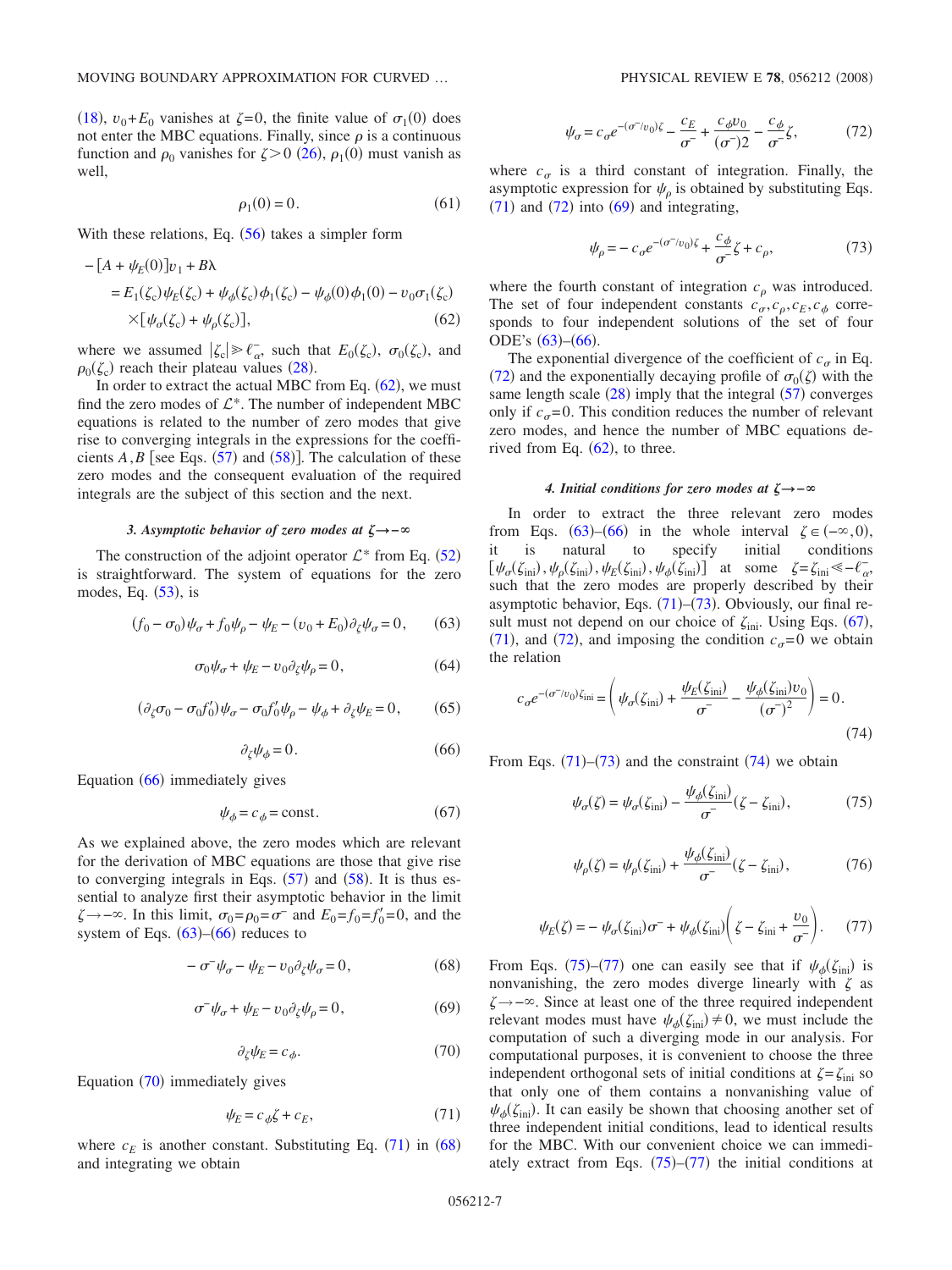<span id="page-7-0"></span> $\zeta = \zeta_{\text{ini}}$  [taking Eq. ([74](#page-6-10)) into account] for the two nondiverging modes  $[\psi_{\sigma}^{(i)}, \psi_{\rho}^{(i)}, \psi_{E}^{(i)}, \psi_{\phi}^{(i)}]$ , where *i*=1,2:

$$
\begin{pmatrix} \psi_{\sigma}^{(1)}(\zeta_{\text{ini}}) \\ \psi_{\rho}^{(1)}(\zeta_{\text{ini}}) \\ \psi_{E}^{(1)}(\zeta_{\text{ini}}) \\ \psi_{\phi}^{(1)}(\zeta_{\text{ini}}) \end{pmatrix} = \begin{pmatrix} 0 \\ 1 \\ 0 \\ 0 \end{pmatrix}, \tag{78}
$$

<span id="page-7-1"></span>and

$$
\begin{pmatrix} \psi_{\sigma}^{(2)}(\zeta_{\text{ini}}) \\ \psi_{\rho}^{(2)}(\zeta_{\text{ini}}) \\ \psi_{E}^{(2)}(\zeta_{\text{ini}}) \\ \psi_{\phi}^{(2)}(\zeta_{\text{ini}}) \end{pmatrix} = \begin{pmatrix} 1 \\ 0 \\ -\sigma^{-} \\ 0 \end{pmatrix}, \tag{79}
$$

where the linearity of Eqs.  $(63)$  $(63)$  $(63)$ – $(66)$  $(66)$  $(66)$  was used to scale one of the coefficients to unity in each initial condition  $(78)$  $(78)$  $(78)$  and  $(79)$  $(79)$  $(79)$ . The last set of initial conditions, for the linearly diverging zero mode  $[\psi_{\sigma}^{(3)}, \psi_{\rho}^{(3)}, \psi_{E}^{(3)}, \psi_{\phi}^{(3)}]$ , is determined by requiring it to be orthogonal to the two vectors  $(78)$  $(78)$  $(78)$  and  $(79)$  $(79)$  $(79)$  [and to satisfy the constraint  $(74)$  $(74)$  $(74)$ ]. This condition gives, up to a normalization factor

<span id="page-7-2"></span>
$$
\begin{pmatrix}\n\psi_{\sigma}^{(3)}(\zeta_{\text{ini}}) \\
\psi_{\rho}^{(3)}(\zeta_{\text{ini}}) \\
\psi_{\phi}^{(3)}(\zeta_{\text{ini}})\n\end{pmatrix} = \begin{pmatrix}\n\sigma \\
0 \\
1 \\
\sigma \\
\sigma_{\text{D}}\left[1 + (\sigma^{-})^2\right]\n\end{pmatrix}.
$$
\n(80)

Thus, in order to obtain the three zero modes relevant for the MBC equations, from Eq.  $(62)$  $(62)$  $(62)$ , we must solve Eqs.  $(63)$  $(63)$  $(63)$ – $(66)$  $(66)$  $(66)$ in the regime  $\zeta \in (-\infty, 0)$  under the initial conditions, Eqs. ([78](#page-7-0))-([80](#page-7-2)). Computation of the linearly diverging mode  $[\psi_{\sigma}^{(3)}, \psi_{\rho}^{(3)}, \psi_{\sigma}^{(3)}]$  and extracting nondiverging MBC equations from Eq.  $(62)$  $(62)$  $(62)$  corresponding to this mode involves nontrivial technical complications, which for the sake of clarity we defer to the following section. We first discuss the two MBC equations corresponding to the two converging zero modes  $[\psi_{\sigma}^{(i)}, \psi_{\rho}^{(i)}, \psi_{E}^{(i)}, \psi_{\phi}^{(i)}], i=1,2.$ 

### *5. Nondiverging zero modes*

In this section we derive a general form of two MBC equations. The exact expressions for the coefficients are deferred to Sec. III C. As we show below, the general form of the two MBC equations we derive here is sufficient to deduce an important property: The perturbed electrostatic field  $E_1(-\infty)$  does not vanish in the inner region behind the front. This observation emphasizes the necessity to derive the third MBC equation with the aid of the linearly diverging zero mode.

For the two nondiverging modes we can take  $\zeta_{\text{ini}} = \zeta_c$ → -∞. Substituting Eqs. ([78](#page-7-0)) and ([79](#page-7-1)) in Eq. ([62](#page-6-0)) we obtain the two MBC equations,

$$
v_0 \sigma_1(-\infty) = [A^{(1)} + \psi_E^{(1)}(0)]v_1 - B^{(1)}\lambda, \qquad (81)
$$

$$
v_0 \sigma_1(-\infty) + \sigma^- E_1(-\infty) = [A^{(2)} + \psi_E^{(2)}(0)]v_1 - B^{(2)}\lambda.
$$
\n(82)

<span id="page-7-4"></span>Let us reconsider now our perturbative expansion ([36](#page-4-2)). As we emphasized in previous sections, the only physical source of perturbations to the planar front solution in our analysis are the transverse perturbations which correspond to nonvanishing  $\kappa = \lambda \epsilon$ . Thus, we formally write the perturbation to front velocity as  $\epsilon v_1$ , requiring it to vanish for  $\epsilon = 0$ . The calculations presented so far, however, do not involve any assumption on the actual value of  $v_1$ , except  $\epsilon v_1 \ll v_0$ . By keeping  $\kappa=0$  in our former analysis, we can thus consider the formal limit process:  $\epsilon \rightarrow 0$  with  $\epsilon v_1$  small (compared to  $v_0$ ), but finite. This simply means that we consider a perturbation of the electric field for a pure planar front which implies  $E_1(-\infty) = 0$ . Repeating our former analysis with  $\kappa = 0$  in Eq.  $(38)$  $(38)$  $(38)$  we observe that the inhomogeneous term in Eq.  $(41)$  $(41)$  $(41)$ vanishes, leading to  $B=0$  in Eq. ([58](#page-5-4)). Substituting  $B=0$  and  $E_1(-\infty)=0$  in Eqs. ([81](#page-7-3)) and ([82](#page-7-4)) we obtain the nontrivial identity

$$
v_0 \sigma_1(-\infty) = [A^{(1)} + \psi_E^{(1)}(0)] v_1 = [A^{(2)} + \psi_E^{(2)}(0)] v_1, (83)
$$

which implies

$$
A^{(1)} + \psi_E^{(1)}(0) = A^{(2)} + \psi_E^{(2)}(0). \tag{84}
$$

This important identity will be confirmed in Sec. III D after finding the exact solution for the converging zero modes, and evaluating the actual values of  $A^{(i)} + \psi_E^{(i)}(0)$ , for  $i = 1, 2$ .

Furthermore, substituting the identity  $(84)$  $(84)$  $(84)$  in Eqs.  $(81)$  $(81)$  $(81)$ and  $(82)$  $(82)$  $(82)$  we obtain the equation

$$
-E_1(-\infty) = \frac{B^{(2)} - B^{(1)}}{\sigma^-} \lambda.
$$
 (85)

<span id="page-7-5"></span>This relation implies that the electric field behind our curved fronts does not vanish if  $B^{(1)} \neq B^{(2)}$ .

Finally, let us use the relation  $(85)$  $(85)$  $(85)$  to derive a correction to the boundary condition  $(3)$  $(3)$  $(3)$ . Integrating the equation  $\partial_{\zeta} \phi_1 = -E_1$ , we obtain

$$
\phi_1(\zeta_c) - \phi_1(0) = \int_{\zeta_c}^0 d\zeta E_1(\zeta). \tag{86}
$$

<span id="page-7-6"></span>Since Eq. ([85](#page-7-5)) implies that  $E_1(\zeta)$  reaches a constant value  $E_1(-\infty)$  as  $\zeta \to -\infty$ , substituting this in Eq. ([86](#page-7-6)) we obtain the asymptotic form of  $\phi_1(\zeta)$ ,

$$
\phi_1(\zeta_c) - \phi_1(0) = \int_{\zeta_c}^{b} d\zeta E_1(\zeta) + \int_{b}^{0} d\zeta E_1(\zeta)
$$
  
=  $-\zeta_c E_1(-\infty) + W_1,$  (87)

<span id="page-7-7"></span>where  $W_1$  is a constant. This relation will be used in Sec. IV A.

### **C. Exact solutions for the zero modes**

In this section we find exact solutions of Eqs.  $(63)$  $(63)$  $(63)$ – $(66)$  $(66)$  $(66)$ under the three sets of initial conditions, Eqs.  $(78)$  $(78)$  $(78)$ – $(80)$  $(80)$  $(80)$ , thus obtaining the three zero modes relevant for the MBC equa-

<span id="page-7-3"></span>and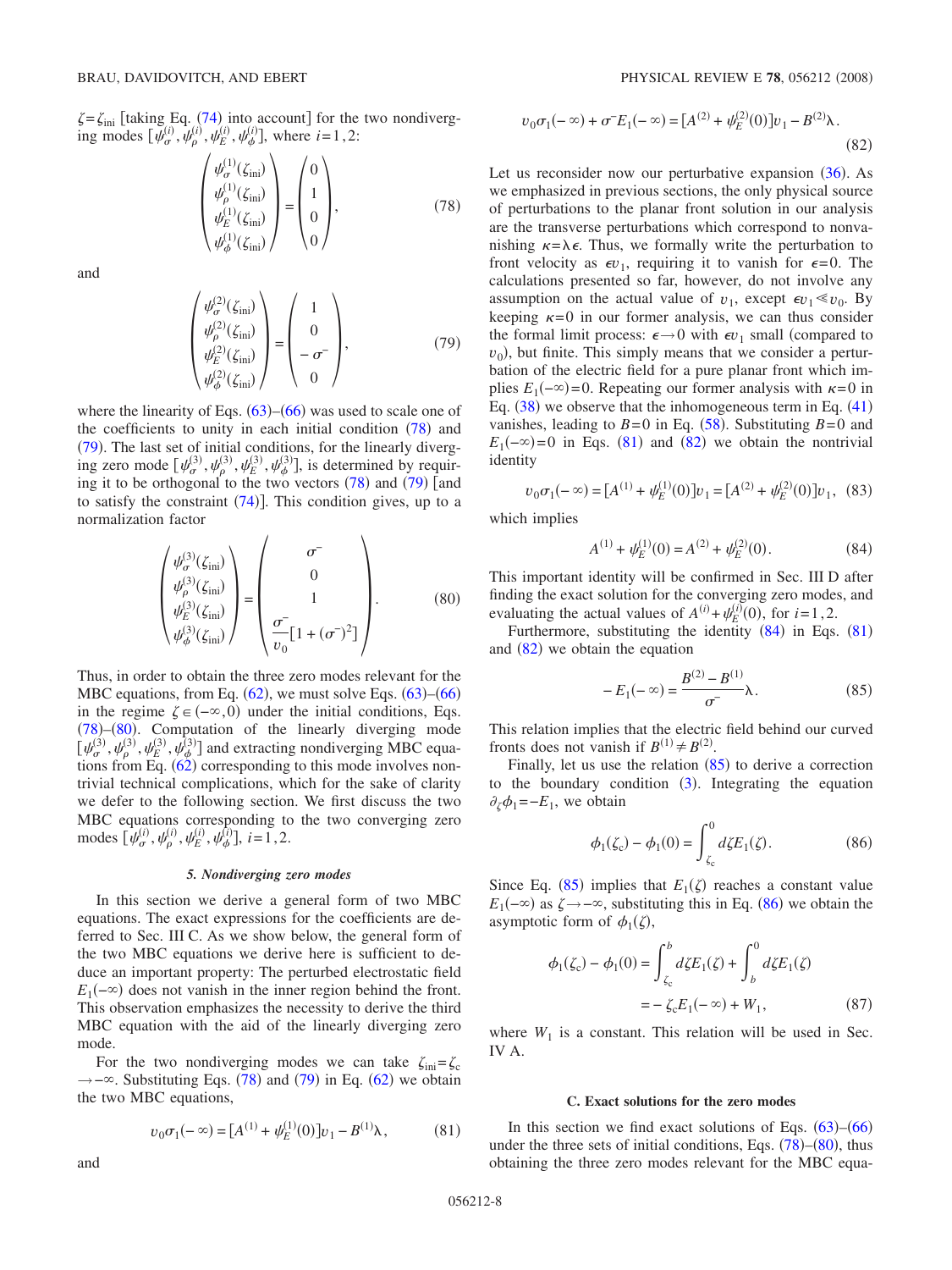tions derived from Eq.  $(62)$  $(62)$  $(62)$ . The calculations are lengthy and many technical details are delegated to Appendix A. Since the final expressions we obtain are considerably complicated, we support our analytic calculations by comparison to numerical solutions of the system of ODEs  $(63)$  $(63)$  $(63)$ – $(66)$  $(66)$  $(66)$ . To avoid cumbersome notations, we omit the superscript distinguishing between different zero modes in general expressions that apply for all modes.

### *1. Analytic solution*

Our starting point is Eqs.  $(63)$  $(63)$  $(63)$ – $(66)$  $(66)$  $(66)$ . With some algebraic manipulations (see Appendix A), these equations can be brought to the form

<span id="page-8-0"></span>
$$
-(v_0 + E_0)\partial_{\xi}^2(\psi_{\sigma} + \psi_{\rho}) + f_0 \partial_{\xi}(\psi_{\sigma} + \psi_{\rho}) + \frac{c_{\phi}E_0}{v_0} = 0,
$$
\n(88)

$$
E_0 \partial_{\zeta} \psi_{\sigma} = -\upsilon_0 \partial_{\zeta} (\psi_{\sigma} + \psi_{\rho}) + f_0(\psi_{\sigma} + \psi_{\rho}), \tag{89}
$$

$$
\partial_{\zeta}\psi_E = \sigma_0 f_0'(\psi_\sigma + \psi_\rho) - (\partial_{\zeta}\sigma_0)\psi_\sigma + c_\phi. \tag{90}
$$

<span id="page-8-4"></span><span id="page-8-1"></span>Notice the structure of this set of equations: Equation  $(88)$  $(88)$  $(88)$  is an inhomogeneous first-order ODE for  $\partial_{\zeta}(\psi_{\sigma} + \psi_{\rho})$  and can thus be solved analytically. Once this solution is substituted in Eq.  $(89)$  $(89)$  $(89)$ , this last equation becomes also an inhomogeneous first-order ODE for  $\psi_{\sigma}$ , and is thus also analytically solvable. Finally, substitution of the solutions to Eqs.  $(88)$  $(88)$  $(88)$ and ([89](#page-8-1)) yields an inhomogeneous first-order ODE for  $\psi_E$ , which is again analytically solvable. In the rest of this section we follow this procedure to obtain general analytic expressions with appropriate constants of integrations, which are then determined by imposing the initial conditions, Eqs.  $(78)$  $(78)$  $(78)$  –  $(80)$  $(80)$  $(80)$ .

The general solution of Eq.  $(88)$  $(88)$  $(88)$  has the form

$$
\partial_{\zeta}(\psi_{\sigma} + \psi_{\rho})(\zeta) = C(\zeta)e^{g(\zeta)}, \quad g(\zeta) = \int_{-\infty}^{\zeta} dx \frac{f_0(x)}{v_0 + E_0(x)},
$$
\n(91)

where the expression of  $C(\zeta)$  is given by ([A12](#page-15-0)). Integrating from  $\zeta = -\infty$  to  $\zeta$  [the sum  $\psi_{\sigma} + \psi_{\rho}$  does not diverge at  $\zeta =$  $-\infty$ , see Eqs. ([75](#page-6-11)) and ([76](#page-6-13))] and using the change of variables  $y = E_0(x)$  to calculate the resulting integrals, we obtain the final form

$$
(\psi_{\sigma} + \psi_{\rho})(\zeta) = c_{\sigma\rho} + \frac{c_{\phi}}{v_0} \int_0^{E_0(\zeta)} dx \frac{(v_0 + x)}{\rho(x)^2},
$$
(92)

<span id="page-8-2"></span>where

$$
c_{\sigma\rho} = (\psi_{\sigma} + \psi_{\rho})(-\infty). \tag{93}
$$

<span id="page-8-7"></span>The explicit steps leading to this expression are given in Appendix A 1.

Substituting Eq. ([92](#page-8-2)) in Eq. ([89](#page-8-1)), we obtain after integration and using the same variable transformation  $y = E_0(x)$ , the complicated expression  $(A29)$  $(A29)$  $(A29)$  given in Appendix A 2. This expression can be written in the following compact form:

<span id="page-8-6"></span>

FIG. 3. (Color online) Comparison between numerical solution of Eqs. ([63](#page-6-2))–([66](#page-6-1)) and the exact solution reported in Sec. III C for the initial condition ([79](#page-7-1)), with  $E_{\infty}$ =−2 and  $\zeta_{\text{ini}}$ =−40.

$$
\psi_{\sigma}(\zeta) = \frac{c_{\phi}}{\sigma} \zeta_{\text{ini}} + a_{\sigma}(\zeta) + b_{\sigma}(\zeta) e^{\lambda \zeta_{\text{ini}}},\tag{94}
$$

<span id="page-8-3"></span>where  $a_{\sigma}(\zeta)$  is given by Eq. ([A32](#page-16-1)) and  $b_{\sigma}(\zeta)$  is a regular function of  $\zeta$  whose exact form does not affect our analysis since we will consider later the limit  $|\zeta_{\text{ini}}| \geq 1$  and the last term of Eq.  $(94)$  $(94)$  $(94)$  will be as small as we want. Notice that if  $c_{\phi} \neq 0$ , as is the case for the linearly diverging mode  $[\psi_{\sigma}^{(3)}, \psi_{\rho}^{(3)}, \psi_{\sigma}^{(3)}, \psi_{\phi}^{(3)}]$ , the first term on the right-hand side (RHS) of Eq. ([94](#page-8-3)) diverges as the auxiliary parameter  $\zeta_{\text{ini}}$  $\rightarrow$ − $\infty$ . As we show below, this singular dependence on  $\zeta_{\text{ini}}$ cancels out and does not appear in the final form of the MBC equation extracted from Eq.  $(62)$  $(62)$  $(62)$  corresponding to this mode. Since in deriving Eq.  $(62)$  $(62)$  $(62)$  in Sec. III B 2 we assumed, however, that  $\psi_{\sigma}(0)$  is finite, we must carry the  $\zeta_{\text{ini}}$ -dependent terms that appear in Eq.  $(94)$  $(94)$  $(94)$  and other related expressions throughout our analysis.

Substituting Eqs.  $(92)$  $(92)$  $(92)$  and  $(94)$  $(94)$  $(94)$  [whose full form is given by Eq.  $(A29)$  $(A29)$  $(A29)$ ] in Eq.  $(90)$  $(90)$  $(90)$ , integrating and using again the variable transformation  $y = E_0(x)$  we obtain the cumbersome expression  $(A41)$  $(A41)$  $(A41)$  given in Appendix A 3 [notice that to simplify this expression, we used for the first time the explicit form  $(12)$  $(12)$  $(12)$  of  $\alpha(x)$ ]. This expression can also be written in the following compact form similarly to Eq.  $(94)$  $(94)$  $(94)$ :

$$
\psi_E(\zeta) = -\frac{c_\phi}{\sigma^2} \sigma_0(\zeta) \zeta_{\text{ini}} + a_E(\zeta) + b_E(\zeta) e^{\lambda \zeta_{\text{ini}}},\tag{95}
$$

<span id="page-8-5"></span>where  $a_E(\zeta)$  is given by Eq. ([A44](#page-17-1)) and  $b_E(\zeta)$  is a regular function of  $\zeta$  whose exact form does not affect our analysis.

### *2. Comparison with numerical results*

To check the analytic formulas  $(92)$  $(92)$  $(92)$ ,  $(94)$  $(94)$  $(94)$ , and  $(95)$  $(95)$  $(95)$  with the complicated expressions, Eqs.  $(A24)$  $(A24)$  $(A24)$ ,  $(A29)$  $(A29)$  $(A29)$ , and  $(A41)$  $(A41)$  $(A41)$ , we used MATHEMATICA to obtain numerical solutions of the zero modes Eqs.  $(63)$  $(63)$  $(63)$ – $(66)$  $(66)$  $(66)$  under the initial conditions ([78](#page-7-0))–([80](#page-7-2)), for a few representative values of  $\zeta_{\text{ini}}$ . In Fig. [3,](#page-8-6) we present the numerical solution obtained with the initial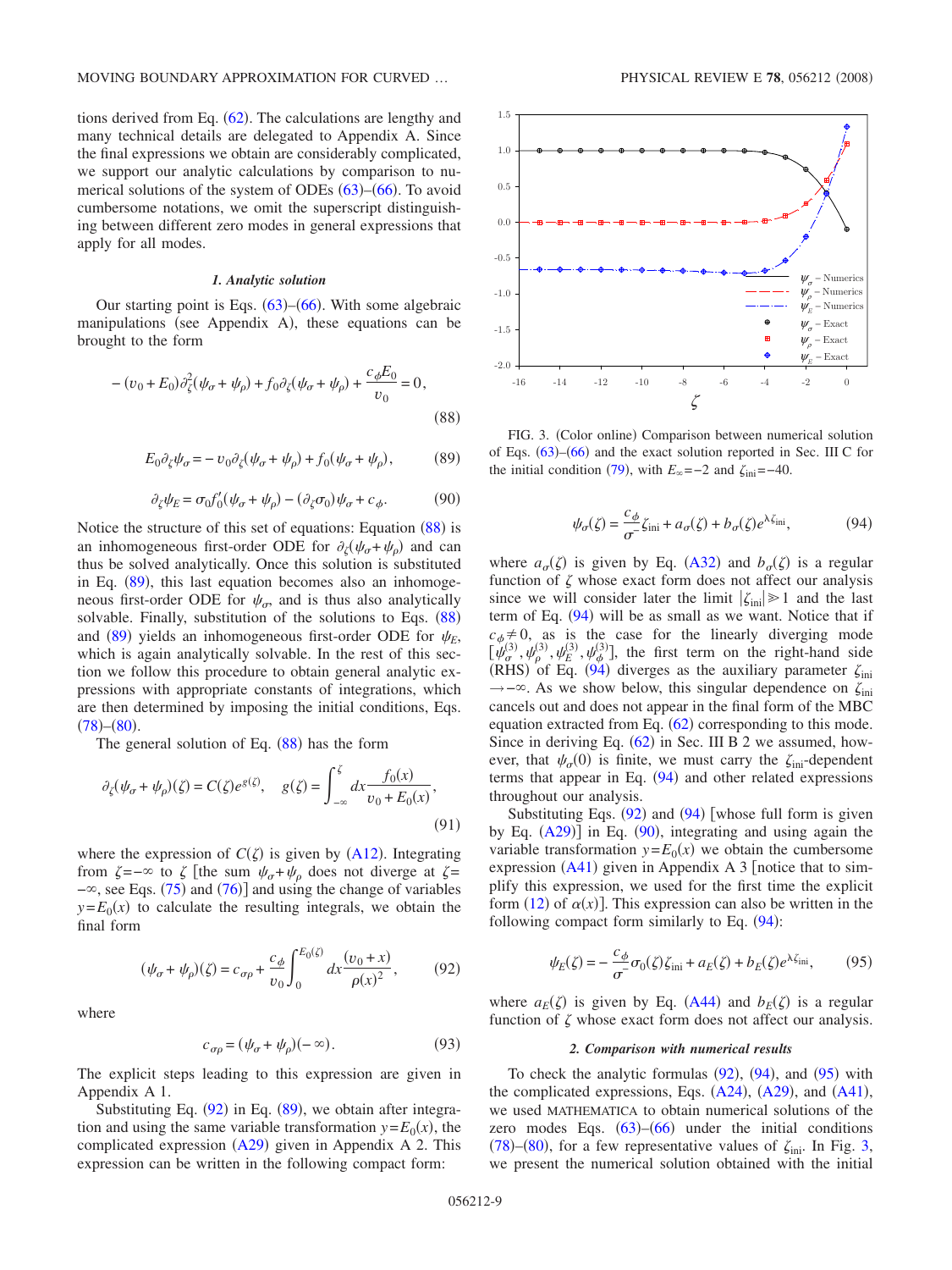<span id="page-9-0"></span>

FIG. 4. (Color online) Comparison between numerical solution of Eqs. ([63](#page-6-2))–([66](#page-6-1)) and the exact solution reported in Sec. III C for the initial condition ([80](#page-7-2)), with  $E_{\infty}$ =−1 and  $\zeta_{\text{ini}}$ =−50.

conditions for one of the two nondiverging modes, Eq.  $(79)$  $(79)$  $(79)$ , evaluated at  $\zeta_{\text{ini}}$ =−40 for  $E_{\infty}$ =−2. In Fig. [4,](#page-9-0) we report the numerical solution for the linearly diverging mode, obtained with the initial conditions, Eq.  $(80)$  $(80)$  $(80)$ , evaluated at  $\zeta_{\text{ini}}$ =–50 for  $E_{\infty}$ =−1. Figures [3](#page-8-6) and [4](#page-9-0) exhibit excellent agreement between our analytic expressions and the numerical solutions.

### *3. General expression for the relevant coefficients*

In this section, we use the analytic solutions derived in Sec. III C 1 to provide compact expressions for the coefficients *A*,  $A + \psi_E(0)$ , and *B*, required for deriving the MBC equations from Eq.  $(62)$  $(62)$  $(62)$ . The complete forms of these expressions are given in Appendix A. Using the definition of *A*, Eq. ([57](#page-5-3)), and the exact expressions of  $\psi_{\sigma} + \psi_{\rho}$ , Eq. ([92](#page-8-2)), and of  $\psi_{\sigma}$ , Eq. ([94](#page-8-3)) [given in its full form in Eq. ([A29](#page-16-0))], we obtain the explicit form for  $A$ , Eq.  $(A57)$  $(A57)$  $(A57)$  (see Appendix A 4). This expression can be written in the compact form

$$
A = \frac{\sigma_0(0)c_{\phi}}{\sigma^2} \zeta_{\text{ini}} + a_A + b_A e^{\lambda \zeta_{\text{ini}}},\tag{96}
$$

<span id="page-9-1"></span>where  $a_A$  is given by Eq. ([A59](#page-18-1)) and the exact form of  $b_A$  is not required for our analysis. The exact form of the coefficient  $A + \psi_E(0)$  is given in Eq. ([A60](#page-18-2)) which is obtained using the expressions ([96](#page-9-1)) and ([95](#page-8-5)) for *A* and  $\psi_E$ , respectively [see Eqs.  $(A41)$  $(A41)$  $(A41)$  and  $(A57)$  $(A57)$  $(A57)$  for their complete expressions]. The compact form for  $A + \psi_E(0)$  is given by

$$
A + \psi_E(0) = a_A + a_E(0) + b_E(0)e^{\lambda \zeta_{\text{ini}}}. \tag{97}
$$

Notice that this last expression does not diverge when  $\zeta_{\text{ini}}$  $\rightarrow$ − $\infty$ . The term *a<sub>A</sub>*+*a<sub>E</sub>*(0) is given by Eq. ([A62](#page-18-3)). Using the definition of *B*, Eq. ([58](#page-5-4)), and the expression ([95](#page-8-5)) for  $\psi_E(\zeta)$ , we obtain the complicated form of *B*, Eq. ([A68](#page-19-0)). The compact form for *B* is given by

$$
B = \frac{c_{\phi}v_0^2}{\sigma^2}\zeta_{\text{ini}} + a_B + b_B e^{\lambda\zeta_{\text{ini}}},\tag{98}
$$

<span id="page-9-7"></span>where  $a_B$  is given by Eq. ([A70](#page-19-1)) and the exact form of  $b_B$  is again not required our analysis.

### **D. Completing inner region analysis**

We here complete the inner region analysis by returning to Eq.  $(62)$  $(62)$  $(62)$  and using the results obtained in Sec. III C to derive MBC equations for the curved front.

First, let us rewrite Eq.  $(62)$  $(62)$  $(62)$  in the form

<span id="page-9-4"></span>
$$
-[A + \psi_E(0)]v_1 + B\lambda
$$
  
=  $E_1(\zeta_c)\left[-\psi_\sigma(\zeta_{\rm ini})\sigma^- + c_\phi\left(\zeta_c - \zeta_{\rm ini} + \frac{v_0}{\sigma^-}\right)\right]$   
+  $c_\phi[\phi_1(\zeta_c) - \phi_1(0)] - c_{\sigma\rho}v_0\sigma_1(\zeta_c),$  (99)

where we used Eqs.  $(67)$  $(67)$  $(67)$ ,  $(77)$  $(77)$  $(77)$ , and  $(93)$  $(93)$  $(93)$  (taking already the limit  $\zeta_c \rightarrow -\infty$ ). To further facilitate our analysis, let us first write the expressions of the coefficients  $A + \psi_E(0)$  and *B* in the following form:

<span id="page-9-2"></span>
$$
A + \psi_E(0) = \gamma_1 c_\phi + \gamma_2 c_{\sigma \rho} + \gamma_3 \psi_\sigma(\zeta_{\text{ini}}) + \gamma_4 \psi_E(\zeta_{\text{ini}})
$$
  
+  $b_E(0) e^{\lambda \zeta_{\text{ini}}},$  (100)

<span id="page-9-3"></span>
$$
B = \left(\frac{v_0^2}{\sigma^2} \zeta_{\text{ini}} + \beta_1\right) c_{\phi} + \beta_2 c_{\sigma \rho} + \beta_3 \psi_{\sigma}(\zeta_{\text{ini}}) + \beta_4 \psi_E(\zeta_{\text{ini}})
$$

$$
+ b_B e^{\lambda \zeta_{\text{ini}}}.
$$
(101)

The coefficients  $\gamma_i$  and  $\beta_i$ ,  $j=1,\ldots,4$ , depend only on  $E^+$ and can be easily extracted from Eqs.  $(A62)$  $(A62)$  $(A62)$  and  $(A70)$  $(A70)$  $(A70)$ ,

$$
\gamma_1 = \int_0^{E^+} dx [\alpha(x) - \alpha(E^+)] \frac{(v_0 - x)}{\rho(x)^2},
$$
 (102)

$$
\gamma_2 = v_0 \alpha(E^+),\tag{103}
$$

$$
\gamma_3 = \sigma^-, \tag{104}
$$

$$
\gamma_4 = 1, \tag{105}
$$

<span id="page-9-6"></span><span id="page-9-5"></span>
$$
\beta_1 = v_0 \int_0^{E^+} dx \frac{(v_0 - x)\alpha(x)}{x\rho(x)} \int_0^x dy \frac{(v_0 - y)}{\rho(y)^2} + \frac{1}{\sigma^2} \int_0^{E^+} dx \frac{(v_0^2 - x^2)}{x\rho(x)^2} [\rho(x)v_0 - \sigma^2(v_0 - x)],
$$
\n(106)

$$
\beta_2 = -v_0^2 \int_0^{E^+} dx \frac{(v_0 - x)\alpha(x)}{x\rho(x)},
$$
\n(107)

$$
\beta_3 = v_0^2 - \sigma^-\int_0^{E^+} dx \frac{v_0 - x}{\rho(x)},
$$
\n(108)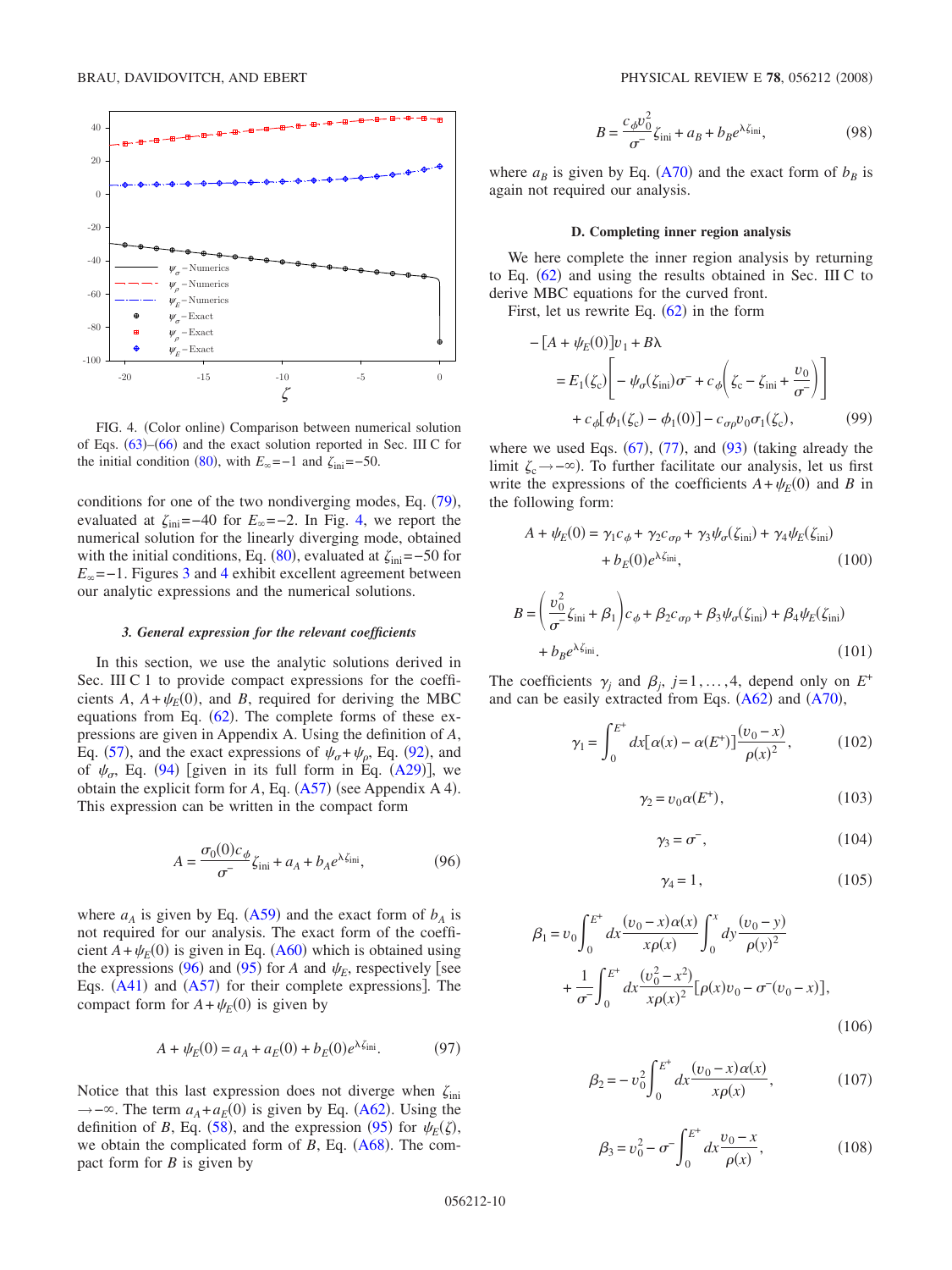$$
\beta_4 = -\int_0^{E^+} dx \frac{v_0 - x}{\rho(x)}.
$$
\n(109)

The contributions of the last term on the RHS of Eqs.  $(100)$  $(100)$  $(100)$ and ([101](#page-9-3)) can be made arbitrarily small by choosing  $|\zeta_{\text{ini}}|$ sufficiently large and can thus be neglected in the rest of our analysis.

The first MBC equation is obtained by using the values of the nondiverging zero mode corresponding to the initial condition  $(78)$  $(78)$  $(78)$  in Eqs.  $(99)$  $(99)$  $(99)$ – $(101)$  $(101)$  $(101)$ . We obtain

$$
v_0 \sigma_1(-\infty) = \gamma_2 v_1 - \beta_2 \lambda, \qquad (110)
$$

<span id="page-10-1"></span>where we took the limit  $\zeta_c \rightarrow -\infty$ . The second MBC equation is obtained in a similar way by using the values of the second nondiverging zero mode corresponding to the initial condition  $(79)$  $(79)$  $(79)$  in Eqs.  $(99)$  $(99)$  $(99)$ – $(101)$  $(101)$  $(101)$ . Using Eq.  $(110)$  $(110)$  $(110)$ , we obtain

$$
-E_1(-\infty) = \frac{v_0^2}{\sigma^2} \lambda.
$$
 (111)

<span id="page-10-2"></span>As was pointed out already in Eq.  $(85)$  $(85)$  $(85)$ , this last equation implies that the electrostatic field does not vanish behind the front. Notice also that, as mentioned in the discussion fol-lowing Eq. ([84](#page-7-4)), it is now easy to verify explicitly the identity

$$
A^{(1)} + \psi_E^{(1)}(0) = A^{(2)} + \psi_E^{(2)}(0) = \gamma_2.
$$
 (112)

Using the nondiverging zero modes to extract MBC equations  $(110)$  $(110)$  $(110)$  and  $(111)$  $(111)$  $(111)$  from  $(99)$  $(99)$  $(99)$  was relatively straightforward since all terms are finite at both end points  $\zeta = 0$  and  $\zeta = \zeta_c \rightarrow -\infty$ . Naively, one may anticipate that since  $\psi_E^{(3)}(\zeta_c)$  $\sim \zeta_c$  it is impossible to extract a physically meaningful MBC equation corresponding to this mode from  $(99)$  $(99)$  $(99)$ . We show however below that taking appropriately the asymptotic limits  $\zeta_c \rightarrow -\infty$  and the auxiliary parameter  $|\zeta_{\text{ini}}| \ge 1$  leads to cancellation of the diverging terms and to an additional nontrivial MBC equation.

In order to derive this third MBC equation, using the initial condition  $(80)$  $(80)$  $(80)$ , we first substitute  $(87)$  $(87)$  $(87)$  in Eq.  $(99)$  $(99)$  $(99)$  and use Eqs.  $(100)$  $(100)$  $(100)$  and  $(101)$  $(101)$  $(101)$  to obtain

<span id="page-10-3"></span>
$$
-[\gamma_{1}c_{\phi} + \sigma^{2}(\gamma_{2} + \gamma_{3}) + \gamma_{4}]v_{1} + \left[ \left( \frac{v_{0}^{2}}{\sigma^{2}} \zeta_{\text{ini}} + \beta_{1} \right) c_{\phi} + \sigma^{2}(\beta_{2} + \beta_{3}) + \beta_{4} \right] \lambda
$$
  
=  $c_{\phi}W_{1} - \sigma^{2}v_{0}\sigma_{1}(\zeta_{c}) + E_{1}(\zeta_{c})[c_{\phi}v_{0}/\sigma^{2} - (\sigma^{2})^{2}] - c_{\phi}\zeta_{\text{ini}}E_{1}(\zeta_{c}),$  (113)

where  $c_{\phi}$  is given by ([80](#page-7-2)) [using Eq. ([67](#page-6-9))]. Notice that the divergence of  $\psi_E^{(3)}$  and  $\phi_1$  with  $\zeta_c$  cancels out provided  $|\zeta_c|$  is large enough such as  $E_1(\zeta_c)$  has reached its plateau value. We can now take the limit  $\zeta_c \rightarrow -\infty$  such as the limits in Eqs.  $(110)$  $(110)$  $(110)$  and  $(111)$  $(111)$  $(111)$  are reached and can be used in Eq.  $(113)$  $(113)$  $(113)$ . We then also notice that the two terms proportional to  $\zeta_{\text{ini}}$  in Eq. ([113](#page-10-3)) cancel. After some manipulations, our third MBC equation can be written as

$$
W_1 = -\omega_1 \nu_1 + \omega_2 \lambda, \qquad (114)
$$

<span id="page-10-4"></span>where

<span id="page-10-0"></span>

FIG. 5. (Color online)  $v_0^2 / \sigma^- = Q_2(E^+), \omega_1, \omega_2 = -Q_1(E^+),$  and  $Q_0(E^+)$  as a function of  $v_0 = E^+$ . See Sec. I for the relation between the coefficients  $Q_i$  and the MBC equations.

$$
\omega_1 = \gamma_1 + \frac{v_0}{\sigma},\tag{115}
$$

<span id="page-10-7"></span>
$$
\omega_2 = \beta_1 - \frac{v_0}{\sigma^2} \int_0^{E^+} dx \frac{v_0 - x}{\rho(x)} + \frac{v_0^3}{(\sigma^2)^2}.
$$
 (116)

<span id="page-10-6"></span>In Fig. [5,](#page-10-0) we present the dependence of the coefficients in Eqs.  $(32)$  $(32)$  $(32)$ ,  $(111)$  $(111)$  $(111)$ , and  $(114)$  $(114)$  $(114)$  on the variable  $E^+$ . The relations between these functions and the functions  $Q_i$ , used in Eqs.  $(119)$  $(119)$  $(119)$  and  $(120)$  $(120)$  $(120)$ , are derived later in this section. In Fig. [6,](#page-10-5) we present the dependence of the coefficients in Eq.  $(110)$  $(110)$  $(110)$  on the variable *E*+.

Notice the structure of the MBC equations  $(110)$  $(110)$  $(110)$ ,  $(111)$  $(111)$  $(111)$ , and  $(114)$  $(114)$  $(114)$  derived above. As we will show below, the last two equations give rise to the MBC equations  $(119)$  $(119)$  $(119)$  and  $(120)$  $(120)$  $(120)$ ,

<span id="page-10-5"></span>

FIG. 6. (Color online) The coefficients  $\gamma_2(E^+)$  and  $\beta_2(E^+)$  which determine the modified electron and ion density behind the front [see Eq.  $(110)$  $(110)$  $(110)$ ].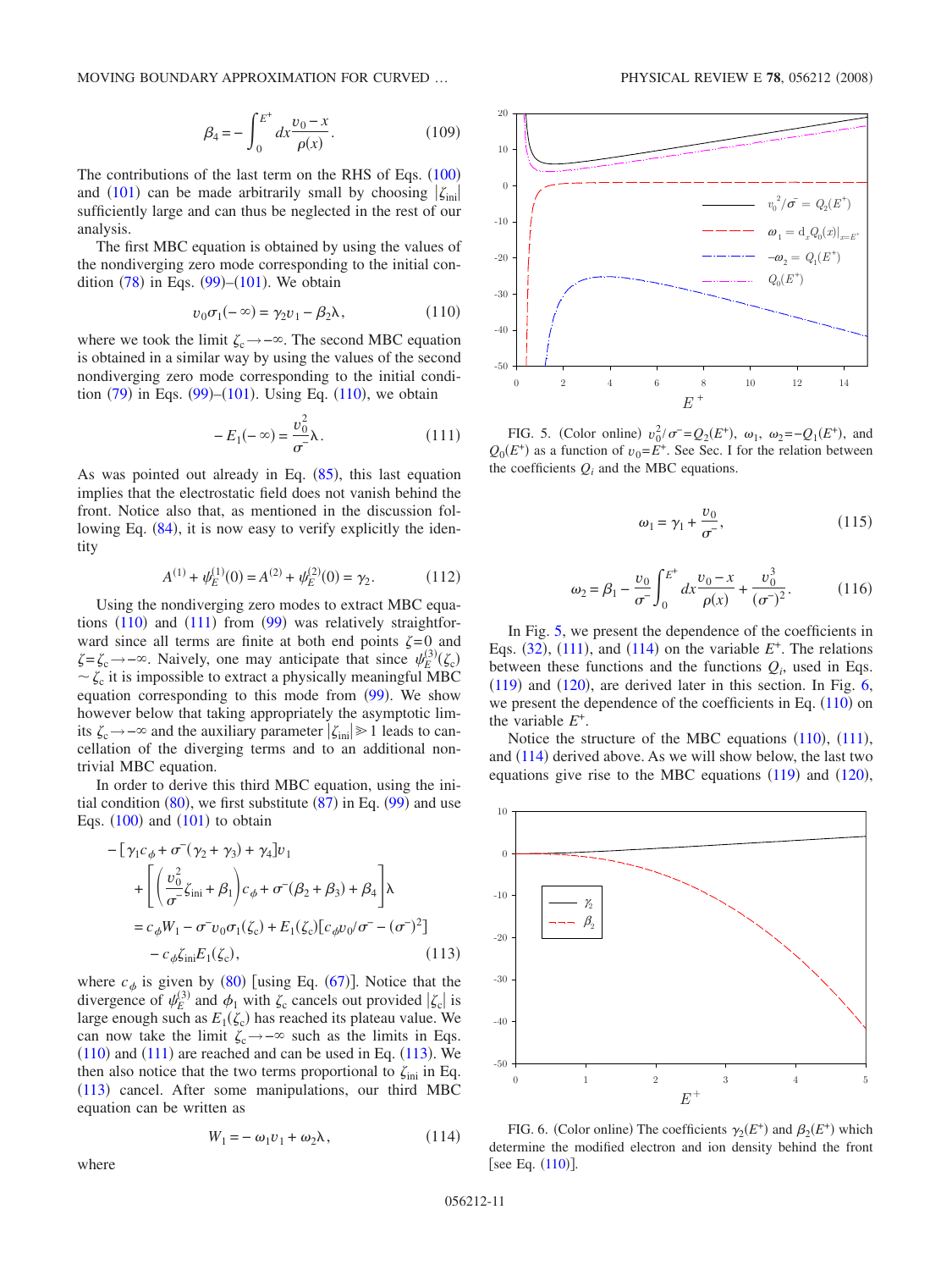whereas the first one determines the excess density of ionized matter behind the curved front which is thus "slaved" by the dynamics specified by Eqs.  $(117)$  $(117)$  $(117)$ – $(121)$  $(121)$  $(121)$ .

In Appendix B we discuss about some tests for Eqs.  $(110)$  $(110)$  $(110)$ and  $(114)$  $(114)$  $(114)$  in view of results obtained in Ref.  $[42]$  $[42]$  $[42]$  for planar front solution.

## **IV. PHYSICAL DISCUSSION OF THE CURVATURE CORRECTIONS**

### **A. New moving boundary conditions**

In this section, we derive a refined version of the boundary model which includes curvature correction. We first write the equations of the model and we discuss it below. It consists of Laplace equations for both outer regions

$$
\nabla^2 \phi = 0 \quad \text{in } \Omega^+, \tag{117}
$$

$$
\nabla^2 \phi = 0 \quad \text{in } \Omega^-, \tag{118}
$$

<span id="page-11-6"></span><span id="page-11-4"></span><span id="page-11-2"></span>and the moving boundary conditions

$$
\hat{\mathbf{n}} \cdot \nabla \phi^- = Q_2(\hat{\mathbf{n}} \cdot \nabla \phi^+) \kappa, \tag{119}
$$

$$
\phi^+ - \phi^- = Q_0(\hat{\mathbf{n}} \cdot \nabla \phi^+) + Q_1(\hat{\mathbf{n}} \cdot \nabla \phi^+) \kappa, \qquad (120)
$$

$$
v_n = \hat{\mathbf{n}} \cdot \nabla \phi^+, \tag{121}
$$

<span id="page-11-5"></span><span id="page-11-3"></span><span id="page-11-0"></span>where the coefficients  $Q_i$  depend on the electrostatic field ahead of the front, and are given by analytic formulas derived from the planar front solution as follows:

$$
Q_0(y) = \int_0^y dz \frac{y - z}{\rho(z)},
$$
\n(122)

$$
Q_1(y) = -\omega_2(y),\tag{123}
$$

$$
Q_2(y) = \frac{y^2}{\sigma^-(y)},
$$
 (124)

<span id="page-11-8"></span><span id="page-11-1"></span>and where  $\rho$ ,  $\sigma^-$ , and  $\omega_2$  are given by ([21](#page-3-5)), ([25](#page-3-11)), and ([116](#page-10-6)), respectively.

From inner analysis performed in the previous sections, and as already discussed in Sec. II C, we know that the electron and ion densities vanish precisely at the discontinuity line of the front part of the ionization front where the matching with the outer region  $\Omega^+$  must be done. Since there is no charge in  $\Omega^+$  the only consistent equation for the electric potential in this region is given by  $(117)$  $(117)$  $(117)$ . On the other hand, we know also that the space charge density vanishes at the back part of the inner region [see Eqs.  $(26)$  $(26)$  $(26)$  and  $(60)$  $(60)$  $(60)$ ]. Con-sequently Eq. ([118](#page-11-6)) for the outer region  $\Omega^-$  inside the streamer is also consistent with the inner analysis. Another possible equation for the electric potential in  $\Omega$ <sup>-</sup> is given by  $\nabla^2 \phi = \sigma - \rho$  with the necessary boundary condition  $\sigma - \rho = 0$ on  $\Gamma^-$  in order to be consistent with the inner analysis. However this equation introduces new unknowns, the electron and ion densities in  $\Omega^-$ , for which additional evolution equations would be needed. In Sec. V, we discuss the charge neutrality approximation introduced by Eq. ([118](#page-11-6)).

The boundary equation  $(119)$  $(119)$  $(119)$  is obtained directly from Eq. ([111](#page-10-2)). Indeed, as  $\epsilon \rightarrow 0$ , the inner region reduces to the curve  $\Gamma$  (the sharp interface) and

$$
E_1(-\infty) \equiv -\hat{\mathbf{n}} \cdot \nabla \phi_1^-. \tag{125}
$$

On the other hand, we know that

$$
v_0 \equiv E^+ = \hat{\mathbf{n}} \cdot \nabla \phi^+.
$$
 (126)

<span id="page-11-7"></span>Consequently we have in the first order in  $\epsilon$  using the expansion  $(36)$  $(36)$  $(36)$  and Eqs.  $(119)$  $(119)$  $(119)$  and  $(124)$  $(124)$  $(124)$ – $(126)$  $(126)$  $(126)$ ,

$$
\hat{\mathbf{n}} \cdot \nabla \phi^- = \hat{\mathbf{n}} \cdot \nabla (\phi_0^- + \epsilon \phi_1^-) = \frac{v_0^2}{\sigma^-(v_0)} \kappa. \quad (127)
$$

Since  $\hat{\mathbf{n}} \cdot \nabla \phi_0^0 = 0$  and  $\epsilon = \kappa / \lambda$ , we just recover Eq. ([111](#page-10-2)).

The boundary equation  $(120)$  $(120)$  $(120)$  is obtained using Eqs.  $(87)$  $(87)$  $(87)$ ,  $(111)$  $(111)$  $(111)$ , and  $(114)$  $(114)$  $(114)$  which reads as

$$
\phi_1(0) - \phi_1(\zeta_c) = \omega_1 v_1 - \left(\omega_2 + \frac{v_0^2}{\sigma^2(v_0)} \zeta_c\right) \lambda. \quad (128)
$$

The quantity  $\zeta_c$  lies in the inner region and will coincide with  $0^-$  when  $\epsilon \rightarrow 0$  whereas  $0 \rightarrow 0^+$ . Using the expansion ([36](#page-4-2)) together with Eqs. ([32](#page-4-6)), ([59](#page-5-8)), ([114](#page-10-4)), ([B6](#page-20-33)), ([123](#page-11-8)), and ([126](#page-11-7)) we obtain

$$
\phi^+ - \phi^- = \phi_0^+ - \phi_0^- + \epsilon(\phi_1^+ - \phi_1^-)
$$
  
=  $Q_0(E^+) - \epsilon W_1$   
=  $Q_0(E^+) + \epsilon(\omega_1 v_1 - \omega_2 \lambda)$   
=  $Q_0(\hat{\mathbf{n}} \cdot \nabla \phi^+) + Q_1(\hat{\mathbf{n}} \cdot \nabla \phi^+) \kappa$ , (129)

which is just the boundary condition  $(120)$  $(120)$  $(120)$ .

Equation ([120](#page-11-5)) contains a curvature correction to the "ki-netic undercooling" boundary condition ([3](#page-1-0)). This correction might suppress nonregular solutions  $\begin{bmatrix} 38 \end{bmatrix}$  $\begin{bmatrix} 38 \end{bmatrix}$  $\begin{bmatrix} 38 \end{bmatrix}$  of the minimal regularized boundary model.

Equation  $(119)$  $(119)$  $(119)$  has required us to take the finite conductivity of the ionized region into account [Eq.  $(118)$  $(118)$  $(118)$ ]; it expresses the field behind the ionization front in terms of the field ahead of it, of the curvature and of the conductivity in the ionized region.

#### **B. Field inside a propagating streamer**

Equation ([119](#page-11-4)) has an interesting direct physical consequence for streamers whose radius and field enhancement evolve slowly during propagation within a comoving coordinate frame. Indeed, simulations of single streamers show that the field inside the streamer is constant in very good approxi-mation (see, for example, Fig. 4 in [[33](#page-20-20)]). Such a constant interior field is a common ingredient of phenomenological streamer modeling. Here we can calculate this field: On the streamer axis we find

$$
\mathbf{E}^- = -Q_2(\mathbf{E}^+) \kappa \hat{\mathbf{z}}.
$$
 (130)

That the field inside the streamer might approach some fixed constant value, is a common interpretation of experimental results. Here we have derived an explicit relation for this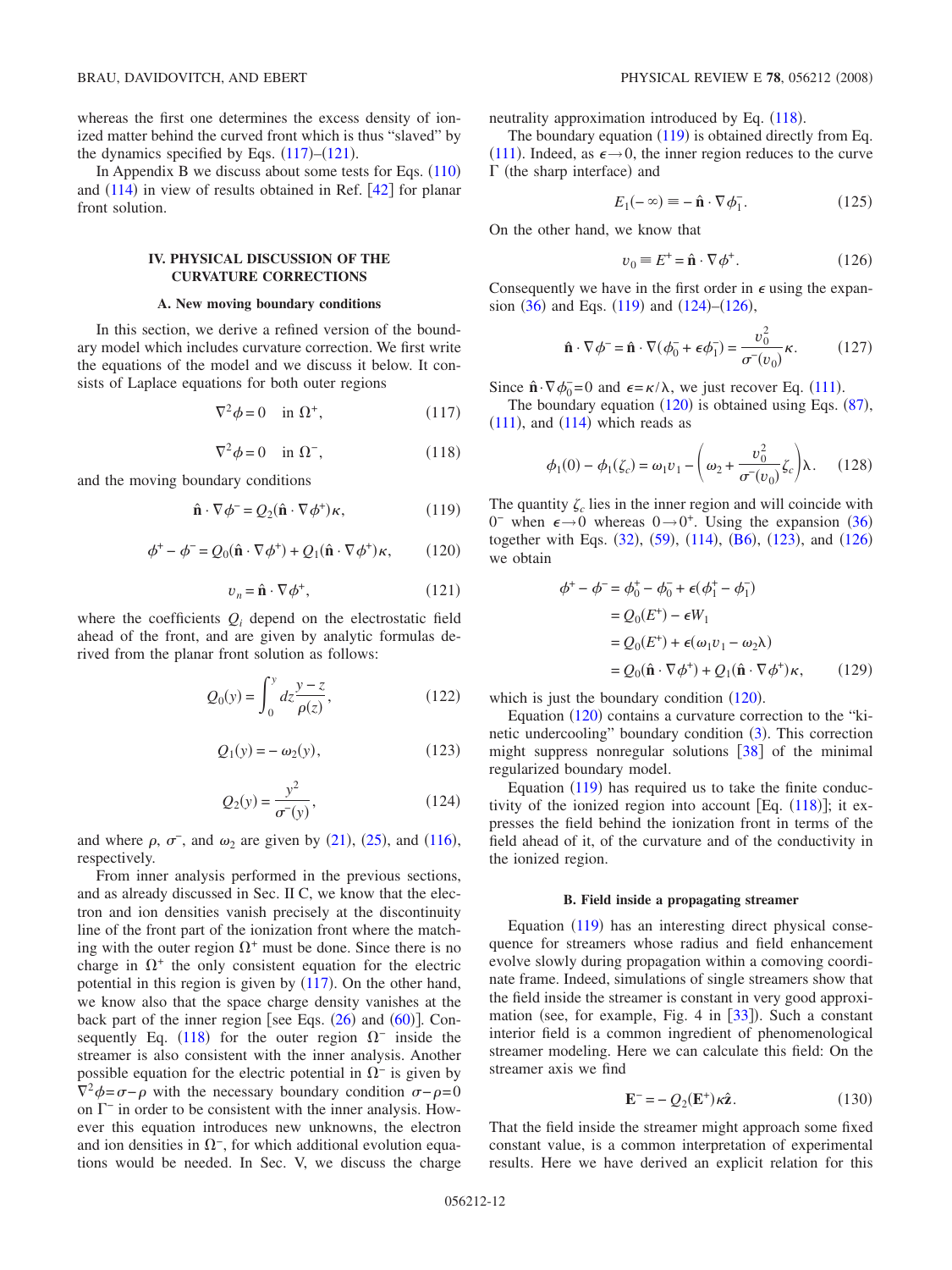field; more precisely, it depends on the conductivity inside the streamer, on the front velocity and on the curvature. This explicit prediction will be discussed further and tested on simulations elsewhere  $[46]$  $[46]$  $[46]$ .

## **C. Large field limit**

Since the width of the front  $\ell_{\alpha}^-(v_0)$ , see Eqs. ([29](#page-3-9)) and ([30](#page-3-0)), is a monotonic decreasing function of  $v_0$ , we expect that the sharp interface will be a better approximation for large fields. Moreover, as seen in Fig.  $5$ , the coefficients  $Q_i$  involved in the boundary conditions  $(119)$  $(119)$  $(119)$  and  $(120)$  $(120)$  $(120)$  become linear in this regime which simplifies the model. In this section, we compute the asymptotic behaviors of the coefficients  $Q_i$ .

From the definition ([122](#page-11-0)) of  $Q_0(v_0)$  we have

$$
\frac{dQ_0}{dv_0} = \lim_{x \to v_0} \frac{v_0 - x}{\rho(x)} = \frac{1}{\alpha(v_0)} \sim 1 \quad \text{for } v_0 \to \infty.
$$
 (131)

Consequently, we simply have

$$
Q_0(v_0) \sim v_0 \quad \text{for } v_0 \to \infty.
$$
 (132)

Using the same method, the limit of the conductivity behind the front  $(25)$  $(25)$  $(25)$  takes the form

$$
\sigma^-(v_0) \sim v_0 \quad \text{for } v_0 \to \infty,
$$
 (133)

since

$$
\frac{d\sigma^{-}}{dv_0} = \alpha(v_0) \sim 1 \quad \text{for } v_0 \to \infty.
$$
 (134)

We then deduce that the asymptotic behavior of  $Q_2$  ([124](#page-11-1)) is given by

$$
Q_2(v_0) \sim v_0 \quad \text{for } v_0 \to \infty. \tag{135}
$$

The computation of the asymptotic behavior of  $Q_1$  is a bit more lengthly. The expression of this coefficient is given by five terms. Let us compute the limit for each one and use the notation  $q_i$  with  $i=1,2,\ldots,5$  with  $Q_1 = \sum_{i=1}^5 q_i$ . Using the results obtained above we easily find that

$$
q_1 = -\frac{v_0^3}{(\sigma^2)^2} \sim -v_0 \quad \text{for } v_0 \to \infty,
$$
 (136)

$$
q_2 = \frac{v_0}{\sigma^2} Q_0(v_0) \sim v_0 \quad \text{for } v_0 \to \infty.
$$
 (137)

The third term, actually contained in the expression of  $\beta_1$  $(106)$  $(106)$  $(106)$ , is given by

$$
q_3 = -\frac{v_0}{\sigma^2} \int_0^{v_0} dx \frac{(v_0 + x)(v_0 - x)}{x \rho(x)} = -\frac{v_0}{\sigma^2} \overline{q}_3(v_0). \tag{138}
$$

The factor in front of the integral tends to 1 for large  $v_0$ . The asymptotic behavior of the integral  $\bar{q}_3$  is obtained as above,

$$
\frac{d\bar{q}_3}{dv_0} = 2 \lim_{x \to v_0} \frac{v_0 - x}{\rho(x)} = \frac{2}{\alpha(v_0)} \sim 2 \quad \text{for } v_0 \to \infty. \tag{139}
$$

We then find

$$
q_3 \sim -2v_0 \quad \text{for } v_0 \to \infty. \tag{140}
$$

The fourth term is given by

$$
q_4 = \int_0^{v_0} dx \frac{(v_0 + x)(v_0 - x)^2}{x \rho(x)^2}.
$$
 (141)

To obtain the asymptotic behavior we also use the derivative

$$
\frac{dq_4}{dv_0} = 2 \lim_{x \to v_0} \frac{(v_0 - x)^2}{\rho(x)^2}
$$
  
= 2 \lim\_{x \to v\_0} \frac{(v\_0 - x)}{\rho(x)\alpha(x)}  
= \frac{2}{\alpha(v\_0)^2} \sim 2 \text{ for } v\_0 \to \infty. (142)

We thus obtain

$$
q_4 \sim 2v_0 \quad \text{for } v_0 \to \infty. \tag{143}
$$

Which means that  $q_1 + q_2 + q_3 + q_4 \sim O[(v_0)^0]$  for large  $v_0$ . Since we know from numerics that the asymptotic behavior of  $Q_1$  is linear, this behavior is encoded in the last term,

$$
q_5 = -v_0 \int_0^{v_0} dx \frac{(v_0 - x)\alpha(x)}{x\rho(x)} \int_0^x dy \frac{(v_0 - y)}{\rho(y)^2}.
$$
 (144)

With the help of the following changes of variables  $x = v_0q$ and  $y = v_0 p$  we obtain

$$
q_5 = -v_0^4 \int_0^1 dq \frac{(1-q)\alpha(v_0q)}{q\rho(v_0q)} \int_0^q dp \frac{(1-p)}{\rho(v_0p)^2}.
$$
 (145)

From the definition of  $\rho(x)$  ([21](#page-3-5)) we have

$$
\rho(v_0 z) = v_0 \int_z^1 d\mu \alpha(v_0 \mu), \qquad (146)
$$

and from the definition of  $\alpha(x)$  ([12](#page-2-3)) we know that

$$
\lim_{v_0 \to \infty} \alpha(v_0 z) = \theta(z), \tag{147}
$$

where  $\theta(z)$  is the Heaviside's function. We then obtain

$$
q_5 \sim v_0 \int_0^1 dq \frac{\ln(1-q)}{q} = -\frac{\pi^2}{6} v_0 \quad \text{for } v_0 \to \infty. \tag{148}
$$

Finally the asymptotic behavior of  $Q_1(v_0)$  is given by

$$
Q_1(v_0) \sim -\frac{\pi^2}{6}v_0 \quad \text{for } v_0 \to \infty.
$$
 (149)

For large electric fields  $(E^+ \ge 4)$ , the boundary conditions  $(119)$  $(119)$  $(119)$ – $(121)$  $(121)$  $(121)$  reduce to

$$
\hat{\mathbf{n}} \cdot \nabla \phi^- = \kappa \hat{\mathbf{n}} \cdot \nabla \phi^+, \tag{150}
$$

$$
\phi^+ - \phi^- = (1 - \pi^2 \kappa / 6) \hat{\mathbf{n}} \cdot \nabla \phi^+, \tag{151}
$$

$$
v_n = \hat{\mathbf{n}} \cdot \nabla \phi^+.
$$
 (152)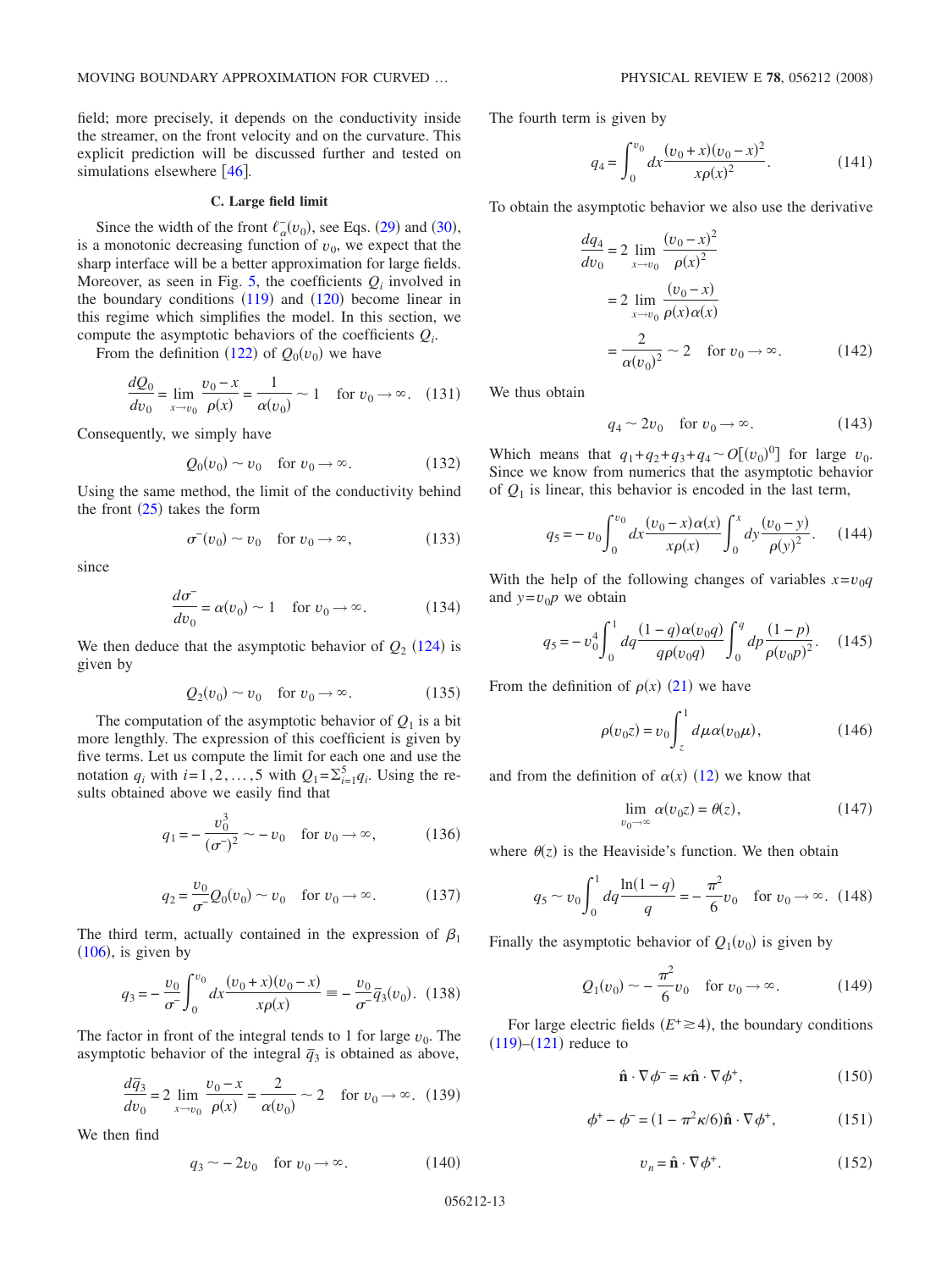### **D. Algorithm**

Let us describe now an elementary algorithm for numerical solution of the front dynamics with the MBC equations  $(117)$  $(117)$  $(117)$ – $(121)$  $(121)$  $(121)$ . For simplicity let us consider a front characterized by a curve  $[x_f(y, t), y]$ , and far-field boundary conditions: (i)  $\phi = 0$  at an electrode  $(x=0, y)$  behind the moving front, and (ii)  $\frac{\partial \phi}{\partial x} = -E_{\infty}$  at  $x \approx L \ge \ell_{\alpha}$ . For simplicity, let us further assume an initial state of the front  $[x_f(y, 0), y]$ , where  $x_f(y, 0) = x_0 + \delta f(y), \ x_0 \ge \ell_\alpha^-$  and  $|\delta f''(y)| \le 1$  and where  $\ell_\alpha^ \ll x_0 \ll L$ . For such an initial condition, the initial expression for  $Q_2$  in Eq. ([119](#page-11-4)) is approximately  $Q_2(|E_{\infty}|)$  [up to correction  $O[\delta f''(y)]$ . The front dynamics is then prescribed by the following numerical algorithm:

(1) Solve the Laplace equation ([118](#page-11-6)) in the region  $\Omega$ <sup>-</sup> with boundary conditions (i) at  $(x=0, y)$  and ([119](#page-11-4)) at  $\{x \}$  $\rightarrow [x_f(y, t)]^-, y$ .

 $(2)$  Use the solution of step  $(1)$  to evaluate the potential  $\phi^{-}\{x\rightarrow [x_f(y,t)]^-, y\}.$ 

(3) Substitute the potential  $\phi^-$  evaluated at step (2) in Eq. ([120](#page-11-5)), and solve the Laplace equation ([117](#page-11-2)) in the region  $\Omega^+$ subject to the boundary conditions (ii) and  $(120)$  $(120)$  $(120)$ .

 $(4)$  Use the solution of step  $(3)$  to evaluate the gradient of the potential  $\hat{\mathbf{n}} \cdot \nabla \phi^+ \{x \rightarrow [x_f(y, t)]^+, y\}.$ 

(5) Advance the curve  $[x_f(y, t), y]$  in a normal direction  $\hat{\mathbf{n}}$ (towards  $\Omega^+$ ) at a rate  $\hat{\mathbf{n}} \cdot \nabla \phi^+$  found in step (4).

(6) Modify the functions  $Q_i$  according to Eqs. ([122](#page-11-0))–([124](#page-11-1)) in the MBC equations  $(119)$  $(119)$  $(119)$  and  $(120)$  $(120)$  $(120)$  according to the value of  $\hat{\mathbf{n}} \cdot \nabla \phi^+$  found in step (4) and return to step (1).

## **V. CHARGE NEUTRALITY APPROXIMATION IN THE IONIZED INTERIOR**

### **A. Degree of ionization behind a front**

Equations  $(25)$  $(25)$  $(25)$  and  $(26)$  $(26)$  $(26)$  show that the degree of ionization  $\sigma^2 = \rho^2 = \int_0^{E^+} d\mu \alpha(\mu)$  behind a uniformly translating front depends on the electric field strength *E*+. In the appendix of [[47](#page-20-35)], it is shown that precisely the same degree of ionization  $\sigma^- = \sigma^-(E^+)$  from Eq. ([25](#page-3-11)) is reached behind a planar front even if it does not propagate uniformly, if only the electric field  $E^+$  is the same at the moment when the electron discontinuity passes the point of observation. Behind a slightly curved front, the degree of ionization will be approximately the same.

As a consequence, the conductivity further behind the front varies as a function of evolution history, as the immobile ions with their positive charge act as a memory. For example, when a streamer emerges from an avalanche in a homogeneous background field  $\mathbf{E}_{\text{back}}$ , the conductivity in the evolving channel will increase from  $\sigma$ <sup>-</sup>(|**E**<sub>back</sub>|) immediately after the avalanche phase to  $\sigma$ <sup>-</sup>[ $|\mathbf{E}_{\text{enh}}(t)|$ ] where  $\mathbf{E}_{\text{enh}}(t)$  is the enhanced field at the tip of the streamer at time *t*. This increasing electron and ion density along the axis of the streamer finger is typically seen in simulations, e.g., in Fig. 1 of  $[48]$  $[48]$  $[48]$  for an emerging streamer or in Fig. (3a) of  $[13]$  $[13]$  $[13]$  for a fully developed long streamer.

When an electric field is applied to a body with spatially varying conductivity, in general, space charges can form in the interior, since charge conservation  $\partial_t q + \nabla \cdot \mathbf{j} = 0$  with *q* 

 $= \rho - \sigma$  and  $\mathbf{j} = \sigma \mathbf{E}$  can be rewritten in the form

$$
(\partial_t + \sigma)(\rho - \sigma) + \mathbf{E} \cdot \nabla \sigma = 0, \qquad (153)
$$

<span id="page-13-1"></span>in agreement with  $(9)$  $(9)$  $(9)$ – $(11)$  $(11)$  $(11)$ , i.e., the space charge  $\rho - \sigma$  will decay on the Maxwell time scale  $1/\sigma$  only if there is no conductivity gradient  $\nabla \sigma$  in the direction parallel to the electric field **E**. However, in practice such space charge effects are typically small if the evolution is slow and consequently  $|\nabla\sigma|$  is small.

### **B. Approximation of ideal conductivity**

Lozansky and Firsov  $[29]$  $[29]$  $[29]$  suggested to neglect the weak field in the ionized interior completely together with possible weak space charge effects, and to approximate the streamer interior as ideally conducting, i.e., to assume infinite conductivity and

$$
\phi = \text{const} \quad \text{in } \Omega^-.
$$
\n(154)

Inspection of simulations show that this is a valid approximation for the weak interior fields in comparison to the strong fields in the exterior. Therefore, the approximation was adopted in the model  $[32,33,36,37]$  $[32,33,36,37]$  $[32,33,36,37]$  $[32,33,36,37]$  $[32,33,36,37]$  $[32,33,36,37]$ , and its validity was further tested on simulations in Sec. IV of  $\lceil 33 \rceil$  $\lceil 33 \rceil$  $\lceil 33 \rceil$ .

### **C. Approximation of charge neutrality**

A shortcoming of the ideal conductivity approximation is that it does not allow for a potential drop along the length of the streamer which is an important observable in experiments. In fact, the electric field along the axis of a long streamer is frequently assumed to be constant; it is an important point of scientific discussion and an ingredient of coarse grained models for complete streamer trees.

We therefore assume the ionized streamer interior to be charge neutral  $\rho = \sigma$  and therefore approximate the interior region  $\Omega^-$  with a Laplace equation as well

$$
\nabla^2 \phi = 0, \quad \mathbf{E} = -\nabla \phi \quad \text{in } \Omega^-, \tag{155}
$$

<span id="page-13-0"></span>where we recall that the Laplace equation ahead of the streamer in the region  $\Omega^+$  is exact.

Charge neutrality  $(155)$  $(155)$  $(155)$  in the streamer interior is found to be a good approximation if the streamer propagates rather uniformly, i.e., if the width of the streamer and the field enhancement at its head vary relatively slowly during propagation. According to the discussion of Eq.  $(153)$  $(153)$  $(153)$  above, the streamer interior relaxes to charge neutrality  $\rho - \sigma = 0$  on the time scale  $1/\sigma^-$ , if the gradient of the electron density vanishes in the direction of the electric field  $\mathbf{E} \cdot \nabla \sigma = 0$ . As the electric field is mainly in the propagation direction, and as  $\sigma^{-}(E^{+})$  is rather constant in this direction, if  $E^{+}$  on the respective part of the front varies slowly in time, the condition is obeyed. Beyond the range of validity of this approximation, we state empirically that in simulations of the PDE-model ([9](#page-2-0))–([11](#page-2-1)), substantial space charges were never found in the streamer interior. The Laplace equation  $(155)$  $(155)$  $(155)$  in the streamer interior can also be motivated by an electron density that is constant in space, but such an assumption is stronger than actually required.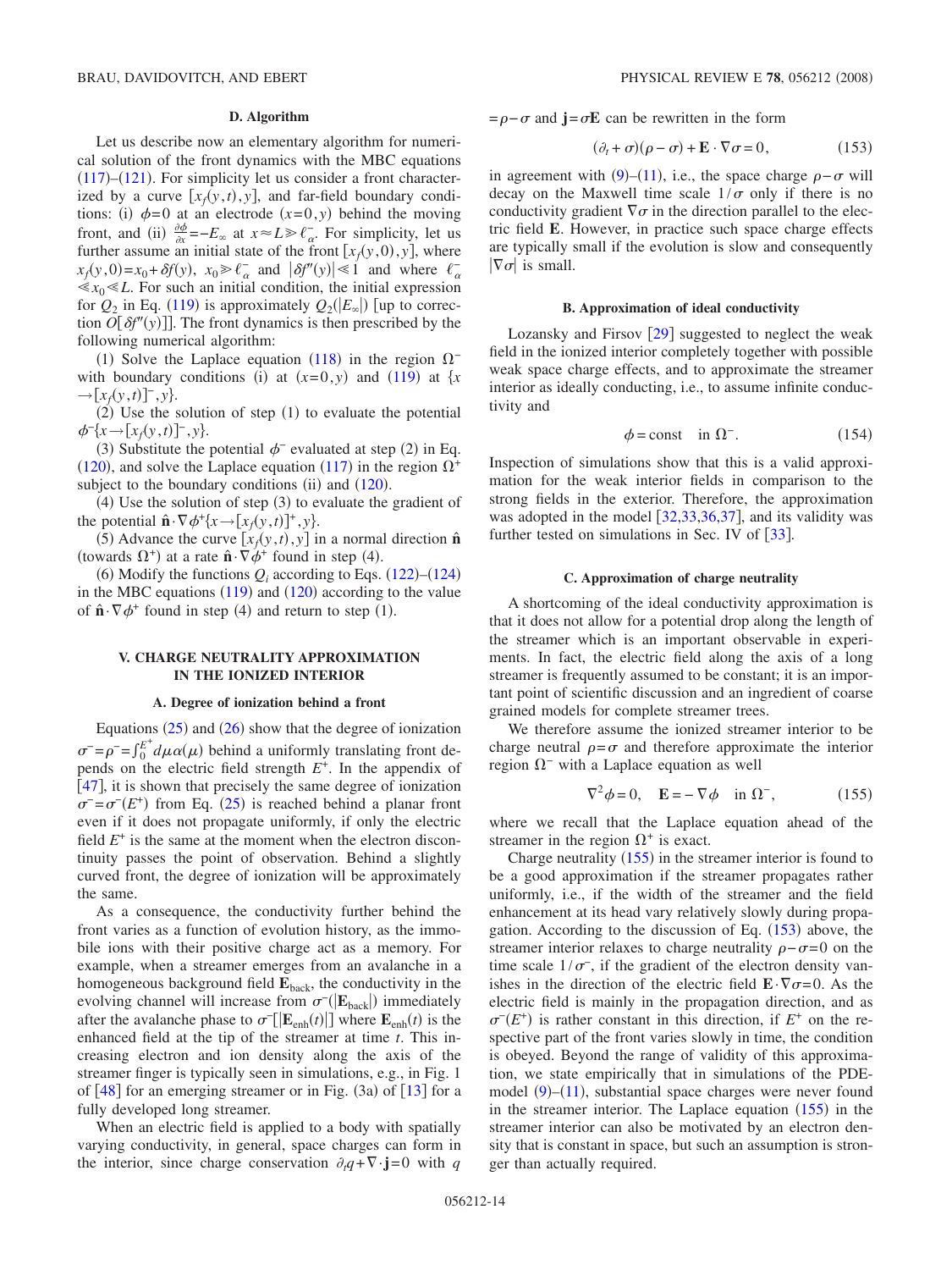From a mathematical point of view, a finite conductivity in the interior might lead to an additional regularization mechanism. We have a model with Laplacian fields on both sides of the interface. This type of model is called Muskat, or Muskat-Leibenzon, problem in hydrodynamics and describes the evolution of the interface between two immiscible fluids in a porous medium or Hele-Shaw cell under applied pressure gradients or fluid injection and/or extraction. The socalled Hele-Shaw problem is thus the one-phase version of the Muskat problem, see, for example,  $[49-52]$  $[49-52]$  $[49-52]$ .

## **VI. CONCLUSION AND OUTLOOK**

We have derived the curvature corrections to a moving boundary approximation of streamer ionization fronts within the minimal model. We also have introduced a charge neutrality approximation in the ionized streamer interior. The matching procedure between the inner and outer regions followed the standard procedure at the back end of the front. However, ahead of the front, the matching region shrunk to a line. The solvability analysis was based on integrating from  $-\infty$  up to this line. It involved three zero modes of the adjoint operator, one of them diverging. Nevertheless, the boundary approximation could be carried through, and even fully analytically.

The analysis has two important merits. First, the curvature correction to the potential jump  $\phi^+$  – $\phi^-$  across the interface might remove nonregular solutions  $\lceil 38 \rceil$  $\lceil 38 \rceil$  $\lceil 38 \rceil$  found in the "mini-mal regularized boundary model" [[32,](#page-20-19)[33,](#page-20-20)[36,](#page-20-23)[37](#page-20-24)]. Second, it provides a very practical relation between the front curvature and the electric field behind the front. These two predictions will be tested on the numerical solutions of the minimal PDE model  $(9)$  $(9)$  $(9)$ – $(11)$  $(11)$  $(11)$  in a forthcoming presentation [[46](#page-20-34)].

A natural question is whether the boundary model  $(4)$  $(4)$  $(4)$ – $(8)$  $(8)$  $(8)$ is well-posed. Now, the model defined by Eqs.  $(1)$  $(1)$  $(1)$ – $(3)$  $(3)$  $(3)$  has been analyzed in details in Refs.  $[32,36,37]$  $[32,36,37]$  $[32,36,37]$  $[32,36,37]$  $[32,36,37]$  for the particular case of perturbed circles moving in an electric field that is homogeneous far from the object. It was found analytically that regular initial perturbations of the circle stay regular for all times (except for a single point on the back of the circle). The study of the nonlinear dynamics has been performed numerically and suggests that the dynamics stay also regular [[53](#page-20-39)]. The extension of the model  $(1)$  $(1)$  $(1)$ – $(3)$  $(3)$  $(3)$  by curvature corrections and by extending it from a one-sided to a two-sided Laplace problem should have further regularizing effects. Therefore, we expect our model  $(4)$  $(4)$  $(4)$ – $(8)$  $(8)$  $(8)$  to be well-posed and that regular solutions exist.

The derived boundary approximation describes propagating streamers in fairly homogeneous fields and far from electrodes. Future investigations will concern possible generalizations required to approximate the full dynamics of the minimal steamer model, not only under such conditions but also near electrodes and during branching events.

### **ACKNOWLEDGMENTS**

We acknowledge inspiring discussions with W. van Saarloos. The work of F.B. was supported by The Netherlands Organization for Scientific Research (NWO) through Contract No. 633.000.401 within the program "Dynamics of Patterns," and the work of B.D. in the Netherlands was supported by a NWO visitor's grant.

## **APPENDIX A: SOLVING THE ZERO MODES EQUATIONS**

In this appendix, we construct the exact expression for the zero modes. The system of ODE we need to solve for the zero modes is, according to Eqs.  $(63)$  $(63)$  $(63)$ – $(66)$  $(66)$  $(66)$  the following:

<span id="page-14-0"></span>
$$
(f_0 - \sigma_0)\psi_\sigma + f_0\psi_\rho - \psi_E - (v_0 + E_0)\partial_\zeta\psi_\sigma = 0, \quad \text{(A1)}
$$

$$
\sigma_0 \psi_\sigma + \psi_E - v_0 \partial_\zeta \psi_\rho = 0,\tag{A2}
$$

$$
\sigma_0 f_0'(\psi_\sigma + \psi_\rho) - (\partial_\zeta \sigma_0) \psi_\sigma + c_\phi = \partial_\zeta \psi_E. \tag{A3}
$$

<span id="page-14-3"></span><span id="page-14-1"></span>Summing Eq.  $(A1)$  $(A1)$  $(A1)$  with Eq.  $(A2)$  $(A2)$  $(A2)$  leads to

$$
E_0 \partial_{\zeta} \psi_{\sigma} = -v_0 \partial_{\zeta} (\psi_{\sigma} + \psi_{\rho}) + f_0 (\psi_{\sigma} + \psi_{\rho}). \tag{A4}
$$

<span id="page-14-2"></span>We will derive below an equation for  $\psi_{\sigma} + \psi_{\rho}$ . Once we get it, the complete system is solved with the help of  $(A4)$  $(A4)$  $(A4)$  and  $(A3)$  $(A3)$  $(A3)$ . For this purpose, we take the derivative of Eq.  $(A2)$  $(A2)$  $(A2)$ and replace  $\partial_{\zeta} \psi_E$  by its expression given by ([A3](#page-14-3)) to obtain

$$
\sigma_0 \partial_{\zeta} \psi_{\sigma} + \sigma_0 f'_0 (\psi_{\sigma} + \psi_{\rho}) + c_{\phi} - v_0 \partial_{\zeta}^2 \psi_{\rho} = 0. \tag{A5}
$$

<span id="page-14-4"></span>Taking the derivative of  $(A4)$  $(A4)$  $(A4)$  and using the fact that [see Eqs.  $(34)$  $(34)$  $(34)$  and  $(44)$  $(44)$  $(44)$ ]

$$
\partial_{\zeta} f_0 = -f'_0 \partial_{\zeta} E_0
$$
 and  $\partial_{\zeta} E_0 = \frac{E_0 \sigma_0}{v_0}$ , (A6)

we obtain

<span id="page-14-5"></span>
$$
-v_0 \partial_{\zeta}^2 (\psi_{\sigma} + \psi_{\rho}) - \frac{E_0 \sigma_0 f_0'}{v_0} (\psi_{\sigma} + \psi_{\rho}) + f_0 \partial_{\zeta} (\psi_{\sigma} + \psi_{\rho}),
$$

$$
-\frac{E_0 \sigma_0}{v_0} \partial_{\zeta} \psi_{\sigma} - E_0 \partial_{\zeta}^2 \psi_{\sigma} = 0.
$$
(A7)

We finally multiply  $(A5)$  $(A5)$  $(A5)$  by  $E_0/v_0$  and sum it with  $(A7)$  $(A7)$  $(A7)$  to obtain the equation for  $\psi_{\sigma} + \psi_{\rho}$ ,

<span id="page-14-6"></span>
$$
-(v_0 + E_0)\partial_{\zeta}^2(\psi_{\sigma} + \psi_{\rho}) + f_0 \partial_{\zeta}(\psi_{\sigma} + \psi_{\rho}) + \frac{c_{\phi}E_0}{v_0} = 0.
$$
 (A8)

This is formally a first-order ODE and can be solved exactly. Once  $\psi_{\sigma} + \psi_{\rho}$  is known,  $\psi_{\sigma}$  is computed with ([A4](#page-14-2)) and then  $\psi_E$  is obtained from ([A3](#page-14-3)).

## **1.** Expression of  $\psi_{\sigma} + \psi_{\sigma}$

To solve  $(A8)$  $(A8)$  $(A8)$ , we use the ansatz

$$
\partial_{\zeta}(\psi_{\sigma} + \psi_{\rho})(\zeta) = C(\zeta)e^{g(\zeta)},\tag{A9}
$$

$$
g(\zeta) = \int_{-\infty}^{\zeta} dx \frac{f_0(x)}{v_0 + E_0(x)}.
$$
 (A10)

<span id="page-14-7"></span>The equation for *C* reads as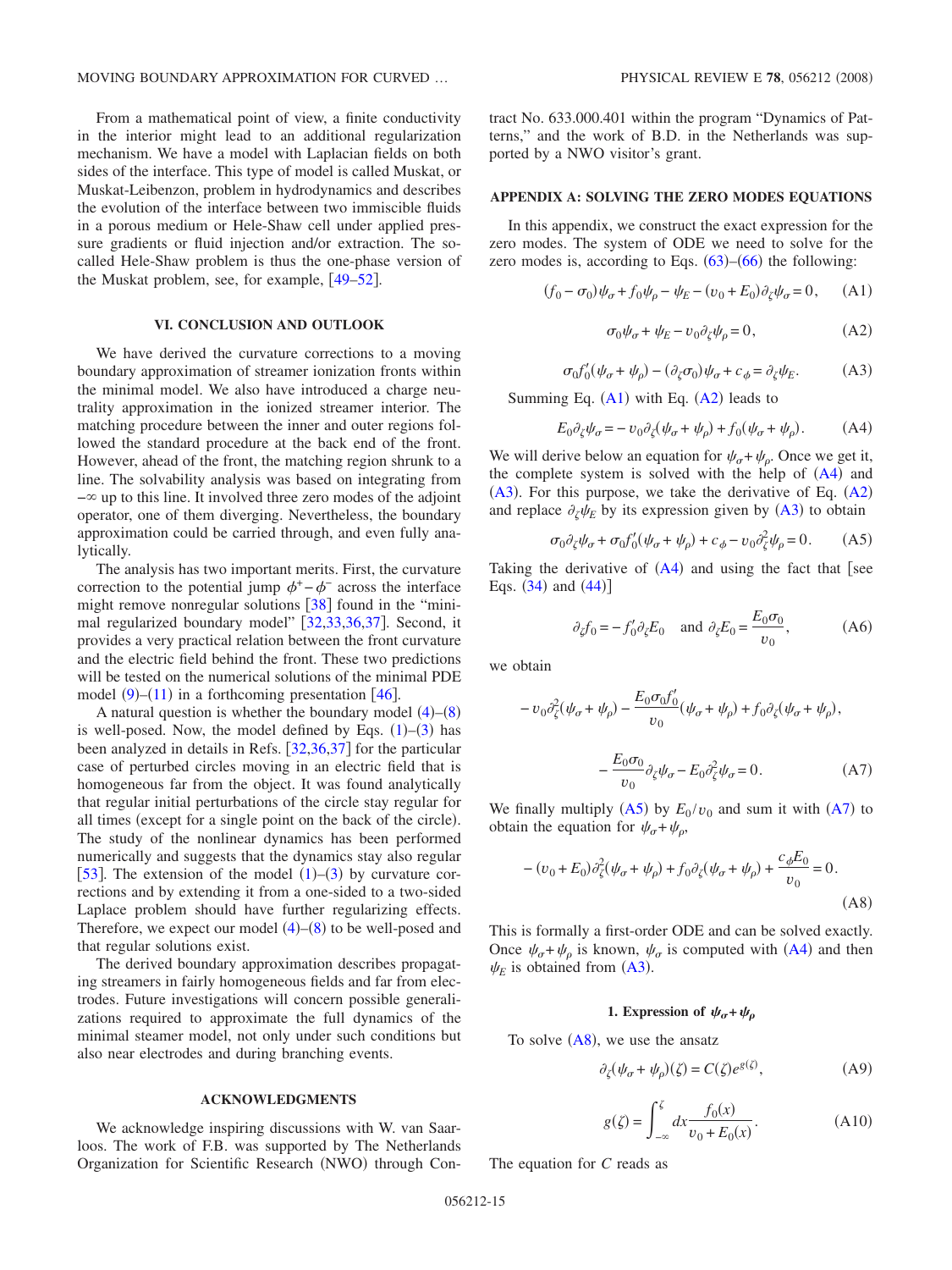$$
\partial_{\zeta} C = \frac{c_{\phi} E_0}{v_0 (v_0 + E_0)} e^{-g(\zeta)}.
$$
 (A11)

<span id="page-15-2"></span>After integration we obtain

$$
C(\zeta) = C(-\infty) + \int_{-\infty}^{\zeta} dx \frac{c_{\phi} E_0}{v_0(v_0 + E_0)} e^{-g(x)}.
$$
 (A12)

<span id="page-15-0"></span>However, from the asymptotic analysis of the system of ODE for the zero mode [see  $(75)$  $(75)$  $(75)$  and  $(76)$  $(76)$  $(76)$ ], we know that

$$
C(-\infty) = \partial_{\zeta} (\psi_{\sigma} + \psi_{\rho})(\zeta_{\text{ini}} \to -\infty) = 0. \quad (A13)
$$

The solution we search takes the form

<span id="page-15-3"></span>
$$
(\psi_{\sigma} + \psi_{\rho})(\zeta) = c_{\sigma\rho} + \int_{-\infty}^{\zeta} dy e^{g(y)} \int_{-\infty}^{y} dx \frac{c_{\phi} E_0}{v_0(v_0 + E_0)} e^{-g(x)},
$$
\n(A14)

where

$$
c_{\sigma\rho} = (\psi_{\sigma} + \psi_{\rho})(-\infty). \tag{A15}
$$

The explicit form of  $g(\zeta)$  is computed using ([A10](#page-14-7))

$$
g(\zeta) = \int_{-\infty}^{\zeta} dx \frac{f_0(x)}{v_0 + E_0(x)},
$$
  
= 
$$
- \int_{-\infty}^{\zeta} dx \frac{E_0(x)\alpha_0(x)}{v_0 + E_0(x)}.
$$
 (A16)

<span id="page-15-4"></span>Using the change of variable

$$
y = E_0(x), \tag{A17}
$$

$$
dy = \partial_x E_0(x) dx = \frac{E_0(x)\rho_0(x)}{v_0 + E_0(x)} dy,
$$
 (A18)

we obtain

$$
g(\zeta) = -\int_0^{E_0(\zeta)} dx \frac{\alpha(|x|)}{\rho(x)}
$$
  
= 
$$
\int_0^{|E_0(\zeta)|} dx \frac{\alpha(x)}{\rho(x)}
$$
  
= 
$$
-\int_0^{|E_0(\zeta)|} dx \frac{\rho'(x)}{\rho(x)}
$$
  
= 
$$
\ln\left(\frac{\rho(0)}{\rho[|E_0(\zeta)|]}\right)
$$
  
= 
$$
\ln\left(\frac{\sigma^-}{\rho_0(\zeta)}\right),
$$
 (A19)

where we use the notation  $\rho[[E_0(\zeta)]] = \rho[E_0(\zeta)] \equiv \rho_0(\zeta)$  in this appendix. Substituting Eq.  $(A19)$  $(A19)$  $(A19)$  in Eq.  $(A14)$  $(A14)$  $(A14)$  we obtain

$$
(\psi_{\sigma} + \psi_{\rho})(\zeta) = c_{\sigma\rho} + \int_{-\infty}^{\zeta} \frac{dy}{\rho_0(y)} \int_{-\infty}^{y} dx \frac{c_{\phi} E_0}{v_0(v_0 + E_0)} \rho_0(x).
$$
(A20)

With the change of variable  $(A17)$  $(A17)$  $(A17)$  we obtain

$$
(\psi_{\sigma} + \psi_{\rho})(\zeta) = c_{\sigma\rho} + \frac{c_{\phi}}{v_0} \int_0^{E_0(\zeta)} dx \frac{s[E_0^{-1}(x)](v_0 + x)}{x \rho(x)^2},
$$
\n(A21)

where

$$
s[E_0^{-1}(x)] = \int_{-\infty}^{E_0^{-1}(x)} dy \frac{E_0(y)\rho_0(y)}{v_0 + E_0(y)}.
$$
 (A22)

Again, with the change of variable  $(A17)$  $(A17)$  $(A17)$  one can compute that

$$
s[E_0^{-1}(x)] = \int_0^x dz = x.
$$
 (A23)

Consequently, the final form for the solution of Eq.  $(A8)$  $(A8)$  $(A8)$  is given by

<span id="page-15-1"></span>
$$
(\psi_{\sigma} + \psi_{\rho})(\zeta) = c_{\sigma\rho} + \frac{c_{\phi}}{v_0} \int_0^{E_0(\zeta)} dx \frac{(v_0 + x)}{\rho(x)^2}.
$$
 (A24)

## 2. Expression of  $\psi_{\sigma}$

We must now to solve Eq.  $(A4)$  $(A4)$  $(A4)$ . We rewrite it using the exact solution  $(A24)$  $(A24)$  $(A24)$ . In particular we have

$$
\partial_{\zeta}(\psi_{\sigma} + \psi_{\rho}) = \frac{c_{\phi}v_0 + E_0}{v_0 \rho_0^2} \partial_{\zeta} E_0
$$
 (A25)

$$
=\frac{c_{\phi}E_0}{v_0 \rho_0}.\tag{A26}
$$

Thus

$$
\partial_{\zeta}\psi_{\sigma} = -\frac{c_{\phi}}{\rho_0} - \alpha_0(\psi_{\sigma} + \psi_{\rho}). \tag{A27}
$$

<span id="page-15-5"></span>We remark that it is easy to verify with the help of this relation that we can recover the asymptotic behavior  $(75)$  $(75)$  $(75)$ . After an integration of  $(A27)$  $(A27)$  $(A27)$  we obtain

$$
\psi_{\sigma} = \psi_{\sigma}(\zeta_{\text{ini}}) - c_{\phi} \int_{\zeta_{\text{ini}}}^{\zeta} \frac{dx}{\rho_0(x)}
$$

$$
- \int_{\zeta_{\text{ini}}}^{\zeta} dx \alpha_0(x) \left( c_{\sigma \rho} + \frac{c_{\phi}}{v_0} \int_{0}^{E_0(x)} dy \frac{(v_0 + y)}{\rho(y)^2} \right). \tag{A28}
$$

From the asymptotic analysis of  $(A27)$  $(A27)$  $(A27)$ , and as we show explicitly below, one can verify that only the first integral of this last expression diverges when  $\zeta_{\text{ini}} \rightarrow -\infty$ . Using the change of variable  $(A17)$  $(A17)$  $(A17)$  we finally obtain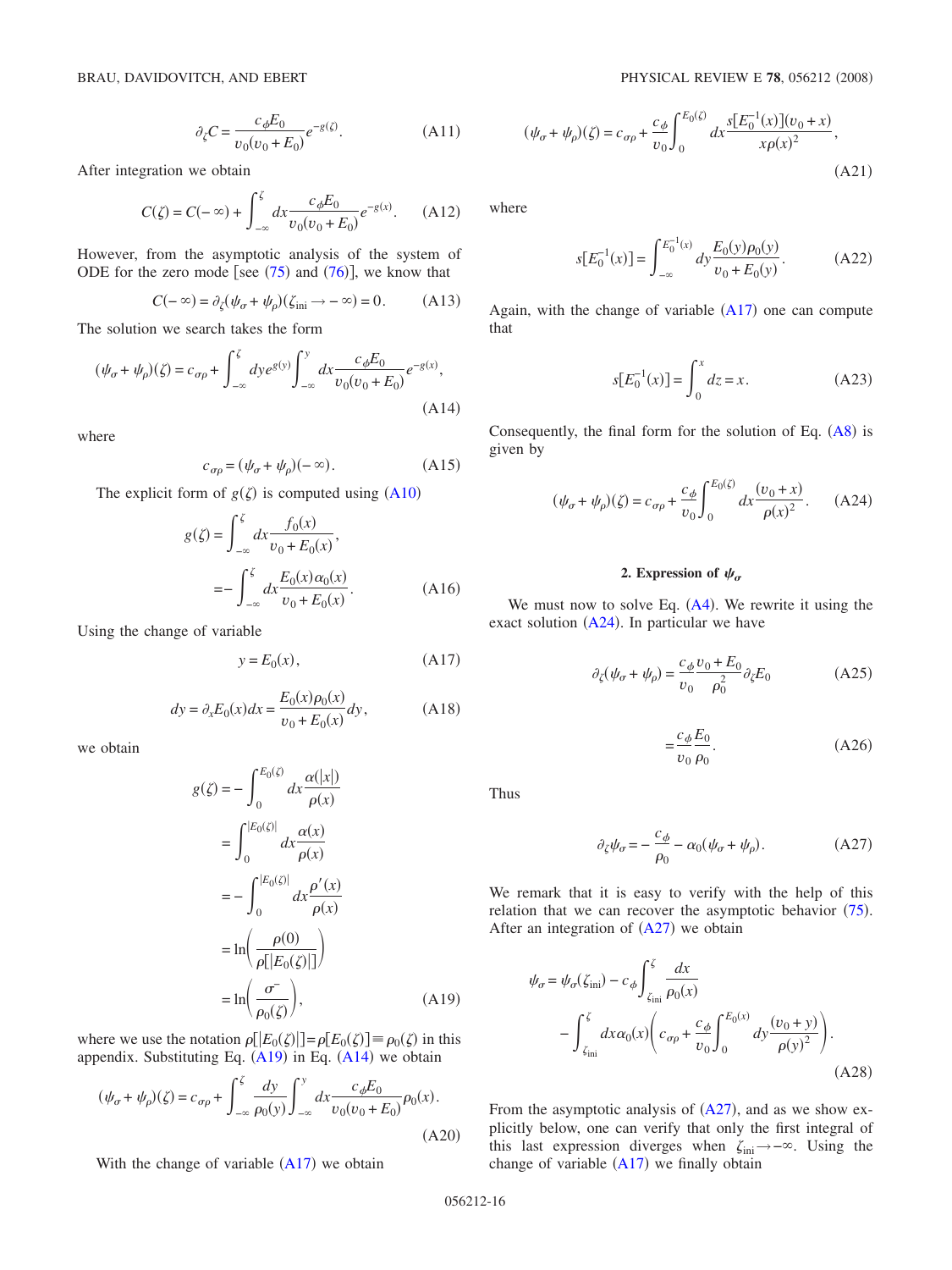<span id="page-16-0"></span>
$$
\psi_{\sigma}(\zeta) = \psi_{\sigma}(\zeta_{\text{ini}}) - c_{\phi} \int_{|E_{0}(\zeta_{\text{ini}})|}^{|E_{0}(\zeta)|} dx \frac{v_{0} - x}{x \rho(x)^{2}}
$$

$$
- c_{\sigma \rho} \int_{|E_{0}(\zeta_{\text{ini}})|}^{|E_{0}(\zeta)|} dx \frac{(v_{0} - x) \alpha(x)}{x \rho(x)}
$$

$$
+ \frac{c_{\phi}}{v_{0}} \int_{|E_{0}(\zeta_{\text{ini}})|}^{|E_{0}(\zeta)|} dx \frac{(v_{0} - x) \alpha(x)}{x \rho(x)} \int_{0}^{x} dy \frac{v_{0} - y}{\rho(y)^{2}}.
$$
(A29)

In this last expression only the first integral diverges when  $\zeta_{\text{ini}} \rightarrow -\infty$ . The singularity can be explicitly extracted thanks to the relation

<span id="page-16-5"></span>
$$
\int_{|E_{0}(\zeta_{\text{ini}})|}^{|E_{0}(\zeta)|} dx \frac{v_{0} - x}{x \rho(x)^{2}} = \int_{|E_{0}(\zeta_{\text{ini}})|}^{|E_{0}(\zeta)|} dx \frac{v_{0} - x}{x \rho(x)^{2}} + \frac{\zeta_{\text{ini}} - \zeta}{\sigma^{2}} + \frac{\zeta - \zeta_{\text{ini}}}{\sigma^{2}}
$$

$$
= \int_{|E_{0}(\zeta_{\text{ini}})|}^{|E_{0}(\zeta)|} dx \frac{v_{0} - x}{x \rho(x)^{2}} - \frac{1}{\sigma^{2}} \int_{|E_{0}(\zeta_{\text{ini}})|}^{|E_{0}(\zeta)|} dx \frac{v_{0} - x}{x \rho(x)}
$$

$$
+ \frac{\zeta - \zeta_{\text{ini}}}{\sigma^{2}}
$$

$$
= \int_{|E_{0}(\zeta_{\text{ini}})|}^{|E_{0}(\zeta)|} dx \left(\frac{1}{\rho(x)} - \frac{1}{\sigma^{2}}\right) \frac{v_{0} - x}{x \rho(x)} + \frac{\zeta - \zeta_{\text{ini}}}{\sigma^{2}},
$$
(A30)

where we used Eq.  $(22)$  $(22)$  $(22)$ . The integral of this last relation is always finite. Expression  $(A29)$  $(A29)$  $(A29)$  can then be written as

$$
\psi_{\sigma}(\zeta) = \frac{c_{\phi}}{\sigma} \zeta_{\text{ini}} + a_{\sigma}(\zeta) + b_{\sigma}(\zeta) e^{\lambda \zeta_{\text{ini}}}, \tag{A31}
$$

<span id="page-16-2"></span>where

<span id="page-16-1"></span>
$$
a_{\sigma}(\zeta) = \psi_{\sigma}(\zeta_{\text{ini}}) - c_{\phi} \int_{0}^{|E_{0}(\zeta)|} dx \left( \frac{1}{\rho(x)} - \frac{1}{\sigma^{-}} \right) \frac{v_{0} - x}{x \rho(x)} - \frac{c_{\phi}}{\sigma^{-}} \zeta
$$

$$
- c_{\sigma \rho} \int_{0}^{|E_{0}(\zeta)|} dx \frac{(v_{0} - x) \alpha(x)}{x \rho(x)}
$$

$$
+ \frac{c_{\phi}}{v_{0}} \int_{0}^{|E_{0}(\zeta)|} dx \frac{(v_{0} - x) \alpha(x)}{x \rho(x)} \int_{0}^{x} dy \frac{v_{0} - y}{\rho(y)^{2}}. \tag{A32}
$$

The expression  $b_{\sigma}(\zeta)$  is not useful for our analysis since the contribution of this term in Eq.  $(A31)$  $(A31)$  $(A31)$  can be made as small as we want since  $|\zeta_{\text{ini}}|$  can be as large as we want (but finite).

### **3. Expression of**  $\psi_E$

Equation  $(A3)$  $(A3)$  $(A3)$  can be written as

$$
\partial_{\zeta}\psi_E = \sigma_0 f'_0(\psi_{\sigma} + \psi_{\rho}) - (\partial_{\zeta}\sigma_0)\psi_{\sigma} + c_{\phi}
$$
  
\n
$$
= \sigma_0 f'_0(\psi_{\sigma} + \psi_{\rho}) + \sigma_0 \partial_{\zeta}\psi_{\sigma} - \partial_{\zeta}(\sigma_0\psi_{\sigma}) + c_{\phi}
$$
  
\n
$$
= \sigma_0 f'_0(\psi_{\sigma} + \psi_{\rho}) - \sigma_0 \frac{c_{\phi}}{\rho_0} - \sigma_0 \alpha_0(\psi_{\sigma} + \psi_{\rho})
$$
  
\n
$$
- \partial_{\zeta}(\sigma_0\psi_{\sigma}) + c_{\phi},
$$
 (A33)

where we used the expression ([A27](#page-15-5)) for  $\partial_{\zeta}\psi_{\sigma}$ . Using the

relation  $(45)$  $(45)$  $(45)$  for  $f'_0$ , this last expression reduces to

<span id="page-16-3"></span>
$$
\partial_{\zeta}\psi_E = -\frac{\sigma_0 \alpha_0}{E_0} (\psi_\sigma + \psi_\rho) - \frac{c_\phi v_0}{v_0 + E_0} - \partial_{\zeta}(\sigma_0 \psi_\sigma) + c_\phi,
$$
\n(A34)

where we used also the relation ([20](#page-3-6)) between  $\sigma_0$  and  $\rho_0$ . It is also easy to see that in the limit  $\zeta \rightarrow -\infty$  we recover the asymptotic form  $(77)$  $(77)$  $(77)$ . The expression of  $\psi_E$  is obtained after an integration of  $(A34)$  $(A34)$  $(A34)$ ,

$$
\psi_E(\zeta) = \psi_E(\zeta_{\text{ini}}) - \int_{\zeta_{\text{ini}}}^{\zeta} dx \frac{\sigma_0 \alpha_0}{E_0} \left( c_{\sigma \rho} + \frac{c_{\phi}}{v_0} \int_0^{E_0(x)} dy \frac{(v_0 + y)}{\rho(y)^2} \right)
$$

$$
- \sigma_0(\zeta) \psi_{\sigma}(\zeta) + \sigma_0(\zeta_{\text{ini}}) \psi_{\sigma}(\zeta_{\text{ini}}) - c_{\phi} v_0 \int_{\zeta_{\text{ini}}}^{\zeta} \frac{dx}{v_0 + E_0}
$$

$$
+ c_{\phi}(\zeta - \zeta_{\text{ini}}). \tag{A35}
$$

Using the change of variable  $(A17)$  $(A17)$  $(A17)$  we obtain *E*0-

<span id="page-16-4"></span>
$$
\psi_E(\zeta) = \psi_E(\zeta_{\text{ini}}) - \upsilon_0 \int_{E_0(\zeta_{\text{ini}})}^{E_0(\zeta)} dx \frac{\alpha(|x|)}{x^2} \left( c_{\sigma\rho} \right)
$$

$$
+ \frac{c_\phi}{\upsilon_0} \int_0^x dy \frac{(\upsilon_0 + y)}{\rho(y)^2} - \sigma_0(\zeta) \psi_\sigma(\zeta) + \sigma_0(\zeta_{\text{ini}}) \psi_\sigma(\zeta_{\text{ini}})
$$

$$
- c_\phi \upsilon_0 \int_{E_0(\zeta_{\text{ini}})}^{E_0(\zeta)} \frac{dx}{x\rho(x)} + c_\phi(\zeta - \zeta_{\text{ini}}). \tag{A36}
$$

The two last terms diverge when  $\zeta_{\text{ini}} \rightarrow -\infty$  but their sum is finite. With the help of the definition  $(22)$  $(22)$  $(22)$  we can write this sum as a finite quantity. Indeed, we know that

$$
\zeta - \zeta_{\text{ini}} = \int_{E_0(\zeta_{\text{ini}})}^{E_0(\zeta)} dx \frac{v_0 + x}{x \rho(x)} \tag{A37}
$$

and we substitute it in  $(A36)$  $(A36)$  $(A36)$  to obtain

$$
\psi_E(\zeta) = \psi_E(\zeta_{\text{ini}}) + c_{\sigma\rho} v_0 \int_{|E_0(\zeta_{\text{ini}})|}^{|E_0(\zeta)|} \frac{\alpha(x)}{x^2} \n- c_{\phi} \int_{|E_0(\zeta_{\text{ini}})|}^{|E_0(\zeta)|} dx \frac{\alpha(x)}{x^2} \int_0^x dy \frac{(v_0 + y)}{\rho(y)^2} - \sigma_0(\zeta) \psi_{\sigma}(\zeta) \n+ \sigma_0(\zeta_{\text{ini}}) \psi_{\sigma}(\zeta_{\text{ini}}) - c_{\phi} \int_{|E_0(\zeta_{\text{ini}})|}^{|E_0(\zeta)|} \frac{dx}{\rho(x)}.
$$
\n(A38)

The only part of this relation that diverge when  $\zeta_{\text{ini}} \rightarrow -\infty$  is contained in the expression of  $\psi_{\sigma}(\zeta)$ . We can still simplify this last relation by using the following formulas:

$$
\int_{|E_0(\zeta_{\text{ini}})|}^{|E_0(\zeta)|} \frac{\alpha(x)}{x^2} = [\alpha(x)]_{|E_0(\zeta_{\text{ini}})|}^{|E_0(\zeta)|} = \alpha[|E_0(\zeta)|] - \alpha[|E_0(\zeta_{\text{ini}})|].
$$
\n(A39)

An important point to emphasize is that this calculation is the only one so far where the explicit form of the function  $\alpha(x) = e^{-1/x}$  was used to simplify the expression. The second relation is obtained after an integration by parts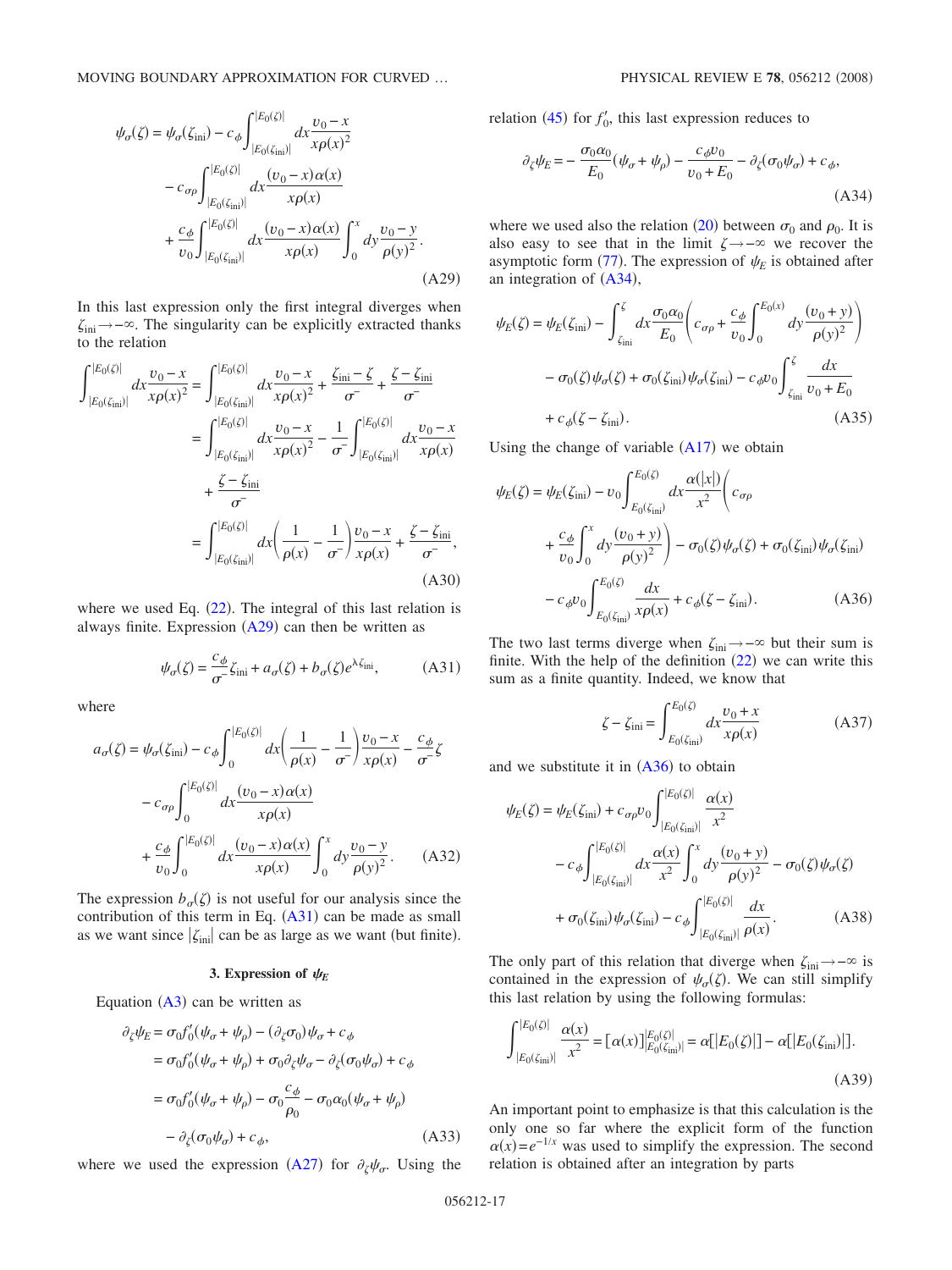$$
\int_{|E_0(\zeta_{\text{ini}})|}^{|E_0(\zeta)|} dx \frac{\alpha(x)}{x^2} \int_0^x dy \frac{(v_0 + y)}{\rho(y)^2}
$$
  
= { $\alpha$ [ $|E_0(\zeta)|$ ] –  $\alpha$ [ $|E_0(\zeta_{\text{ini}})|$ ]} $\int_{|E_0(\zeta_{\text{ini}})|}^{|E_0(\zeta)|} dx \frac{v_0 - x}{\rho(x)^2}$   
-  $\int_{|E_0(\zeta_{\text{ini}})|}^{|E_0(\zeta_{\text{ini}})|} dx \frac{\alpha(x)(v_0 - x)}{\rho(x)^2}$ . (A40)

Finally we obtain

<span id="page-17-0"></span>
$$
\psi_E(\zeta) = c_{\zeta_{\text{ini}}} + c_{\sigma\rho} v_0 [\alpha_0(\zeta) - \alpha_0(\zeta_{\text{ini}})] \n- c_{\phi} [\alpha_0(\zeta) - \alpha_0(\zeta_{\text{ini}})] \int_{|E_0(\zeta_{\text{ini}})|}^{|E_0(\zeta)|} dx \frac{v_0 - x}{\rho(x)^2} \n+ c_{\phi} \int_{|E_0(\zeta_{\text{ini}})|}^{|E_0(\zeta)|} dx \frac{\alpha(x)(v_0 - x)}{\rho(x)^2} - \sigma_0(\zeta) \psi_{\sigma}(\zeta) \n- c_{\phi} \int_{|E_0(\zeta_{\text{ini}})|}^{|E_0(\zeta)|} \frac{dx}{\rho(x)},
$$
\n(A41)

with

$$
c_{\zeta_{\rm ini}} = \psi_E(\zeta_{\rm ini}) + \sigma_0(\zeta_{\rm ini})\psi_\sigma(\zeta_{\rm ini}).\tag{A42}
$$

<span id="page-17-8"></span>Expression  $(A41)$  $(A41)$  $(A41)$  can then be written as

$$
\psi_E(\zeta) = -\frac{\sigma_0(\zeta)c_\phi}{\sigma^2}\zeta_{\rm ini} + a_E(\zeta) + b_E(\zeta)e^{\lambda\zeta_{\rm ini}}, \quad \text{(A43)}
$$

<span id="page-17-2"></span>where

<span id="page-17-1"></span>
$$
a_E(\zeta) = \tilde{c}_{\zeta_{\text{ini}}} + c_{\sigma\rho} v_0 \alpha_0(\zeta) - c_{\phi} \alpha_0(\zeta) \int_0^{|E_0(\zeta)|} dx \frac{v_0 - x}{\rho(x)^2} + c_{\phi} \int_0^{|E_0(\zeta)|} dx \frac{\alpha(x)(v_0 - x)}{\rho(x)^2} - \sigma_0(\zeta) a_{\sigma}(\zeta) - c_{\phi} \int_0^{|E_0(\zeta)|} \frac{dx}{\rho(x)},
$$
(A44)

where we used  $(A31)$  $(A31)$  $(A31)$  and where

$$
\widetilde{c}_{\zeta_{\rm ini}} = \psi_E(\zeta_{\rm ini}) + \sigma^- \psi_\sigma(\zeta_{\rm ini}).\tag{A45}
$$

<span id="page-17-9"></span>As for ([A31](#page-16-2)), the expression  $b_E(\zeta)$  is not useful for our analysis since the contribution of this term in Eq.  $(A43)$  $(A43)$  $(A43)$  can be made as small as we want.

## **4. Expression of** *A*

Since we know that  $E_0$ ,  $\sigma_0$ , and  $\rho_0$  decay exponentially for  $\zeta \rightarrow -\infty$ , see ([28](#page-3-2)), and since the zero modes diverge at most linearly in this limit, we can already replace  $\zeta_c$  by  $-\infty$  to compute *A* and *B*.

We know the exact expression of the zero modes and we start to compute the relevant quantities for the relation  $(62)$  $(62)$  $(62)$ which will give us the boundary conditions we search for. We use in this section the notation

<span id="page-17-3"></span>
$$
(\psi_{\sigma} + \psi_{\rho})(\zeta) = c_{\sigma\rho} + c_{\phi}h[E_0(\zeta)], \qquad (A46)
$$

$$
h[E_0(\zeta)] = \frac{1}{v_0} \int_0^{E_0(\zeta)} dx \frac{(v_0 + x)}{\rho(x)^2}.
$$
 (A47)

From the definition  $(57)$  $(57)$  $(57)$  of *A* and Eq.  $(A46)$  $(A46)$  $(A46)$ , we have

<span id="page-17-4"></span>
$$
A = \int_{-\infty}^{0} d\zeta \left[ \psi_{\sigma} \partial_{\zeta} \sigma_{0} + (c_{\sigma \rho} + c_{\phi} h - \psi_{\sigma}) \partial_{\zeta} \rho_{0} \right]
$$
  

$$
= -\sigma^{-} c_{\sigma \rho} + \int_{-\infty}^{0} d\zeta \psi_{\sigma} (\partial_{\zeta} \sigma_{0} - \partial_{\zeta} \rho_{0}) + c_{\phi} \int_{-\infty}^{0} d\zeta h \partial_{\zeta} \rho_{0}.
$$
(A48)

Using  $(34)$  $(34)$  $(34)$  we can compute the derivation of the ion density of the planar front solution

$$
\partial_{\zeta}\rho_0 = \partial_{\zeta} \left( \frac{v_0 + E_0}{v_0} \sigma_0 \right),
$$
  
= 
$$
\frac{E_0 \sigma_0^2}{v_0^2} + \frac{v_0 + E_0}{v_0} \partial_{\zeta}\sigma_0.
$$
 (A49)

We substitute it in Eq.  $(A48)$  $(A48)$  $(A48)$  to obtain

<span id="page-17-5"></span>
$$
A = -\sigma^{-}c_{\sigma\rho} - \int_{-\infty}^{0} d\zeta \psi_{\sigma} \frac{E_0 \sigma_0^2}{v_0^2} - \int_{-\infty}^{0} d\zeta \frac{\psi_{\sigma} E_0 \partial_{\zeta} \sigma_0}{v_0}
$$

$$
+ c_{\phi} \int_{-\infty}^{0} d\zeta h \partial_{\zeta} \rho_0.
$$
(A50)

The two last integrals can be simplified. Indeed, using an integration by parts we have

<span id="page-17-6"></span>
$$
\int_{-\infty}^{0} d\zeta \psi_{\sigma} E_0 \partial_{\zeta} \sigma_0 = [\psi_{\sigma} E_0 \sigma_0]_{-\infty}^{0}
$$

$$
- \int_{-\infty}^{0} d\zeta \sigma_0 (E_0 \partial_{\zeta} \psi_{\sigma} + \psi_{\sigma} \partial_{\zeta} E_0),
$$
(A51)

where we still must replace  $\partial_{\zeta}\psi_{\sigma}$  and  $\partial_{\zeta}E_0$  by their expression [see  $(A27)$  $(A27)$  $(A27)$  and  $(A34)$  $(A34)$  $(A34)$ ]. The last integral of  $(A50)$  $(A50)$  $(A50)$  can also be simplified by an integration by parts

$$
\int_{-\infty}^{0} d\zeta h \partial_{\zeta} \rho_0 = -\int_{-\infty}^{0} d\zeta \frac{E_0}{v_0}.
$$
 (A52)

<span id="page-17-7"></span>Substituting Eqs.  $(A51)$  $(A51)$  $(A51)$  and  $(A52)$  $(A52)$  $(A52)$  in Eq.  $(A50)$  $(A50)$  $(A50)$ , making the change of variable ([A17](#page-15-4)) and using the definition ([25](#page-3-11)) of  $\sigma$ <sup>-</sup>, we obtain

$$
A = \sigma_0(0)\psi_{\sigma}(0) + c_{\phi} \int_0^{E^+} \frac{dx}{\rho(x)} + c_{\phi} \int_0^{E^+} dx \alpha(x)h(-x) + \frac{c_{\phi}}{v_0} \int_0^{E^+} dx \frac{v_0 - x}{\rho(x)}.
$$
 (A53)

Notice that the only term that diverges when  $\zeta_{\text{ini}} \rightarrow -\infty$  is contained into  $\psi_{\sigma}(0)$ . Now this formula can be simplified further since actually the two last integrals cancel. Indeed, with an integration by parts we obtain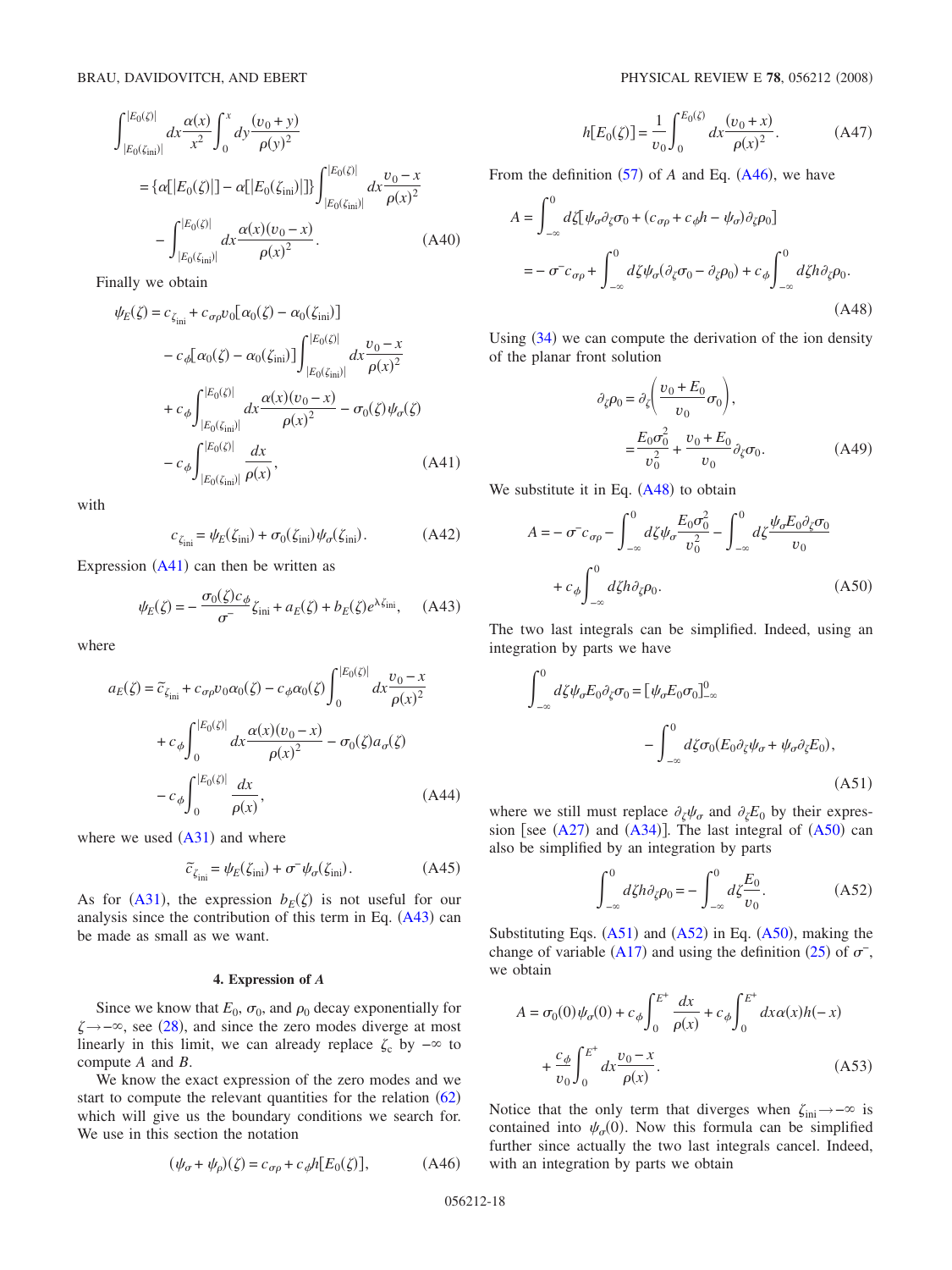MOVING BOUNDARY APPROXIMATION FOR CURVED ...

$$
c_{\phi} \int_{0}^{E^{+}} dx \alpha(x) h(-x) = -\frac{c_{\phi}}{v_{0}} \left( H(x) \int_{0}^{x} dy \frac{v_{0} - y}{\rho(y)^{2}} \right)_{0}^{E^{+}}
$$

$$
+ \frac{c_{\phi}}{v_{0}} \int_{0}^{E^{+}} dx \frac{v_{0} - x}{\rho(x)^{2}} [-\rho(x) + H(E^{+})],
$$
(A54)

where we used the notation

$$
H(x) = \int dx \alpha(x) = -\int_{x}^{E^{+}} dy \alpha(y) + H(E^{+}),
$$
  
=  $-\rho(x) + H(E^{+}).$  (A55)

It is easy to verify that  $H(0)=0$ , consequently we have

$$
c_{\phi} \int_{0}^{E^{+}} dx \alpha(x)h(-x) = -\frac{c_{\phi}}{v_{0}} \int_{0}^{E^{+}} dx \frac{v_{0} - x}{\rho(x)}.
$$
 (A56)

The final expression of *A* is then rather simple and reads as

$$
A = \sigma_0(0)\psi_{\sigma}(0) + c_{\phi}\int_0^{E^+} \frac{dx}{\rho(x)}.
$$
 (A57)

<span id="page-18-0"></span>This expression can be written as

$$
A = \frac{\sigma_0(0)c_{\phi}}{\sigma^2} \zeta_{\text{ini}} + a_A + b_A e^{\lambda \zeta_{\text{ini}}},
$$
 (A58)

<span id="page-18-1"></span>where

$$
a_A = \sigma_0(0) a_{\sigma}(0) + c_{\phi} \int_0^{E^+} \frac{dx}{\rho(x)}.
$$
 (A59)

## **5. Expression of**  $A + \psi_E(0)$

We just need to sum the expression  $(A57)$  $(A57)$  $(A57)$  of  $A$  with the expression ([A41](#page-17-0)) of  $\psi_E$  evaluated at  $\zeta = 0$ . We obtain

<span id="page-18-2"></span>
$$
A + \psi_E(0) = c_{\zeta_{\text{ini}}} + c_{\sigma \rho} v_0 [\alpha(E^+) - \alpha_0(\zeta_{\text{ini}})]
$$
  

$$
- c_{\phi} [\alpha(E^+) - \alpha_0(\zeta_{\text{ini}})] \int_{|E_0(\zeta_{\text{ini}})|}^{E^+} dx \frac{v_0 - x}{\rho(x)^2}
$$
  

$$
+ c_{\phi} \int_{|E_0(\zeta_{\text{ini}})|}^{E^+} dx \frac{\alpha(x)(v_0 - x)}{\rho(x)^2},
$$
 (A60)

with  $c_{\zeta_{\text{ini}}}$  defined by ([A42](#page-17-8)). This expression can be written as

$$
A + \psi_E(0) = a_A + a_E(0) + (b_E(0) + b_A)e^{\lambda \zeta_{\text{ini}}}, \quad (A61)
$$

where

<span id="page-18-3"></span>
$$
a_A + a_E(0) = \tilde{c}_{\zeta_{\text{ini}}} + c_{\sigma\rho} v_0 \alpha(E^+) - c_{\phi} \alpha(E^+) \int_0^{E^+} dx \frac{v_0 - x}{\rho(x)^2} + c_{\phi} \int_0^{E^+} dx \frac{\alpha(x)(v_0 - x)}{\rho(x)^2},
$$
 (A62)

and where  $\tilde{c}_{\zeta_{\text{ini}}}$  is defined by ([A45](#page-17-9)).

## **6. Expression of** *B*

Using the change of variables  $(A17)$  $(A17)$  $(A17)$  in the definition  $(58)$  $(58)$  $(58)$ of *B* we obtain

$$
B = -\int_0^{E^+} dx \frac{v_0 - x}{\rho(x)} \psi_E [E_0^{-1}(-x)].
$$
 (A63)

<span id="page-18-4"></span>Replacing  $\psi_E$  by its exact form  $(A41)$  $(A41)$  $(A41)$  we obtain

<span id="page-18-5"></span>
$$
B = -\int_0^{E^+} dx \frac{v_0 - x}{\rho(x)} \left( c_{\zeta_{\text{ini}}} + c_{\sigma \rho} v_0 [\alpha(x) - \alpha(|\zeta_{\text{ini}})|] \right)
$$
  

$$
- \frac{v_0}{v_0 - x} \rho(x) \psi_0 [E_0^{-1}(-x)]
$$
  

$$
- c_{\phi} [\alpha(x) - \alpha(|\zeta_{\text{ini}})|] \Big] \int_{|E_0(\zeta_{\text{ini}})|}^{x} dy \frac{v_0 - y}{\rho(y)^2}
$$
  

$$
+ c_{\phi} \int_{|E_0(\zeta_{\text{ini}})|}^{x} dy \frac{\alpha(y)(v_0 - y)}{\rho(y)^2} - c_{\phi} \int_{|E_0(\zeta_{\text{ini}})|}^{x} \frac{dy}{\rho(y)} \right). \tag{A64}
$$

Now we need to compute

$$
\int_{0}^{E^{+}} dy \psi_{\sigma} [E_{0}^{-1}(-y)]
$$
\n
$$
= \psi_{\sigma}(\zeta_{\text{ini}})v_{0} - c_{\phi} \int_{0}^{E^{+}} dy \int_{|E_{0}(\zeta_{\text{ini}})|}^{y} dx \frac{v_{0} - x}{x \rho(x)^{2}}
$$
\n
$$
-c_{\sigma \rho} \int_{0}^{E^{+}} dy \int_{|E_{0}(\zeta_{\text{ini}})|}^{y} dx \frac{(v_{0} - x) \alpha(x)}{x \rho(x)}
$$
\n
$$
+ \frac{c_{\phi}}{v_{0}} \int_{0}^{E^{+}} dy \int_{|E_{0}(\zeta_{\text{ini}})|}^{y} dx \frac{(v_{0} - x) \alpha(x)}{x \rho(x)} \int_{0}^{x} dz \frac{v_{0} - z}{\rho(z)^{2}}.
$$
\n(A65)

The repeated integrals can be computed by parts to obtain

$$
\int_{0}^{E^{+}} dx \psi_{\sigma} [E_{0}^{-1}(-x)]
$$
\n
$$
= \psi_{\sigma}(\zeta_{\text{ini}})v_{0} - c_{\phi}v_{0} \int_{|E_{0}(\zeta_{\text{ini}})|}^{E^{+}} dx \frac{v_{0} - x}{x\rho(x)^{2}} + c_{\phi} \int_{0}^{E^{+}} dx \frac{v_{0} - x}{\rho(x)^{2}}
$$
\n
$$
- c_{\sigma\rho}v_{0} \int_{|E_{0}(\zeta_{\text{ini}})|}^{E^{+}} dx \frac{(v_{0} - x)\alpha(x)}{x\rho(x)}
$$
\n
$$
+ c_{\sigma\rho} \int_{0}^{E^{+}} dx \frac{(v_{0} - x)\alpha(x)}{\rho(x)}
$$
\n
$$
+ c_{\phi} \int_{|E_{0}(\zeta_{\text{ini}})|}^{E^{+}} dx \frac{(v_{0} - x)\alpha(x)}{x\rho(x)} \int_{0}^{x} dy \frac{v_{0} - y}{\rho(y)^{2}}
$$
\n
$$
- \frac{c_{\phi}}{v_{0}} \int_{0}^{E^{+}} dx \frac{(v_{0} - x)\alpha(x)}{\rho(x)} \int_{0}^{x} dy \frac{v_{0} - y}{\rho(y)^{2}}.
$$
\n(A66)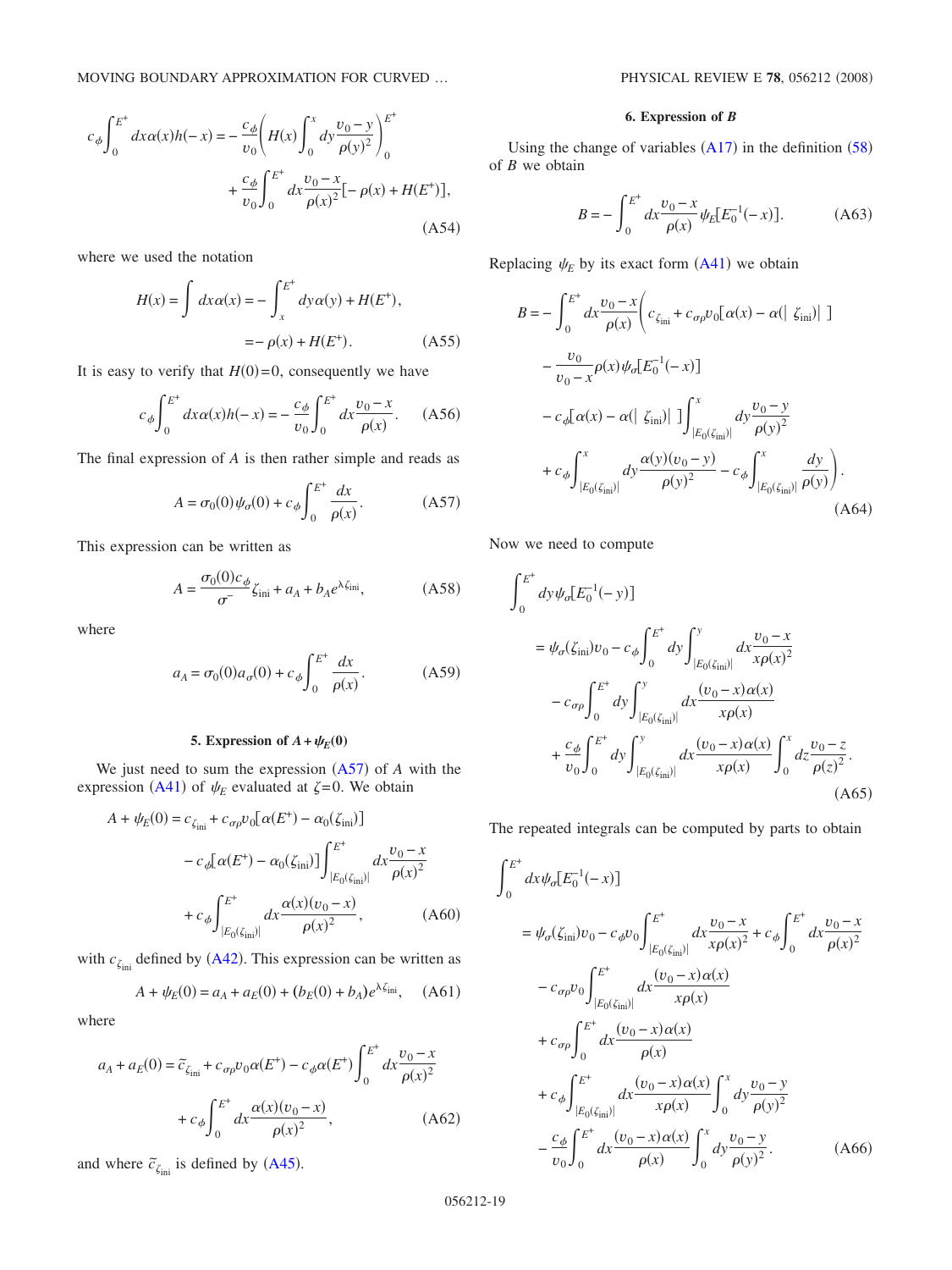For the first integral in Eq. ([A66](#page-18-4)), we use Eq. ([A30](#page-16-5)) in order to extract the part which diverges as  $\zeta_{\text{ini}} \to -\infty$ . Now we substitute Eq. ([A66](#page-18-4)) in Eq. ([A64](#page-18-5)), and in the final result, in order to eliminate a maximum of double integral, we use the following relation:

$$
\int_0^{E^+} dx \frac{v_0 - x}{\rho(x)} \int_{|E_0(\zeta_{\text{ini}})|}^x dy \frac{\alpha(y)(v_0 - y)}{\rho(y)^2} = \int_0^{E^+} dx \frac{(v_0 - x)^2}{\rho(x)^2} - \frac{v_0 - |E_0(\zeta_{\text{ini}})|}{\rho_0(\zeta_{\text{ini}})} \int_0^{E^+} dx \frac{v_0 - x}{\rho(x)} + \int_0^{E^+} dx \frac{v_0 - x}{\rho(x)} \int_{|E_0(\zeta_{\text{ini}})|}^x \frac{dy}{\rho(y)}.
$$
\n(A67)

<span id="page-19-0"></span>The final expression for *B* is then given by

$$
B = \frac{c_{\phi}v_{0}^{2}}{\sigma^{2}}\zeta_{\text{ini}} + v_{0}^{2}\psi_{\sigma}(\zeta_{\text{ini}}) - c_{\zeta_{\text{ini}}}\int_{0}^{E^{+}} dx \frac{v_{0} - x}{\rho(x)} - c_{\phi}v_{0}^{2}\int_{|E_{0}(\zeta_{\text{ini}})|}^{E^{+}} dx \left(\frac{1}{\rho(x)} - \frac{1}{\sigma^{2}}\right) \frac{v_{0} - x}{x\rho(x)} + c_{\phi}v_{0}\int_{0}^{E^{+}} dx \frac{v_{0} - x}{\rho(x)^{2}} - c_{\sigma\rho}v_{0}^{2}\int_{|E_{0}(\zeta_{\text{ini}})|}^{E^{+}} dx \frac{(v_{0} - x)\alpha(x)}{x\rho(x)} + c_{\phi}v_{0}\int_{|E_{0}(\zeta_{\text{ini}})|}^{E^{+}} dx \frac{(v_{0} - x)\alpha(x)}{x\rho(x)} \int_{0}^{x} dy \frac{(v_{0} - y)}{\rho(y)^{2}} + \frac{c_{\phi}[v_{0} - |E_{0}(\zeta_{\text{ini}})|]}{\rho_{0}(\zeta_{\text{ini}})} \int_{0}^{E^{+}} dx \frac{v_{0} - x}{\rho(x)}
$$

$$
- c_{\phi}\int_{0}^{E^{+}} dx \frac{(v_{0} - x)^{2}}{\rho(x)^{2}} + c_{\sigma\rho}v_{0}\alpha(|\zeta_{\text{ini}}|)\int_{0}^{E^{+}} dx \frac{v_{0} - x}{\rho(x)} - c_{\phi}\alpha(|\zeta_{\text{ini}}|)\int_{0}^{E^{+}} dx \frac{(v_{0} - x)}{\rho(x)} \int_{|E_{0}(\zeta_{\text{ini}})|}^{x} dy \frac{(v_{0} - y)}{\rho(y)^{2}}
$$

$$
+ c_{\phi}\int_{0}^{E^{+}} dx \frac{(v_{0} - x)\alpha(x)}{\rho(x)} \int_{|E_{0}(\zeta_{\text{ini}})|}^{x} dy \frac{(v_{0} - y)}{\rho(y)^{2}} - c_{\phi}\int_{0}^{E^{+}} dx \frac{(v_{0} - x)\alpha(x)}{\rho(x)} \int_{0}^{x} dy \frac{(v_{0} - y)}{\rho(y)^{2}}.
$$
(A68)

This expression can be written as

$$
B = \frac{c_{\phi}v_0^2}{\sigma^2}\zeta_{\text{ini}} + a_B + b_B e^{\lambda\zeta_{\text{ini}}},\tag{A69}
$$

where

<span id="page-19-1"></span>
$$
a_{B} = v_{0}^{2} \psi_{\sigma}(\zeta_{\text{ini}}) - \tilde{c}_{\zeta_{\text{ini}}} \int_{0}^{E^{+}} dx \frac{v_{0} - x}{\rho(x)}
$$
  
\n
$$
- c_{\phi} v_{0}^{2} \int_{0}^{E^{+}} dx \left( \frac{1}{\rho(x)} - \frac{1}{\sigma^{-}} \right) \frac{v_{0} - x}{x \rho(x)} + c_{\phi} v_{0} \int_{0}^{E^{+}} dx \frac{v_{0} - x}{\rho(x)^{2}}
$$
  
\n
$$
- c_{\sigma \rho} v_{0}^{2} \int_{0}^{E^{+}} dx \frac{(v_{0} - x) \alpha(x)}{x \rho(x)} + c_{\phi} v_{0} \int_{0}^{E^{+}} dx \frac{(v_{0} - x) \alpha(x)}{x \rho(x)} \int_{0}^{x} dy \frac{(v_{0} - y)}{\rho(y)^{2}}
$$
  
\n
$$
+ \frac{c_{\phi} v_{0}}{\sigma^{-}} \int_{0}^{E^{+}} dx \frac{v_{0} - x}{\rho(x)} - c_{\phi} \int_{0}^{E^{+}} dx \frac{(v_{0} - x)^{2}}{\rho(x)^{2}}, \qquad (A70)
$$

with  $\tilde{c}_{\zeta_{\text{ini}}}$  defined by Eq. ([A45](#page-17-9)).

# **APPENDIX B: CONSISTENCY TESTS FOR THE BOUNDARY CONDITIONS**

In this appendix, we discuss Eqs.  $(110)$  $(110)$  $(110)$  and  $(114)$  $(114)$  $(114)$ , in view of results obtained in Ref.  $[42]$  $[42]$  $[42]$  for the planar front solution. For purely planar front, the only possible perturbation of the quantities  $(\sigma_0, \rho_0, \text{ and } E_0)$  are due to modification of the electric field ahead of the front  $E_0(0) = E_\infty$ . As already discussed in Sec. III B 5, in our formalism this is equivalent to keeping in Eqs.  $(110)$  $(110)$  $(110)$  and  $(114)$  $(114)$  $(114)$  only the terms proportional

to  $v_1$ . In this case we also have  $E_1(-\infty)=0$ , which implies that Eq.  $(87)$  $(87)$  $(87)$  reduces to

$$
\phi_1(-\infty) - \phi_1(0) = W_1.
$$
 (B1)

<span id="page-19-4"></span>A first test concerns our Eq.  $(110)$  $(110)$  $(110)$ . In Ref.  $[42]$  $[42]$  $[42]$  the following relation was derived:

$$
-\frac{d\sigma^{-}}{dE^{+}} \equiv \frac{d\sigma_{0}(-\infty)}{dE_{0}(0)} = -\alpha(E^{+}),
$$
 (B2)

<span id="page-19-2"></span>with  $E_0(0) = -E^+$ . This relation actually follows directly from the definition of  $\sigma$ <sup>-</sup> ([25](#page-3-11)). Since for infinitesimal perturbations  $d\sigma_0(-\infty) = \sigma_1(-\infty)$  and  $dE_0(0) = E_1(0)$  we obtain from Eq.  $(B2),$  $(B2),$  $(B2),$ 

$$
\sigma_1(-\infty) = -\alpha(E^+)E_1(0) \equiv \alpha(E^+)v_1.
$$
 (B3)

<span id="page-19-3"></span>Keeping on the RHS of Eq. ([110](#page-10-1)) only terms proportional to  $v_1$  and using ([103](#page-9-6)) we recover Eq. ([B3](#page-19-3)).

The second test stems from comparing our MBC equation  $(114)$  $(114)$  $(114)$  to the planar front relation Eq.  $(32)$  $(32)$  $(32)$ , which for infinitesimal perturbations,  $\phi_1$  and  $E_1$ , recast the form

$$
\phi_1(-\infty) - \phi_1(0) = -\frac{dQ_0(E^+)}{dE^+}v_1.
$$
 (B4)

<span id="page-19-5"></span>A simple computation leads to

$$
\frac{dQ_0(E^+)}{dE^+} = \frac{1}{\alpha(E^+)} + \int_0^{E^+} \frac{dx}{\rho(x)} - \alpha(E^+) \int_0^{E^+} dx \frac{E^+ - x}{\rho(x)^2}.
$$
\n(B5)